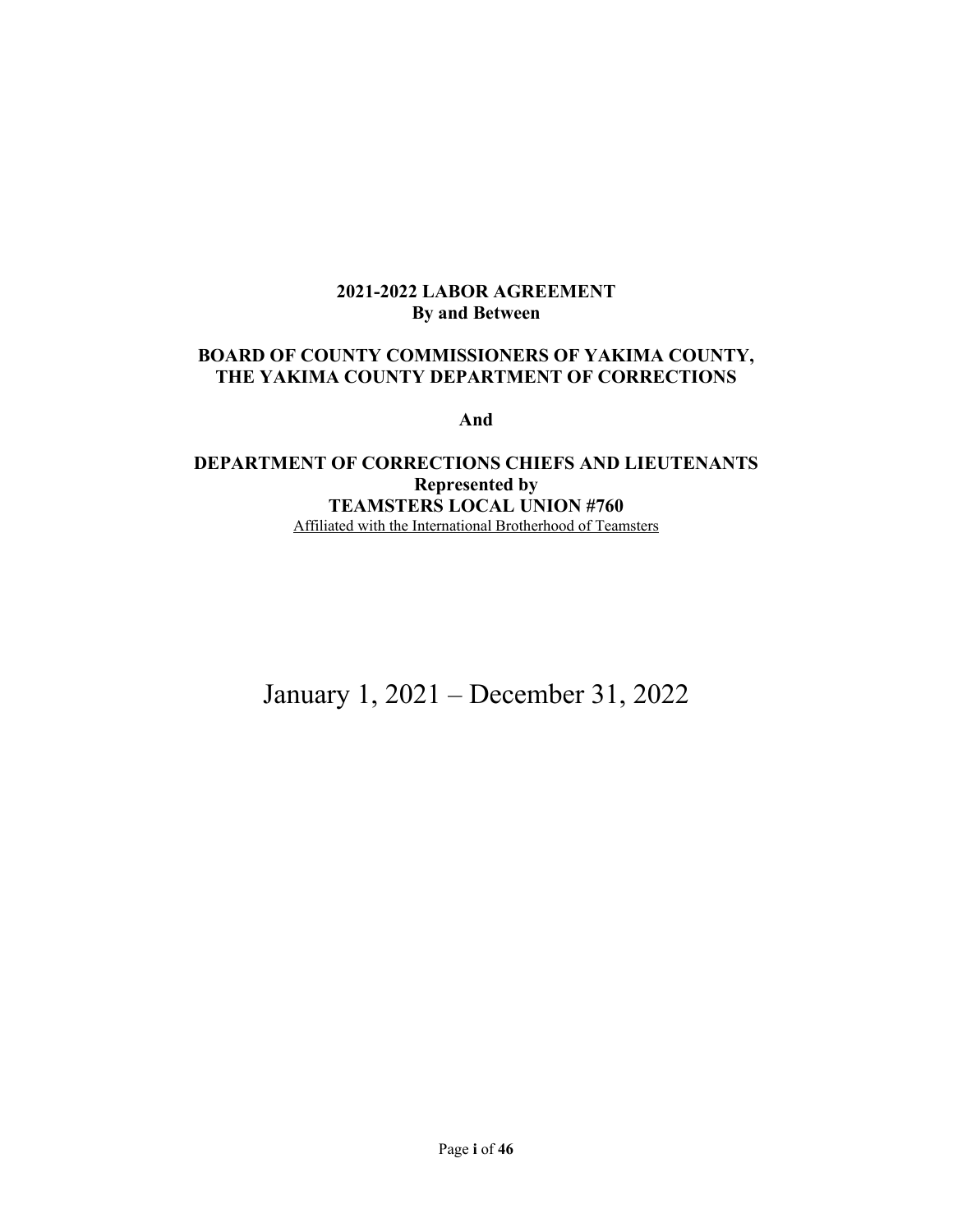# TABLE OF CONTENTS

| <b>ARTICLE NO.</b>                                 | <b>TITLE OF ARTICLE</b>                                                 | PAGE NO. |
|----------------------------------------------------|-------------------------------------------------------------------------|----------|
| <b>ARTICLE 1 - PURPOSE OF AGREEMENT</b>            |                                                                         | 3#       |
| <b>ARTICLE 2 - RECOGNITION</b>                     |                                                                         | 3#       |
| ARTICLE 3 - UNION SECURITY AND DUES CHECK-OFF      |                                                                         | 3#       |
| <b>ARTICLE 4 - MANAGEMENT RIGHTS</b>               |                                                                         | 4#       |
| <b>ARTICLE 5 - UNION RIGHTS</b>                    |                                                                         | 5#       |
| <b>ARTICLE 6 - EMPLOYEE RIGHTS</b>                 |                                                                         | 6#       |
| <b>ARTICLE 7 – DEFINITION OF EMPLOYEES</b>         |                                                                         | 7#       |
| ARTICLE 8 - SENIORITY, LAYOFF, AND RECALL          |                                                                         | 7#       |
|                                                    | ARTICLE 9 - PROMOTION - DEMOTION - POSTING - TRIAL PERIOD - TRANSFER    | 9#       |
| ARTICLE 10 - SICK LEAVE/LEAVES OF ABSENCE          |                                                                         | 10#      |
| <b>ARTICLE 11 - MILITARY LEAVE</b>                 |                                                                         | 12#      |
| <b>ARTICLE 12 - LEAVES OF ABSENCE</b>              |                                                                         | 13#      |
| ARTICLE 13 - COMPENSATION FOR WITNESS OR JURY DUTY |                                                                         | 13#      |
| <b>ARTICLE 14 - ANNUAL LEAVE</b>                   |                                                                         | 13#      |
| <b>ARTICLE 15 - HOLIDAYS</b>                       |                                                                         | 15#      |
| ARTICLE 16 - HOURS OF WORK AND OVERTIME            |                                                                         | 16#      |
| <b>ARTICLE 17 - DISCIPLINE</b>                     |                                                                         | 16#      |
| <b>ARTICLE 18 - DISCIPLINARY PROCEDURES</b>        |                                                                         | 17#      |
| <b>ARTICLE 19 - GRIEVANCE PROCEDURE</b>            |                                                                         | 18#      |
|                                                    | ARTICLE 20 - RETIREMENT CONTRIBUTION-INDUSTRIAL ACCIDENT INSURANCE-OASI | 20#      |
| <b>ARTICLE 21 - LIABILITY INSURANCE</b>            |                                                                         | 21#      |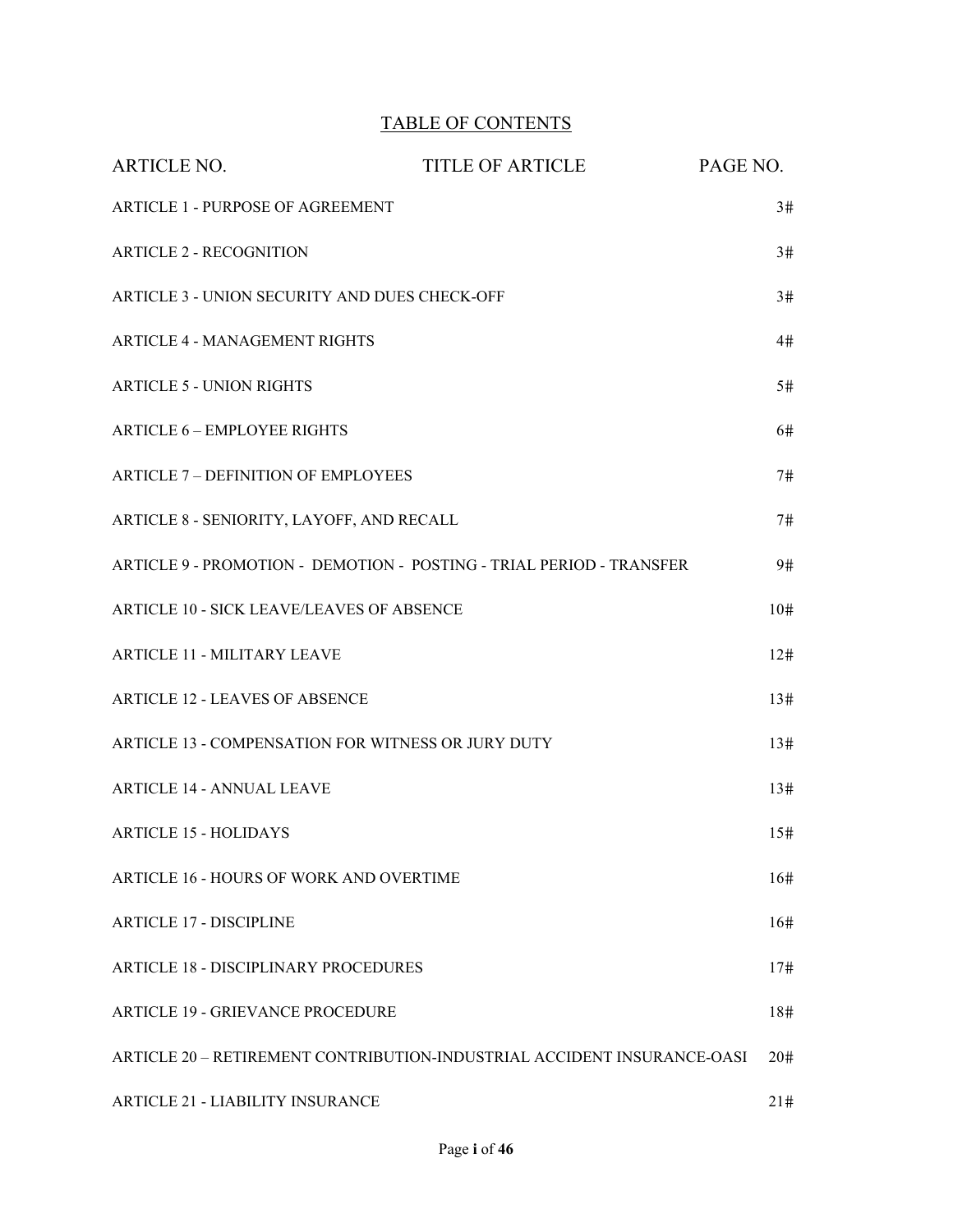| <b>ARTICLE 22 - MEDICAL BENEFITS</b>                           | 21# |
|----------------------------------------------------------------|-----|
| <b>ARTICLE 23 - PAY ARRANGEMENTS</b>                           | 22# |
| ARTICLE 24 - EDUCATIONAL INCENTIVE - CONTINUED EDUCATION       | 22# |
| <b>ARTICLE 25 - GENERAL PROVISIONS</b>                         | 23# |
| ARTICLE 26 - EQUAL EMPLOYMENT OPPORTUNITY                      | 24# |
| <b>ARTICLE 27 - PERSONNEL FILES</b>                            | 24# |
| <b>ARTICLE 28 - SAVINGS CLAUSE</b>                             | 25# |
| ARTICLE 29 - NO STRIKE - NO LOCKOUT                            | 25# |
| ARTICLE 30 - UNIFORM AND EQUIPMENT SUPPLY AND UNIFORM CLEANING | 25# |
| <b>ARTICLE 31 - SALARIES</b>                                   | 26# |
| <b>ARTICLE 32 - TERM OF AGREEMENT</b>                          | 26# |
| <b>EXHIBIT A - PAY PLAN</b>                                    | 28  |
| SUBSTANCE ABUSE POLICY                                         | 29  |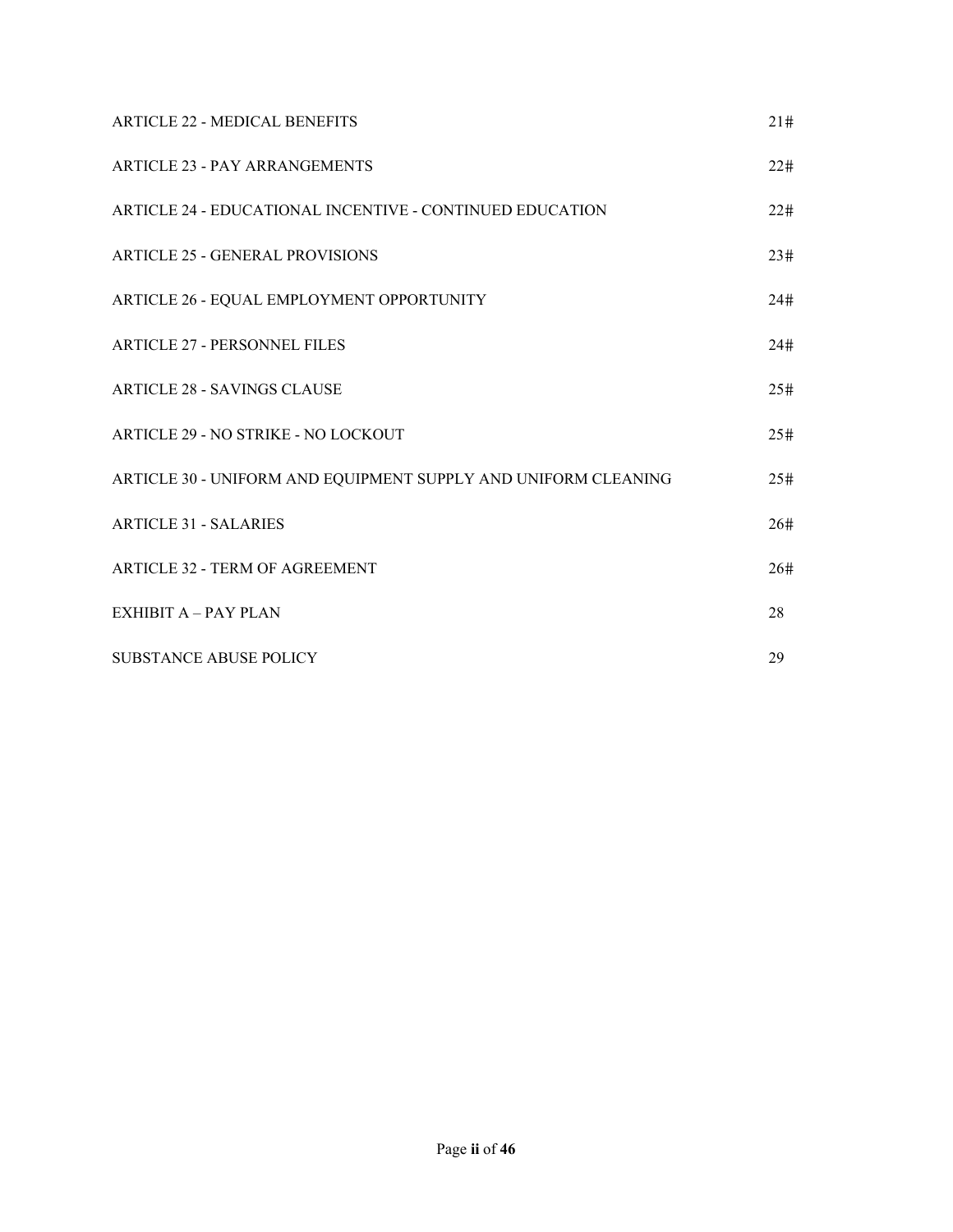## **LABOR AGREEMENT By and Between BOARD OF COUNTY COMMISSIONERS OF YAKIMA COUNTY, THE YAKIMA COUNTY DEPARTMENT OF CORRECTIONS CHIEFS AND LIEUTENANTS, And TEAMSTERS LOCAL UNION #760**  Affiliated with the International Brotherhood of Teamsters

## **ARTICLE 1 - PURPOSE OF AGREEMENT**

- 1.1 This Agreement is made and entered into by and between the BOARD of COUNTY COMMISSIONERS of YAKIMA COUNTY, WASHINGTON hereinafter referred to as the "County", the YAKIMA COUNTY DEPARTMENT OF CORRECTIONS, hereinafter referred to as the "Employer", both of whom are the "Employer", and TEAMSTERS LOCAL UNION #760, hereinafter referred to as the "Union," on behalf of the employees covered by this agreement, for the purpose of fixing the wages, hours and working conditions affecting the employees covered by this agreement.
- 1.2 This Agreement also serves the purpose of increasing the general efficiency of the Department of Corrections and maintaining harmonious relations between the County, its employees and the Union. To accomplish the foregoing, the parties hereto agree to the following articles within this Agreement.

## **ARTICLE 2 - RECOGNITION**

2.1 The Employer recognizes the Union as the sole and exclusive collective bargaining representative of all regular full time and regular part time employees performing the work of the Employer in the capacity of Lieutenant or Chief for the Yakima County Department of Corrections excluding the Director, Deputy Director, Sergeants, Corporals, Officers and Non-Commissioned employees.

### **ARTICLE 3 - DUES CHECK-OFF**

- 3.2 When the Employer hires a new employee covered in the bargaining unit, the Employer shall, within seven (7) calendar days of the date of employment, notify the Union in writing giving the name, social security number, hire date, address and classification of the employee hired. The Union agrees to defend and hold the Employer harmless from and against any and all claims, demands, lawsuits, orders or judgments arising from the administration and effects of this Section.
- 3.3 Check-Off: When provided a "voluntary check-off" authorization, form furnished by the Union and signed by an employee, the employer agrees to deduct from the employee's pay, the Union's applicable dues, as prescribed in the "voluntary check-off" form. The full amount of monies so deducted by the Employer shall be promptly forwarded to the Union by check along with an alphabetized list showing names and amounts deducted from each employee.
	- 3.3.1 The Union shall indemnify the Employer and hold it harmless against any and all claims, demands, suits or other form of liability (except for the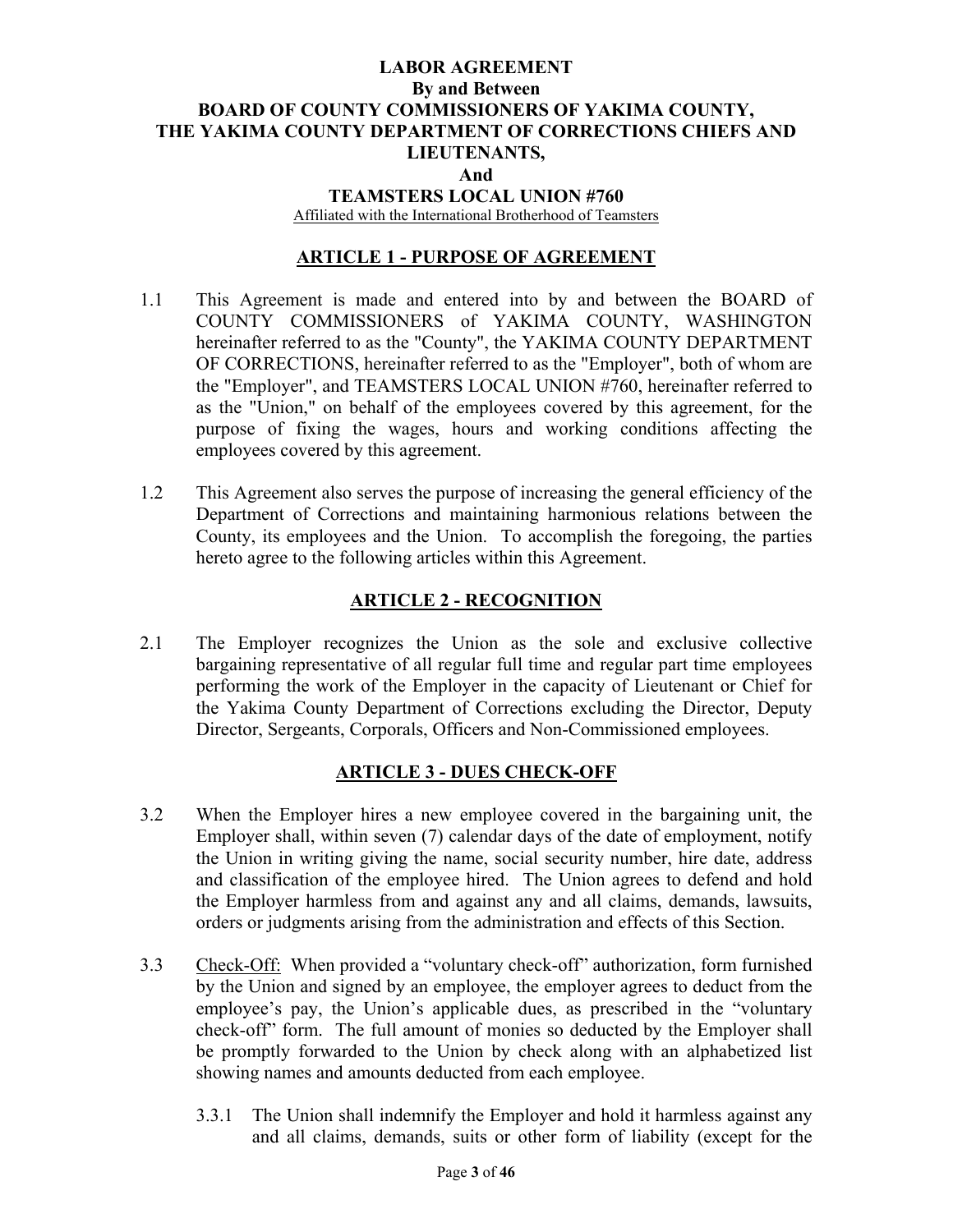amount of attorneys' fees and disbursements incurred by the Employer) that shall arise out of, or by reason of, any action taken by the Employer for the purpose of compliance with this Article, or reliance on any notice given by the Union to the Employer with respect to the employee's membership status in the Union.

- 3.4 D.R.I.V.E. The Employer agrees to deduct from the paycheck of all employees covered by this Agreement, voluntary contributions to DRIVE. DRIVE shall notify the Employer of the amounts designated by each contributing employee that are to be deducted from his/her paycheck on a monthly basis for all months worked. The phrase "months worked" excludes any month other than a month in which the employee earned a wage. The Employer shall transmit to DRIVE National Headquarters on a monthly basis, in one (1) check, the total amount deducted along with the name of each employee on whose behalf a deduction is made, the employee's Social Security Number and the amount deducted from that employee's paycheck. The International Brotherhood of Teamsters shall reimburse the Employer annually for the Employer's actual cost for the expenses incurred in administering the monthly payroll deduction plan.
- 3.5 The Employer agrees to deduct from the paycheck of all members covered by this agreement premiums for disability benefits through Standard Insurance Company for Whole Life, Short Term Disability and Long-Term Disability Insurance. Such premiums shall be deducted on a monthly basis and transmitted to Standard Insurance Company. Employees who have insufficient funds to cover the premium deduction bear responsibility for self-payment of the premium. Employee participation in these benefits is mandatory.

# **ARTICLE 4 - MANAGEMENT RIGHTS**

The Union recognizes the prerogative of the Employer to operate and manage its affairs in all respects in accordance with its responsibilities, lawful powers and legal authority. Affairs of the Employer concerning such prerogatives include, but are not limited to, the following matters:

- A. The right to establish lawful work rules and procedures.
- B. The right to schedule work and overtime work, and the methods and processes by which said work is to be performed, consistent with the Employer's obligations to the public.
- C. The right to hire, transfer, suspend, discharge, lay off, recall, promote, or discipline employees as deemed necessary by the Employer as provided by this Agreement.
- D. The right to determine the size and composition of the work force and to assign employees to work locations and shifts as provided in this Agreement.
- E. The right to determine what duties shall be performed by the various bargaining unit personnel.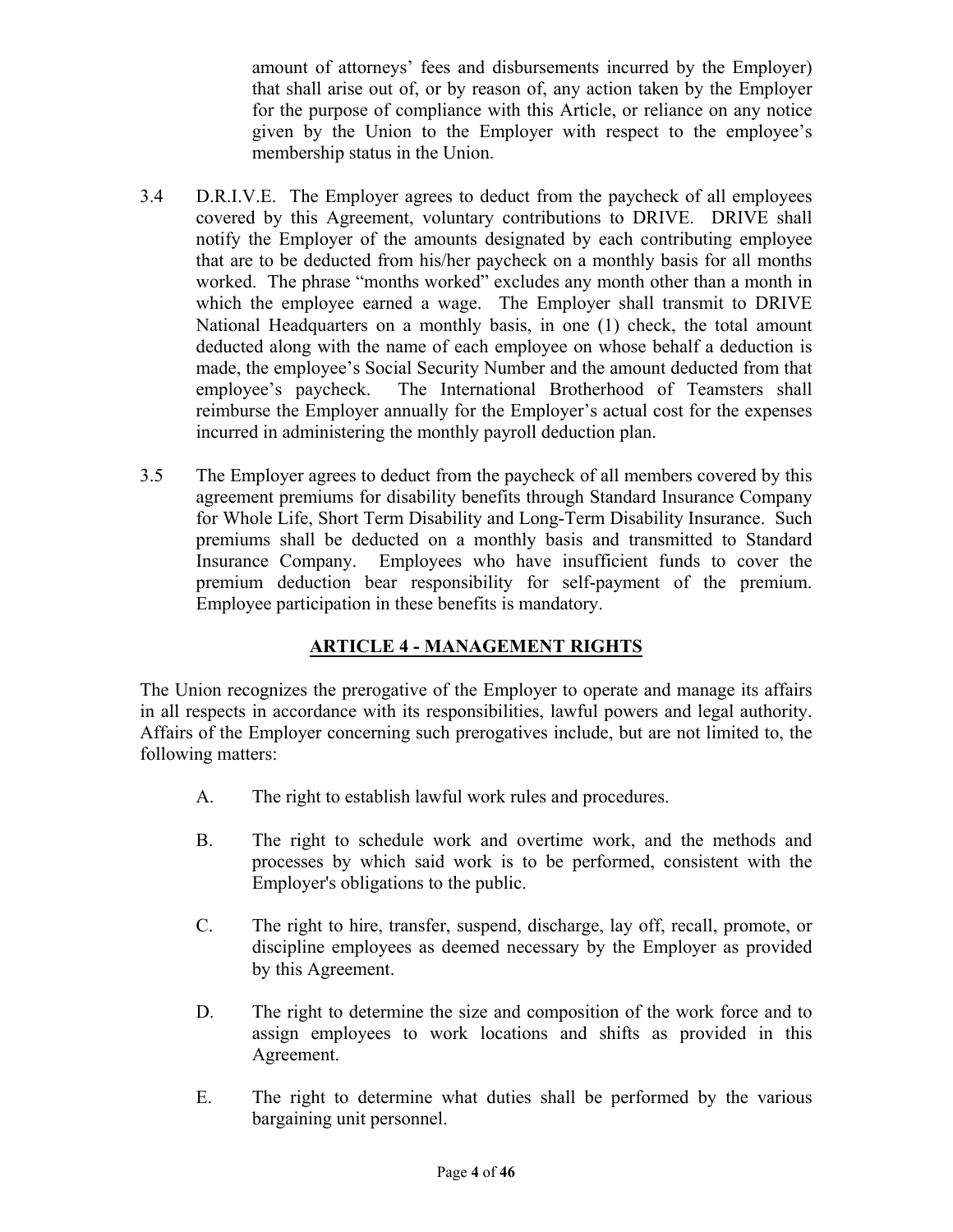- F. The parties understand that incidental duties connected with operations, not enumerated in job descriptions, shall nevertheless be performed by the employee when requested by a superior officer.
- G. The right to take actions as may be necessary to carry out Employer's services in emergencies.
- H. The right to determine budget and financial policies affecting Corrections Department activities.
- 4.1 Nothing in this Agreement shall be interpreted to detract or circumscribe the trust emplaced in the elected officials, in this case the Board of Yakima County Commissioners and the Director of the Department of Corrections, and the rights and obligations owed thereby to the electorate.
- 4.2 Past Practices: If the Employer desires to change a past practice, it shall provide the Union with written notice and opportunity to discuss the proposed change. The notice and opportunity to discuss shall not impede or affect the Employer's right to change past practice. The Union may grieve the reasonableness of the change to past practice, but the final step of the grievance procedure (binding arbitration) shall be advisory only and not binding on the parties.
- 4.3 An employee may be required to submit to a breathalyzer, BAC, urinalysis, or other test for the presence of alcohol or drugs based on random drug and alcohol testing, post-accident testing, or other reasonable suspicion as provided in the DOC drug and alcohol policy.

# **ARTICLE 5 - UNION RIGHTS**

- 5.1 The Union does not waive its rights under applicable State Laws except as those rights are affected or set forth within the terms and conditions of the Collective Bargaining Agreement.
- 5.2 The Union will have the right to establish a Union steward within the Bargaining Unit; said steward shall have the right to investigate membership concerns with respect to the Agreement during regularly scheduled work hours without loss of pay during such time. Provided: that such investigation will not interfere with the necessary operation of the Department. The Union will advise the Employer of the identity of the representative on an annual basis.
- 5.3 Union Meetings: Recognizing the parties are mutually served by effective communications, the Director may allow employees time off without pay or to reschedule their working day; provided adequate staff is available to assure continuation of essential public services as determined by the Director.
- 5.4 Collective Bargaining: Recognizing the parties are mutually served by effective collective bargaining, the Director will allow one (1) bargaining unit employees to attend scheduled collective bargaining sessions on work time. The Director may approve additional staff to attend if necessary.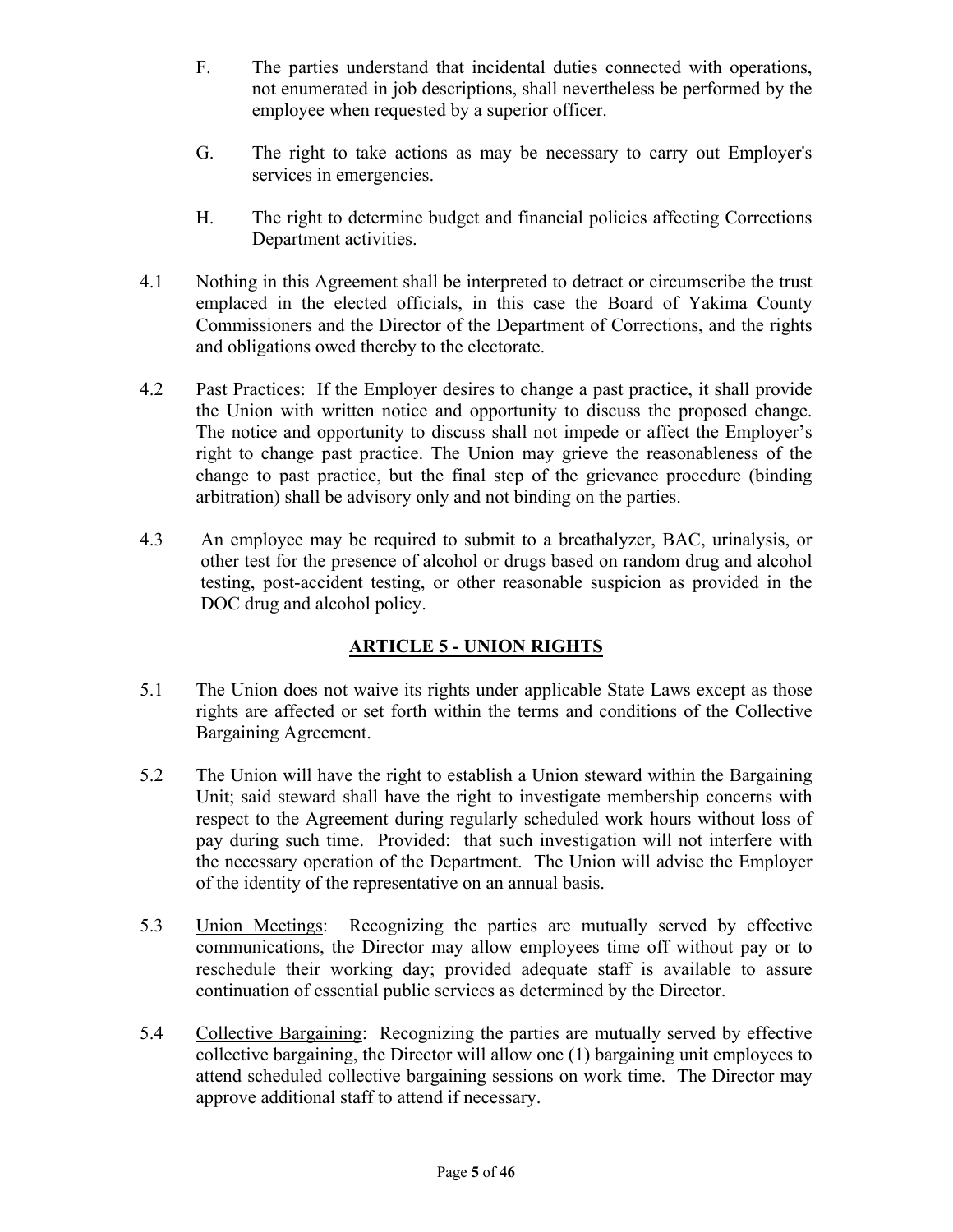# **ARTICLE 6 – EMPLOYEE RIGHTS**

- 6.1 An employee who becomes subject to an internal investigation which could result in the filing of criminal charges and/or disciplinary action will be advised in writing within seventy-two business hours of the existence of any such internal investigation. Discipline will be carried out in accordance with the Articles of this Agreement regarding discipline and disciplinary procedures.
- 6.2 If an employee of this bargaining unit is subject to an internal investigation, the investigation shall be conducted by a designated YCDOC Internal Affairs investigator. If the Director determines there is a potential conflict of interest or if the matter is criminal in nature, the Director may assign the investigation to an individual from an outside agency**.**
- 6.3 If an employee is being investigated for criminal activity, the employee may have legal counsel present at interviews. A criminal investigation for the purposes of this Agreement shall be defined as an investigation, which could result in the filing of criminal charges.
- 6.4 An employee shall be informed in writing of the nature of an internal investigation (allegation) in accordance with departmental policy and the provisions of this Agreement regarding discipline and disciplinary procedures.
- 6.5 The interview of an employee during an internal investigation will be carried out at a reasonable hour except when there is an emergency and/or circumstances mandating expedient processing of the investigation.
- 6.6 An investigation interview will be recorded by the investigating officer. The Employer will provide a copy of the transcript of the interview and the employee will be allowed seventy-two business hours for review prior to signing. Any correction to the transcript requested by the employee will be made prior to signing. This provision will be subject to the discipline and disciplinary procedures of this Agreement. Employees shall not be videotaped by the County without their prior written consent for investigations.
- 6.7 Interviewing of an employee who may be subject to criminal charges and/or disciplinary action will be completed within a reasonable period of time based on the number of potential witnesses, complexity of the facts and circumstances, and the opportunity to confer with necessary authorities. Interviewing of an employee suspected of criminal activity and/or disciplinable activity will be carried out in accordance with this Agreement pertaining to discipline and disciplinary procedures.
- 6.8 A copy of the investigation report shall be provided to the employee prior to the Loudermill Hearing.
- 6.9 The employee under such investigation shall be informed of the name of the person in charge of the investigation and their agency, the name of the questioners and their agencies, and all other persons to be present during the questioning. The employee will be required to answer any questions involving non-criminal matters under investigation and will be afforded all rights and privileges to which he/she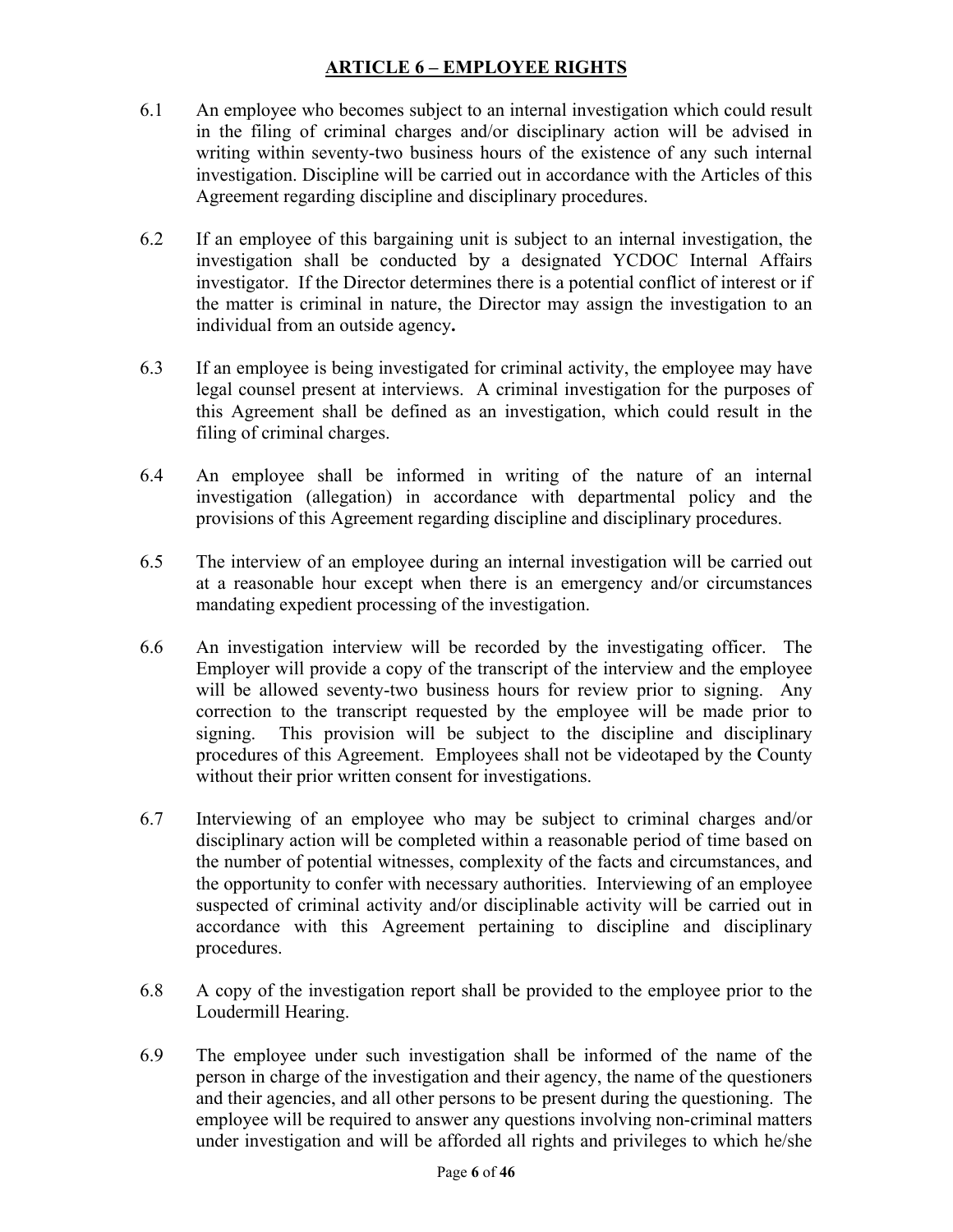is entitled under the collective bargaining agreement and the Department of Corrections rules and regulations. Prior to any questioning where the employee is the focus of an administrative investigation, the employee shall be advised of their Garrity Rights.

- 6.10 In the event dismissal of an employee becomes imminent and the Employer determines an alternative to said dismissal is the employee's resignation, said employee will be provided seven (7) calendar days opportunity to confer with the Union before being requested to respond to the offer of resignation.
- 6.11 The Employer agrees to furnish each employee of the bargaining unit with a copy of written rules, orders, regulations, and procedures and provide them with a copy of this Agreement. Additionally, each employee of the bargaining unit will be provided a copy of any revisions, deletions or up-dates to any rules, orders, regulations, and procedures. New employees shall be provided the same at the time of their appointment.
- 6.12 Employees will not be required to unwillingly submit to a polygraph test; provided, however, this provision does not apply to the initial application for employment.

# **ARTICLE 7 – DEFINITION OF EMPLOYEES**

- 7.1 Regular Full-time Employee: A regular employee is a full-time employee who has served his probationary period and is employed on a regular basis. Such employee shall be paid the wage rate and provided the benefits as set forth in the terms and conditions of this collective bargaining agreement.
- 7.2 Regular Part-time Employee: A regular part-time employee is one who has served his probationary period, who may work less than forty (40) hours per week and will be paid not less than the wage rate as set forth in this contract for the type of work performed. A regular part-time employee is entitled to receive pro-rated benefits and other conditions as set forth in this Agreement.
- 7.3 Probationary Employee: A newly hired or promoted employee who has not yet successfully completed a twelve (12) month probationary period with the Yakima County Department of Corrections. A probationary employee may be discharged without cause and without any recourse.

# **ARTICLE 8 - SENIORITY, LAYOFF, AND RECALL**

- 8.l Seniority
	- A. "Seniority" as used in this Agreement means all service under this agreement since the last date of hire. Preference in vacation scheduling and layoff, subject to 8.5 below, shall be determined by seniority.
	- B. For purposes of annual leave accrual, seniority is determined by an employee's continuous service as an employee of Yakima County.
- 8.2 The County will provide the Union with copies of the seniority list on July 1 of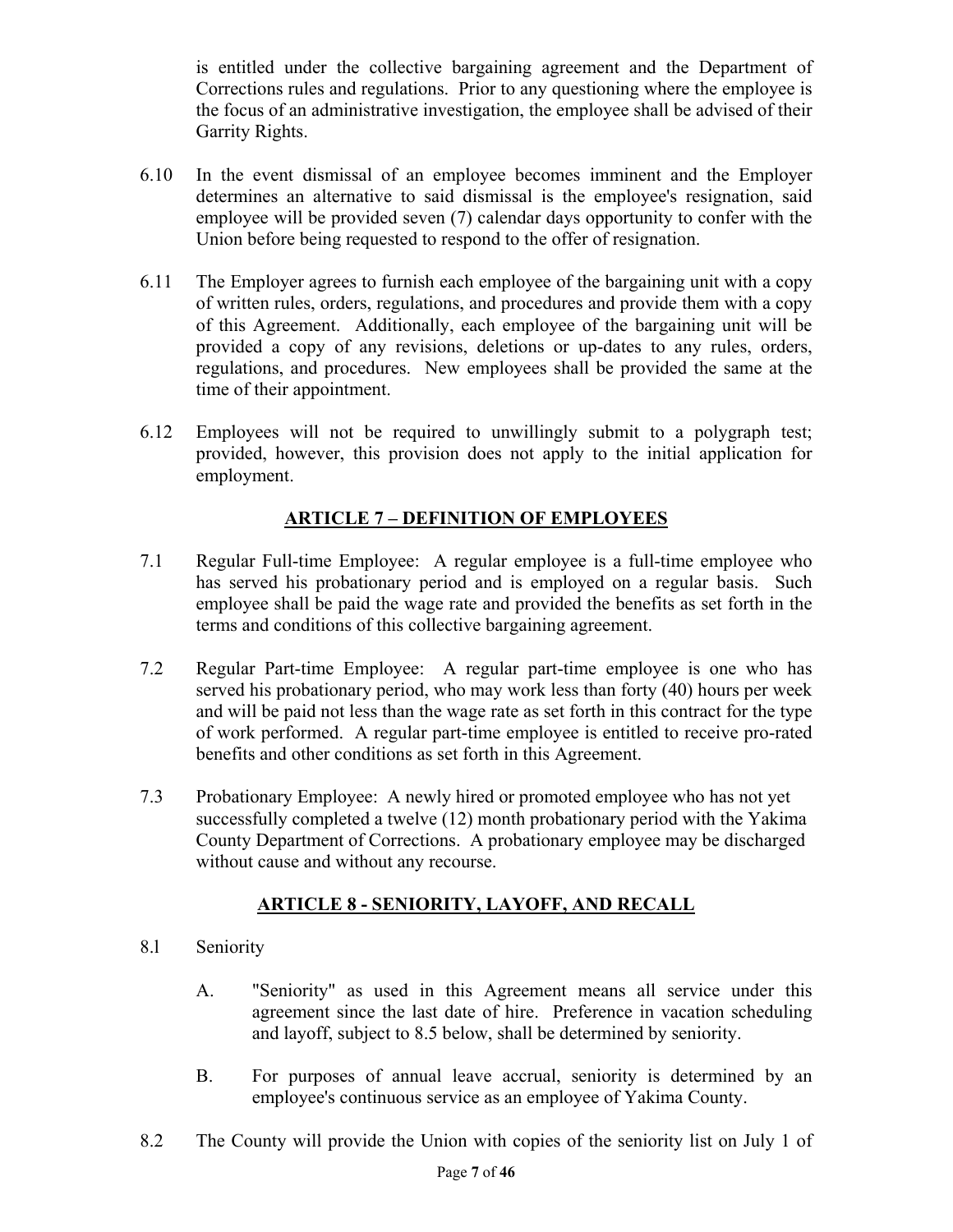each year or at other mutually agreed-upon dates.

- 8.3 Employees shall lose all seniority in the event of voluntary termination, lay-off beyond the recall period, and/or discharge. Employees shall continue to accrue seniority for periods of worker's compensation illness or injury, military leave, active-duty mobilization as provided in USERRA, and all time on paid leave status. Employees shall not accrue seniority for periods of unpaid leaves of absence, layoff, or disciplinary suspension that exceed one-half (1/2) of the employee's work schedule for the pay period; however, employees in such categories shall not lose seniority accrued prior to the commencement of the unpaid status.
- 8.4 When reducing the work force, the Board of County Commissioners and the Director will lay off within the affected classification the employees in the reverse order of their seniority, provided that the remaining employees have the basic qualifications to perform the work needed.
	- 8.4.1 Bumping: Any employee who is laid off by a reduction in the work force shall have the right to retreat to the next lowest rank or classification in Yakima County DOC which they have previously served by "bumping" the least senior employee within that classification, provided that the retreating employee is more senior than the least senior employee and the retreating employee possesses the necessary qualifications, skills, and abilities to perform the work. In the event that such entry requires or results in a reduction in force in the lower rank, such reduction shall be accomplished by a demotion or lay-off of the person or persons in said lower classification or rank having the least seniority. In the event of a subsequent vacancy in a higher classification or rank, employees demoted by lay-off shall have the first right to be reassigned to a higher classification or rank. Employees that voluntarily demote shall not have bump back rights unless there is a vacancy in the lower position.
	- 8.4.2 A laid off employee may only retreat to, or bump into, a position having a pay band equal to or lower than the employee's existing pay band. A retreating employee shall maintain his/her seniority and be paid at the step in the wage range of the lower classification which is closest to but does not exceed the employee's rate of pay at the time of the notice of reduction in force. The employee's anniversary (step) date shall not be adjusted.
- 8.5 The Employer shall provide each affected employee with thirty (30) calendar days' notice of any anticipated layoff or recall, and at the same time send a copy of the notice to the Union.
- 8.6 Employees laid off will be eligible for reinstatement for a period of twenty-four (24) calendar months. In the event of a vacancy in the affected classification, an employee who has been laid off will have the first opportunity to fill said vacancy or vacancies in the order of his/her seniority in that position. Provided; the employee has the basic qualifications to perform the work needed and provided the layoff period does not exceed twenty-four (24) calendar months and the employee keeps the Employer advised of his current address. An offer of reemployment shall be in writing and sent by registered or certified mail, return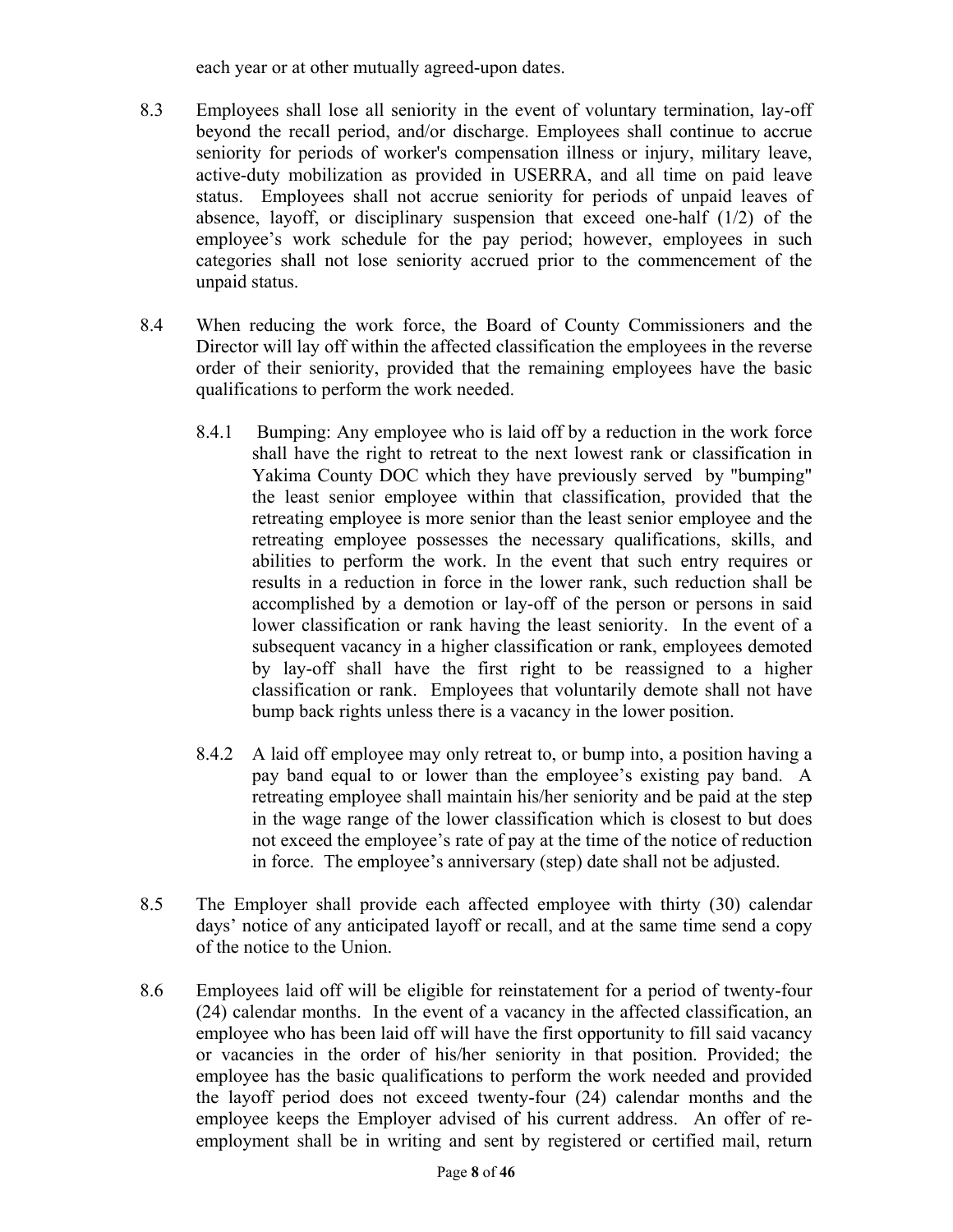receipt requested, to the employee. The employee shall be presumed to have received notice within three (3) working days after the Employer mailed said notice. An employee so notified must indicate his/her acceptance of said reemployment within ten (10) working days of receipt of notice and shall be back on the job within twenty (20) working days of acceptance of said offer or forfeit all call-back rights under this Article.

## **ARTICLE 9 - PROMOTION - DEMOTION - POSTING - TRIAL PERIOD - TRANSFER**

- 9.1 Notices of opening(s) in positions covered by this Agreement shall be advertised at the normal Employer locations and a copy sent to the Union. The notices will contain a description of the job, the qualifications, wage rates, and hours of work.
- 9.2 Application forms for the open position(s) will be advertised and made available to bargaining unit employees at the Employer's Human Resources office and the opening(s) will remain advertised for a period of not less than ten (10) working days. Employees wishing to make application for the initial testing must do so within such period.
- 9.3 The selection and testing process to fill vacant position(s) within the Bargaining Unit shall be administered by Yakima County Human Resources Department.
- 9.4 Whenever practicable, transfers shall be preceded by a thirty (30) calendar day notice to the affected employee.
- 9.5 Trial period: Newly promoted employees will serve a twelve (12) month trial period, during which time the Employer or employee may determine the employee is not qualified or does not desire to continue in the promoted position. The employee may return to their former position without prejudice.

## 9.6 Promotions: Requirements and Process

A. To be eligible to test for the rank of Lieutenant, interested candidates must have 3 years of continuous contiguous service as a law enforcement or corrections Sergeant.

B. To be eligible to test for the rank of Chief, interested candidates must either complete the probationary period as a Corrections Lieutenant with the Yakima County DOC or must have equivalent experience in corrections or law enforcement.

C. For promotions to both the rank of Lieutenant and Chief, interested candidates must have not received a written reprimand in the past 18 months, or a suspension or disciplinary demotion in the past 2 years.

D. Promotional lists established by the employer for the rank of Corrections Lieutenant shall be valid for a period of one (1) calendar year or until the promotional list is exhausted.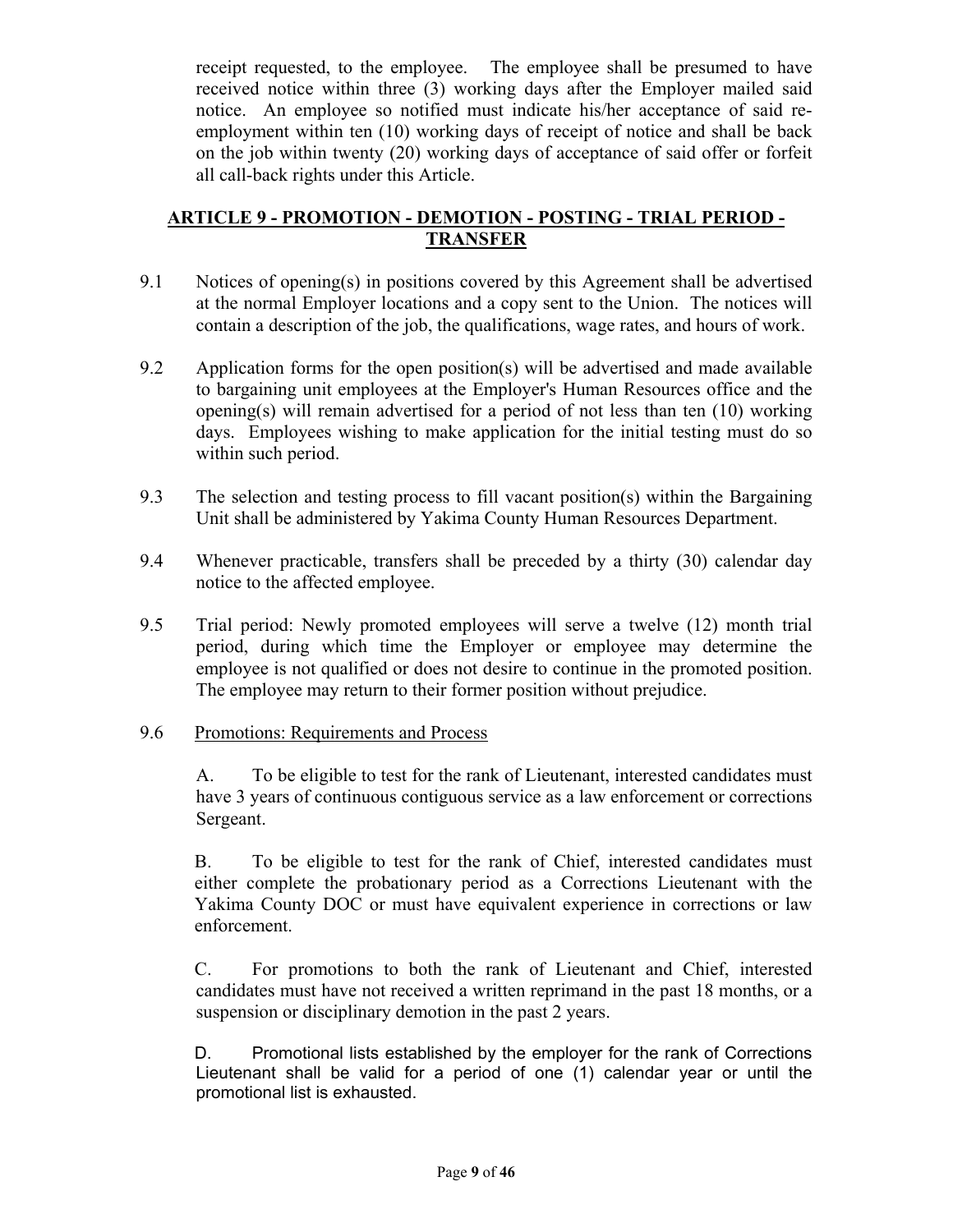E. Promotional lists established by the employer for the rank of Corrections Chief shall be valid for a period of six (6) months or until the promotional list is exhausted.

F. The establishment of promotional lists for the positions of Lieutenant or Chief, and the process by which they are established is at the sole discretion of Yakima County and the Director of the Department of Corrections.

## **ARTICLE 10 - SICK LEAVE/LEAVES OF ABSENCE**

- 10.1 Sick Leave: All employees shall accrue sick leave at the rate of eight (8) hours per month, not to exceed ninety-six (96) hours per year, from the first (1st) day of employment. Unused sick leave may accumulate to a maximum of nine hundred sixty (960) hours.
- 10.2 In July of each calendar year, employee sick leave usage will be reviewed. Regular, full-time employees who have used sick leave in the preceding twelve (12) months (July-June) and who have been continuously employed during the entire twelve (12) months, shall be allowed to convert the value of sick leave hours to an HRA VEBA account in accordance with the following incentive/conversion schedule:
	- A. 0-160 hours in sick leave bank no conversion
	- B. 161-480 hours in sick leave bank and use less than 16 hours of sick leave may convert the value of 24 hours of sick leave to an HRA VEBA account.
	- C. 481-864 hours in sick leave bank and use less than 24 hours of sick leave may convert the value of 32 hours of sick leave to an HRA VEBA account.
	- D. 865 hours or more in sick leave bank and use less than 32 hours of sick leave may convert the value of 40 hours of sick leave to an HRA VEBA account.

The hours converted to an HRA VEBA contribution shall be deducted from the sick leave balance. The conversion of the value of sick leave hours to an HRA VEBA account is at the option of the employee.

- 10.3 Eligibility: Sick leave is available to employees after having been employed one (1) calendar month.
- 10.4 Accrual: Employees earn eight (8) hours of sick leave for their first month of employment if they are placed on the payroll on or before the fifteenth (15th) of the month and actually work continuously through the rest of that month. Terminating employees do not receive leave credits for the month in which they terminate unless they actually work continuously through the fifteenth (15th) of the month.
- 10.5 Computation of Payment: Sick leave may be charged in quarter (1/4) hour increments. Only working days are charged, and at the rate of one quarter (1/4) hour of sick leave for each quarter (1/4) hour of absence.
	- A. Part day sick leave shall commence at the time the employee leaves the work area and shall end at the time the employee returns to the work area.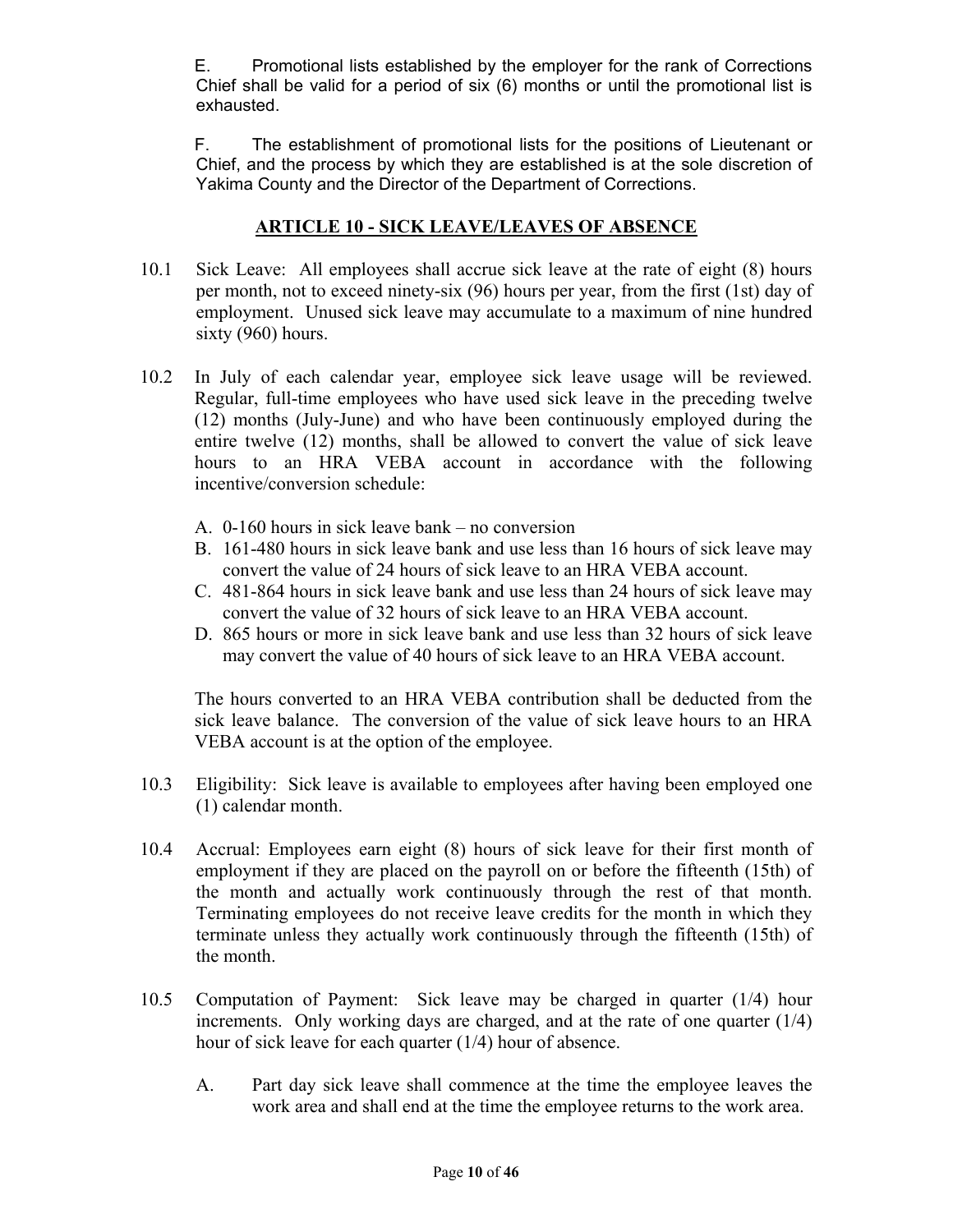B. MSA/VEBA: ANNUAL VOTE. Employees shall vote annually to determine the apportionment of hours exchange into HRA VEBA. The vote shall occur no later than December  $15<sup>th</sup>$  of the current year to determine the apportionment for the succeeding calendar year. The vote results shall be communicated in writing to the employer no later than December 23<sup>rd</sup>. All changes resulting from the vote shall be binding upon the employer and employees for the duration of the calendar year.

Upon separation from employment, any unused sick leave shall be forfeited and will not be paid as separation pay, except in the case of death or retirement. Upon retirement, twenty-five percent (25%) of the employee's accumulated sick leave shall be paid to the employee's MSA VEBA or as pay on his/her final check, as determined by annual vote and notice. Upon death, twenty-five percent (25%) of the employee's accumulated sick leave shall be paid to the employee's estate. All payments of accumulated sick leave are based on the employee's base hourly rate at the time of retirement or death.

- 10.6 Use: Sick leave may be taken for any of the following reasons:
	- A. Illness or injury or temporary disability (such as during pregnancy) which incapacitates the employee to the extent that work can no longer be performed.
	- B. Doctor appointments for employee or dependents under the age of eighteen (18).
	- C. An employee may use accrued sick leave when the employee's attendance is required to care for the employee's spouse, state registered domestic partner, child, stepchild, parent, parent-in-law or grandparent with a health condition requiring treatment or supervision, or for emergency purposes. An employee may use accrued sick leave if the employee's attendance is required to care for a brother, sister, grandchild, or step-grandchild, which leave shall be limited to three days in any one instance. Sick leave may not be used to care for an aunt, uncle, cousin, niece or nephew unless living in the employee's household, in which case the three-day limitation would apply.

Each instance means "condition or period of illness". Thus, for one individual, there possibly could be allowed three days, or there can be recurring periods of illness such as in chronic cases.

- D. Whenever an employee is on approved annual leave and becomes sick or disabled so as to prevent his employment if not on annual leave, he/she may charge such absence to accumulated sick leave upon a doctor's written certification stating the nature, extent and length of illness or injury.
- E. Any employee may use accrued sick leave to care for a child of the employee under the age of eighteen (18) with a health condition that requires treatment or supervision. An employee may use accrued sick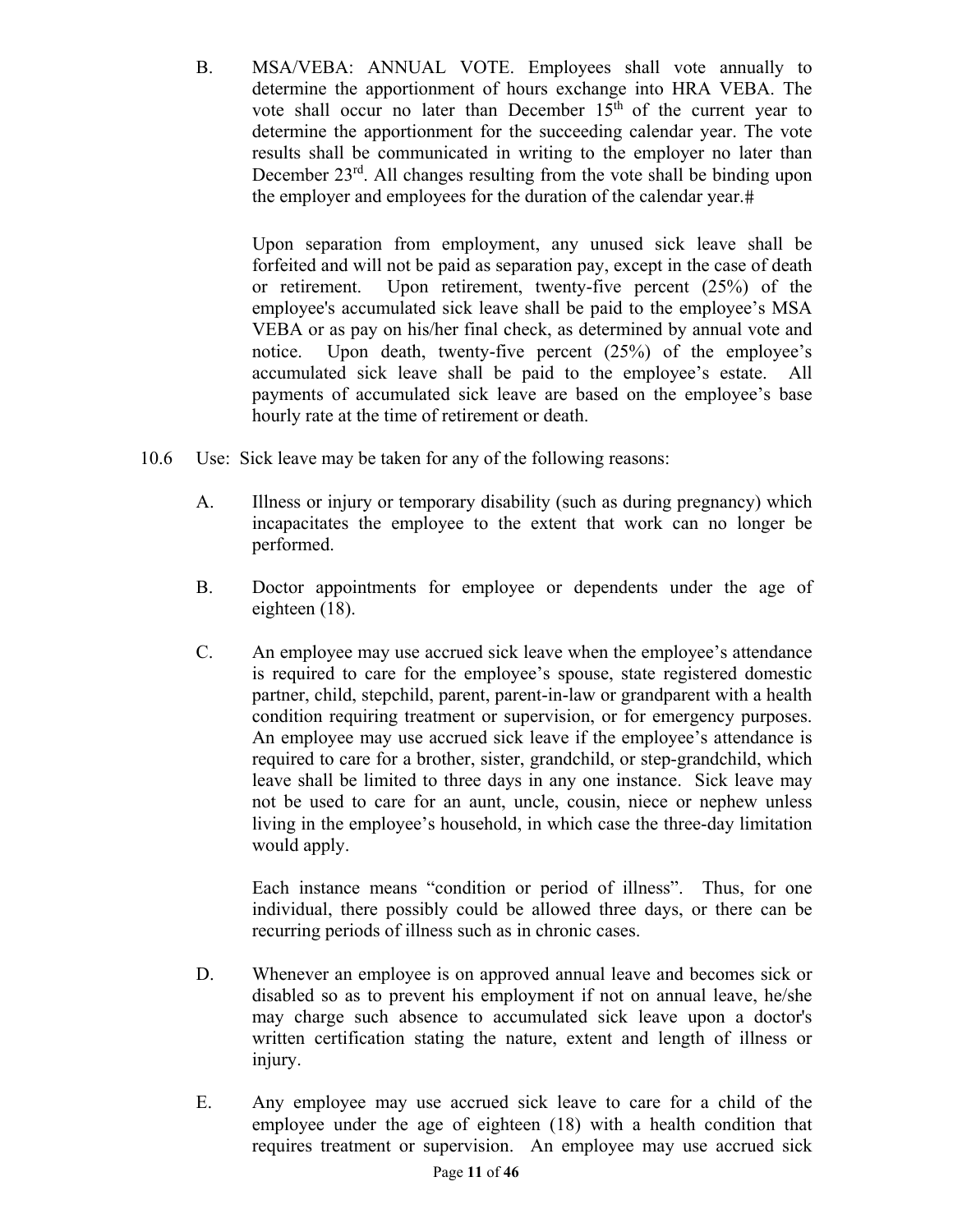leave to care for an adult child who requires treatment or supervision because of a serious health condition, and who is incapable of self-care due to a mental or physical disability.

- F. Any employee may use up to three (3) days of sick leave when the employee's spouse, state registered domestic partner, child, stepchild, parent, grandparent, grandchild, or step-grandchild undergoes a surgical procedure that requires scheduled hospitalization.
- G. Employees may use five (5) days of sick leave for bereavement leave for a death in the immediate family. "Immediate family" includes only persons related by blood or marriage or legal adoption, specifically and limited to spouse, state registered domestic partner, parent, parent-in-law, grandparent, brother, sister, child, grandchild of the employee or similar step relations. Sick leave may not be used for an aunt, uncle, cousin, niece, or nephew unless living in the employee's household in which case a three-day limitation would apply. Employees may request an exception to the list of eligible family members due to unique circumstances. The Director has the sole discretion to approve, modify, or deny the exception request.
- H. The Union and Employer agree to comply with the provisions of the Federal Family Medical Leave Act, Washington Family Leave Act, and the County FMLA Policy. Exhausting your vacation bank because of FMLA will not result in revoking pre-approved vacation time off.
- 10.7 Reporting: Any employee, who for any reason, must take sick leave shall, as soon as possible, notify his/her immediate supervisor or the Director. A doctor's certification of illness may be required of the employee, at the time the employee returns to work, when absent because of illness or injury in excess of twenty-four (24) consecutive work hours.
- 10.8 Workmen's Compensation: Yakima County is a Self-Insured Employer for Workers Compensation. An employee who is injured on the job and eligible for time loss payments due to the injury, may use annual leave during the period covered, or the employee may request and be allowed sick leave to compensate for the difference between time loss compensation and full pay for the period of time loss.
- 10.9 Pregnancy Leave: Leaves of absence resulting from childbirth or temporary disability due to pregnancy shall be authorized in accordance with the Yakima County Pregnancy Leave Policy.

# **ARTICLE 11 - MILITARY LEAVE**

11.1 In the case of military leave, the County abides by the provision of the laws of the United States (USERRA) and the State of Washington (RCW 33.40.060); employees who are members of the National Guard or Federal Military Reserve Units are entitled to be absent from their duties for up to twenty-one (21) calendar days with pay during each year beginning October 1 through September 30, while engaged in the performance of ordered military duty. Such military leave shall be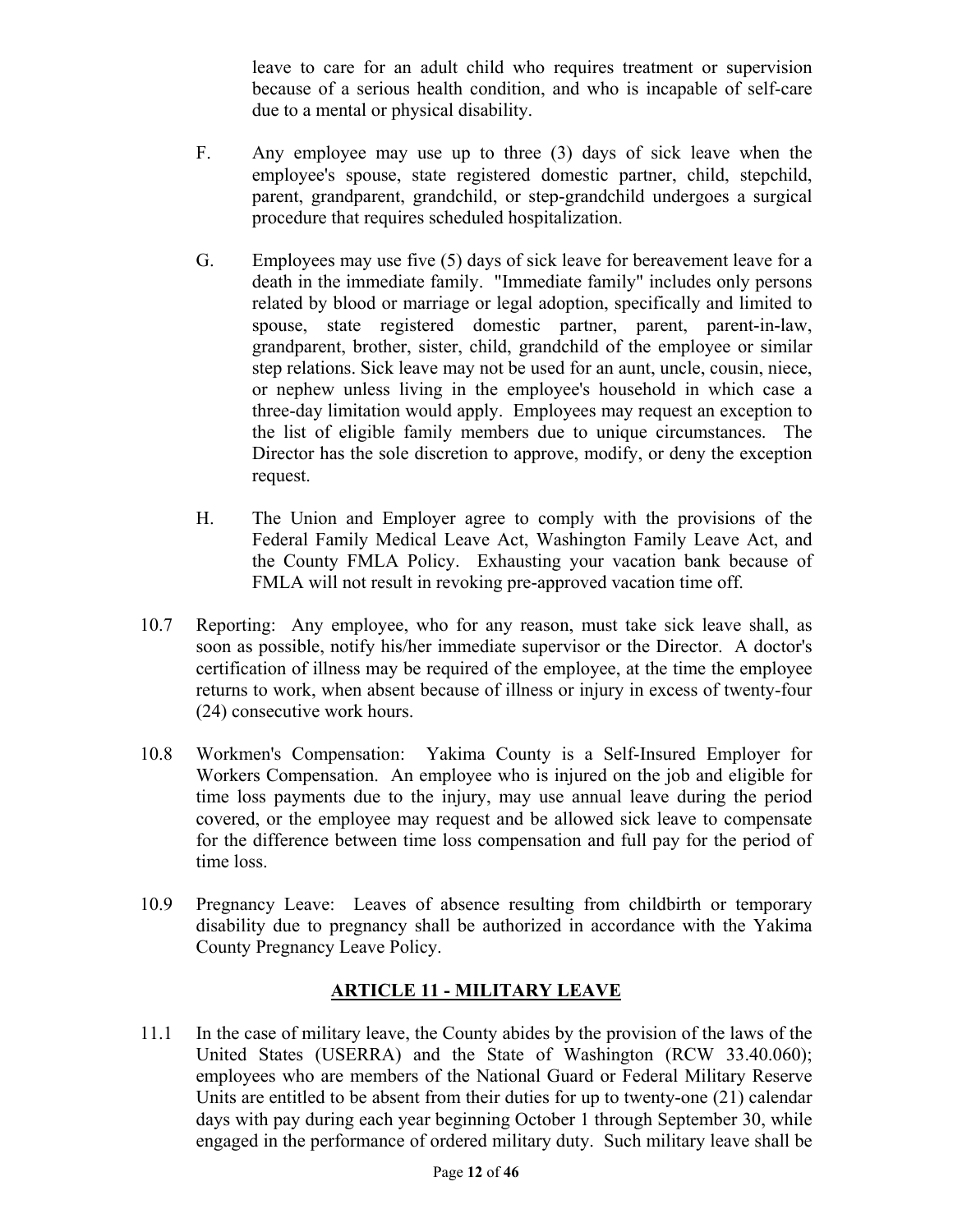in addition to any vacation or sick leave to which the employee might otherwise be entitled, and shall not involve any loss of efficiency rating, privileges or pay. Employees participating in training shall provide the Employer with their annual training schedule in the month of January or as soon as the information is available.

## **ARTICLE 12 - LEAVES OF ABSENCE**

12.1 A leave of absence is an approved absence, including medical leave of absence, from employment without pay and without loss of seniority. The Employer may grant a leave of absence for a period of up to twelve (12) consecutive calendar months. Approval for such leave shall be in writing with a copy to the Union. Further this period may be extended by mutual agreement between the Union and the Employer.

## **ARTICLE 13 - COMPENSATION FOR WITNESS OR JURY DUTY**

- 13.1 When a regular employee covered by this Agreement is summoned for Jury Duty or subpoenaed as a witness by the Employer, he shall advise his supervisor upon receipt of such call, and if taken from his work for such service, shall receive normal pay while actually performing such service. The employee will sign over to the Employer his jury duty pay excluding those monies for travel and meal allowances.
- 13.2 Employees required to report for jury duty shall have a starting time of 9:00 a.m. unless otherwise notified by the Court Administrator. An employee subpoenaed as a witness for the Employer or summoned for jury duty and subsequently excused for the balance of that day, shall report as soon as possible to his supervisor for the purpose of working the balance of that shift.

## **ARTICLE 14 - ANNUAL LEAVE**

14.1 All regular employees shall accrue annual leave based upon the following schedule:

| Continuous Service              | Accrual (40-hour week) |                     |
|---------------------------------|------------------------|---------------------|
| Less than 2 years' service      | $0 - 24$ months        | 9.34 hours per mo.  |
| Two (2) years' service          | $25 - 60$ months       | 10.00 hours per mo. |
| Five (5) years' service         | $61-120$ months        | 11.34 hours per mo. |
| Ten (10) years' service         | 121-180 months         | 13.34 hours per mo. |
| Fifteen (15) years' service     | 181-240 months         | 14.66 hours per mo. |
| Twenty (20) years' service      | 241-300 months         | 16.00 hours per mo. |
| Twenty-five (25) years' service | 301-360 months         | 18.00 hours per mo. |
| Thirty (30) years' service      | 361 or more months     | 20.00 hours per mo. |

14.2 Accrual: Employees earn a full accrual of annual leave for their first (1st) month of employment if they are placed on the payroll on or before the fifteenth (15th) of the month and work continuously through the rest of that month. Terminating employees do not receive annual leave credit for the month in which they terminate unless they actually work continuously through the fifteenth (15th) of the month in which they terminate.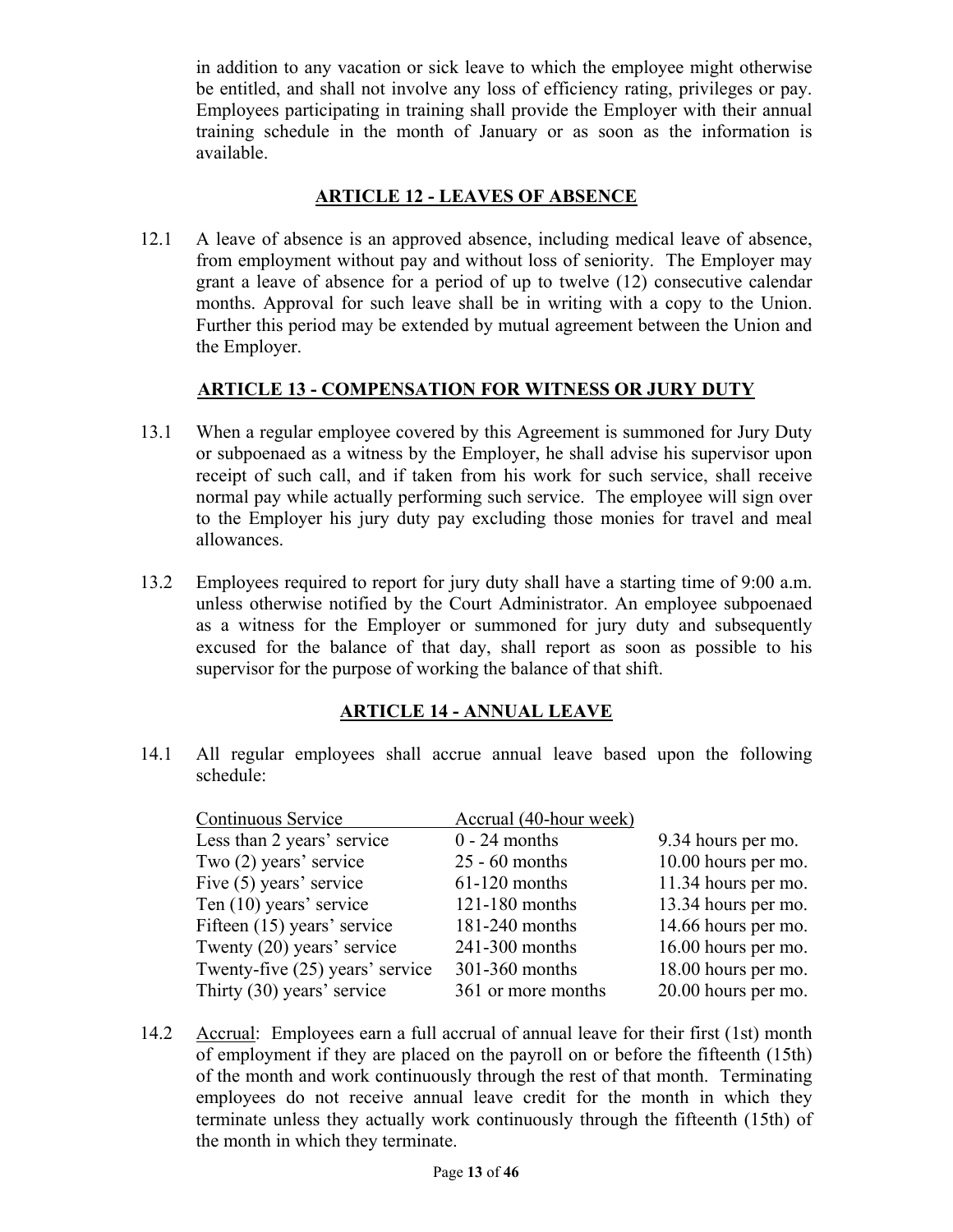- A. Annual leave is accumulated to 240 hours, after which time, if not taken, shall lapse month by month. At no time may an employee have more than 240 hours of annual leave due.
- B. Employees shall not accrue annual leave and anniversary dates for the accrual of annual leave shall be adjusted for breaks in service or periods when employees are on authorized unpaid leave of absence unless otherwise specified in this agreement.
- 14.3 Eligibility:
	- A. Annual leave is not available to the employees until after having served six (6) consecutive months employment.
	- B. Annual leave credits accumulated are canceled automatically on separation for periods of employment of less than six (6) continuous months.
	- C. Annual leave must be used as sick leave when an employee has exhausted all sick leave benefits unless the Director authorizes sick leave without pay.
- 14.4 Computation of Payment: Annual leave may be charged in quarter (1/4) hour increments. One (1) day is equal to eight (8) hours. All accumulated annual leave shall be paid when an employee leaves employment of Yakima County for any reason, provided at least fourteen (14) calendar days written notice has been given. In case of death, all accumulated leave is paid to the estate of the employee. Payment of accumulated annual leave is paid by multiplying the employee's base hourly rate, at the time of termination, times the total number of accumulated annual leave hours.
- 14.5 Use: Annual leave must be taken at such time as the employee can best be spared, but employees will be allowed to take leave, if at all possible, when desired. Therefore, it will be necessary to schedule vacations as early as possible and have dates approved by the Director or his designee.
- 14.6 No vacation time will be deducted from that accrued to the employee unless he actually used that vacation time or agreed to deduction of vacation time in lieu of other discipline.
- 14.7 Annual Leave Sharing Program for Catastrophic Illness. A leave contribution program is established to permit employees to transfer a specified amount of annual leave to another employee of Yakima County. The recipient employee must: have an extraordinary or serious illness or injury; have depleted or shortly will deplete all leave reserves (annual leave, sick leave, or compensatory time); have diligently attempted to accrue sick leave; and not be eligible for industrial insurance benefits. The donating employee may not request transferred amount that would result in his or her leave balance falling below ten (10) days. Unused leave is returned to donating employees on a pro-rata basis. This provision shall be administered by the Human Resources Department.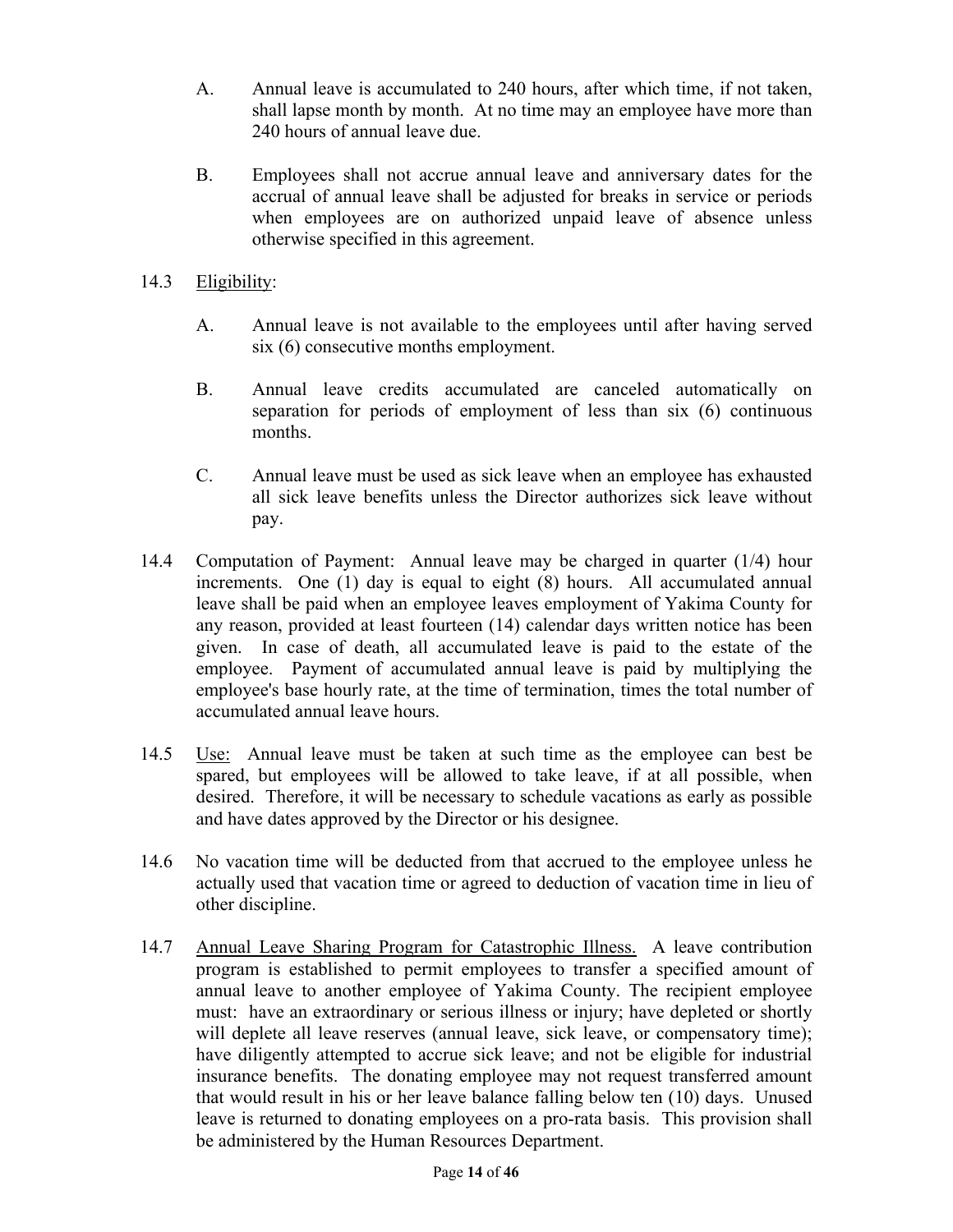## **ARTICLE 15 - HOLIDAYS**

15.1 The following days shall be recognized and observed as legal paid holidays by regular employees:

January 1 - New Year's Day; 3rd Monday in January - Martin Luther King's Birthday; 3rd Monday in February - Presidents' Day; last Monday in May - Memorial Day; July 4 - Independence Day; 1st Monday of September - Labor Day; November 11 - Veterans' Day; 4th Thursday of November - Thanksgiving Day; the day following Thanksgiving Day; December 25 - Christmas Day; and two (2) floating holidays per calendar year.

- 15.2 The two (2) floating holidays per calendar year as listed above in Section 15.1, may be selected by an employee provided prior approval is received from the Director or his designee. The following provisions shall apply:
	- A. One (1) floating holiday shall be available for employees working in the first six months of a calendar year.
	- B. One (1) floating holiday shall be available for employees working in the second six months of a calendar year.
	- C. The floating holiday for the first six months may be carried over to the second six months; however, under no circumstances shall both floating holidays be granted in the first six months of calendar year.
	- D. Floating holidays may not be carried into the next calendar year.
- 15.3 For employees who work a non-rotating standard Monday through Friday schedule, whenever a legal holiday falls on a Saturday, the preceding Friday shall be the legal holiday; whenever any legal holiday falls on a Sunday, the following Monday shall be the legal holiday.
- 15.4 Any employee who is on scheduled and approved vacation when a holiday occurs shall not have his vacation accrual charged for that day.
- 15.5 Any employee who is on authorized sick leave when a holiday occurs will receive a day's pay for that holiday and will not have his sick leave accrual charged.
- 15.6 An employee who promotes to the classification of Lieutenant or Chief from the classification of Sergeant or lower, may, upon promotion retain 1 hour of every 4 hours of unused Holiday Compensatory Time earned in the lower classification. The employee may continue to use his/her available Holiday Compensatory Time, until such time as the employee's leave bank is exhausted. No employee shall earn Holiday Compensatory Time under this agreement. Unused Holiday Compensatory Time shall be forfeited upon termination from employment with Yakima County Department of Corrections.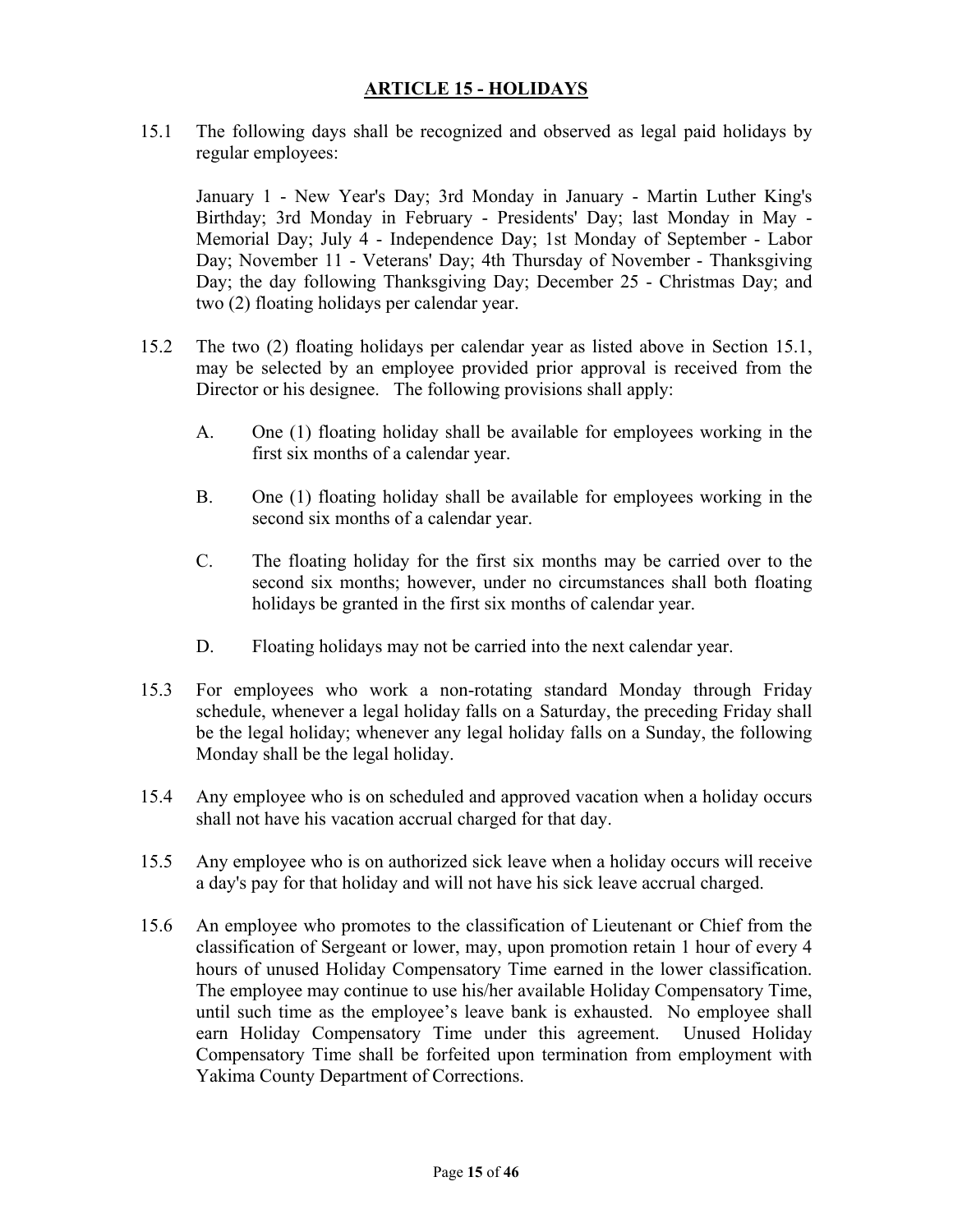## **ARTICLE 16 - HOURS OF WORK AND OVERTIME**

- 16.1 The Director will determine the work of employees based on the Director's assessment of availability of personnel and service requirements. Subject to the Directors determinations, a workweek may consist of five (5) days or four (4) days, or a combination thereof with a variation. The parties agree the intended workweek shall have two (2) consecutive days off (Saturday and Sunday) representative of a Monday through Friday workweek.
- 16.2 The parties have bargained and agreed that the Corrections Chiefs are exempt from the overtime provisions of the FLSA and WMWA. Chiefs shall be eligible for overtime compensation in accordance with the Yakima County Compensatory Time Policy for Exempt Employees, Policy #HR-02.
- 16.3 Corrections Lieutenants who work in excess of forty (40) hours in a work week shall receive overtime at the rate of time and one-half the base hourly rate, or by way of compensatory time off in accordance with the Non-Exempt Employee provisions of the Yakima County Compensatory Time Policy.
- 16.4 Each Lieutenant who performs the one week on-call duty rotation shall receive two (2) hours of comp time. This comp time shall not have cash out value but can only be used as time off.

# **ARTICLE 17 - DISCIPLINE**

- 17.1 The Director or his/her designee may discipline an employee only for just cause. Discipline shall be carried out in a manner which is least likely to embarrass the employee before other employees or the public.
- 17.2 Disciplinary action or measure shall include only the following:
	- A. Verbal reprimand,
	- B. Written reprimand,
	- C. Suspension without pay,
	- D. Demotion,
	- E. Discharge.
- 17.3 The parties agree that progressive and escalating levels of discipline are preferable to allow an employee proper notice of misconduct and the opportunity to improve performance and to allow the Employer to document prior disciplinary matters. The level or degree of discipline imposed shall be appropriately based on an employee's prior record of service, severity of offense and prior record of discipline. The order in which these criteria appear are not indicative of their priority. An employee may be suspended without pay when said employee has first received one (1) written reprimand relating to said employee's previous work or conduct. An employee may be discharged when said employee has first received a suspension relating to said employee's previous work or conduct. All previous disciplinary actions in an employee's file may be evaluated and considered in a disciplinary action.
- 17.4 Notwithstanding subsection 17.3 above, the Director may immediately suspend or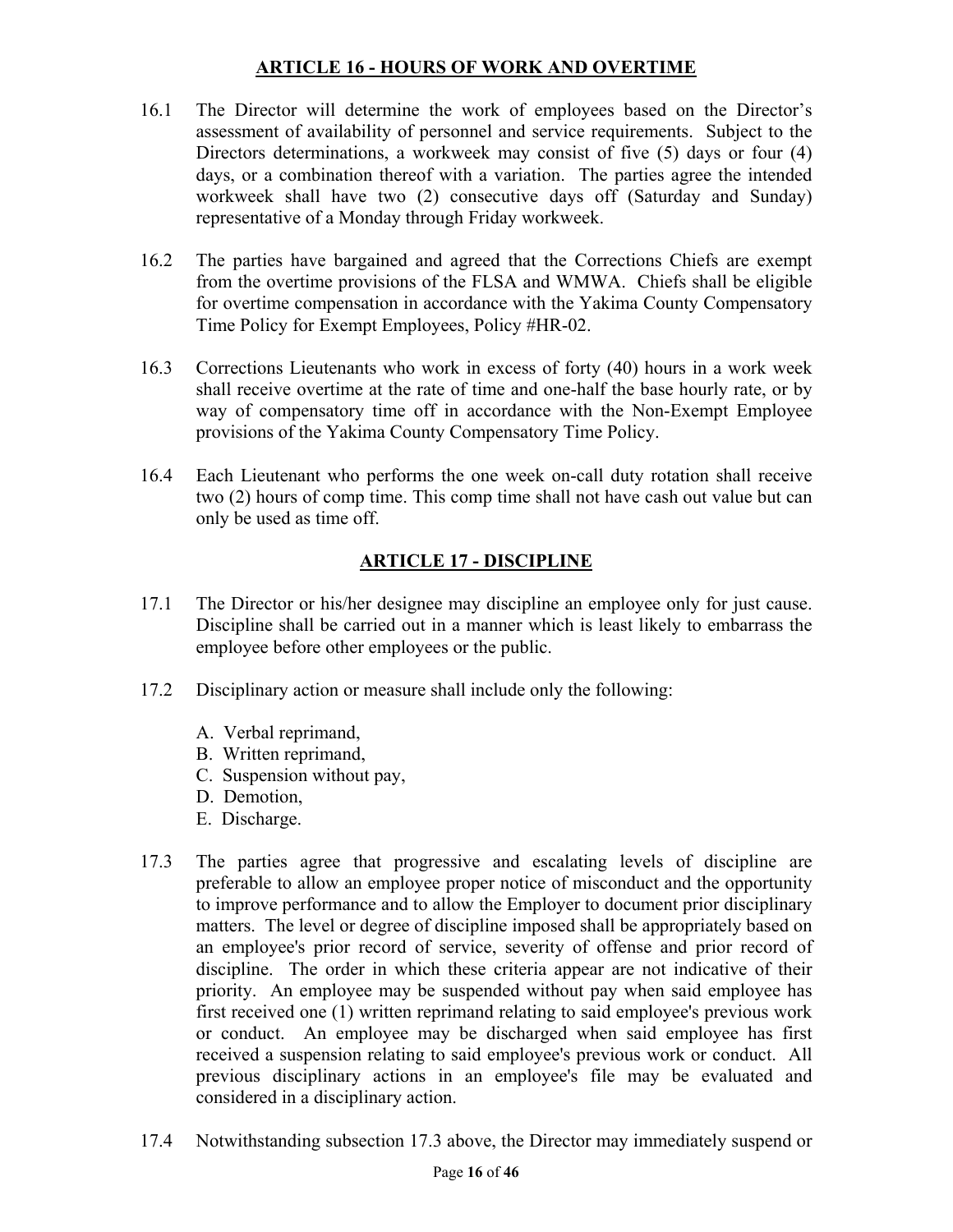discharge an employee for a serious event which presents just cause for discipline inclusive of such events as may be deemed to be just cause or as amended subject to the provisions contained in Article 18 below.

- 17.5 The Employer may discipline an employee for just cause. Notice of said disciplinary action shall be provided to the employee and Union no later than thirty (30) calendar days from the conclusion of the investigatory proceedings regarding the improper work, incident, or conduct by the employee.
- 17.6 Disciplinary action may be reviewed pursuant to Article 18 of this Agreement.
- 17.7 Written reprimands and written records of oral reprimands (excluding suspensions or demotions) shall be automatically expunged from the employees personnel file eighteen (18) months from the date of issuance and no longer be considered in evaluating future discipline if no other written reprimands on the same subject matter have been issued during that time period.

## **ARTICLE 18 - DISCIPLINARY PROCEDURES**

- 18.1 The Director may verbally reprimand an employee. The immediate supervisor may make a notation in the supervisor's notebook regarding the verbal reprimand. Written reprimands may be issued by the Director or designee. Copies of written reprimands, suspensions, demotions, or discharge notices shall be sent to the Union at the time said notices are given to an employee.
	- 18.1.1 Any discussion regarding disciplinary action between a supervisor and employee shall be done during the employee's normal work hours unless the exigency of the circumstances dictates otherwise.
	- 18.1.2 Employees will not be required to unwillingly submit to a polygraph test; provided, however, this provision does not apply to the initial application for employment.
- 18.2 If disciplinary action taken could result in suspension without pay, demotion or discharge, the employee shall be advised of the facts and circumstances supporting this potential disciplinary action and be provided an opportunity to explain the employee's position prior to disciplinary action being taken. If the employee requests an opportunity to confer with a Union representative or other counsel prior to responding, said employee will be provided a reasonable time not to exceed three (3) working days for such response. If the Director determines that circumstances exist requiring immediate action, the Director shall have the right and authority to immediately suspend the employee with pay pending the investigation and pending the employee being given an opportunity to respond to charges in accordance with the provisions above. If the employee fails to respond to the charges within the time period referenced above, the Director is free to implement the disciplinary action he feels is appropriate under the circumstances.

Time Limits: Once the Employer has notified an employee that he/she is the subject of an investigation that could lead to discipline the Employer shall have a maximum of ninety (90) days to complete the investigation. This investigatory period may only be extended by mutual agreement or in the event that an outside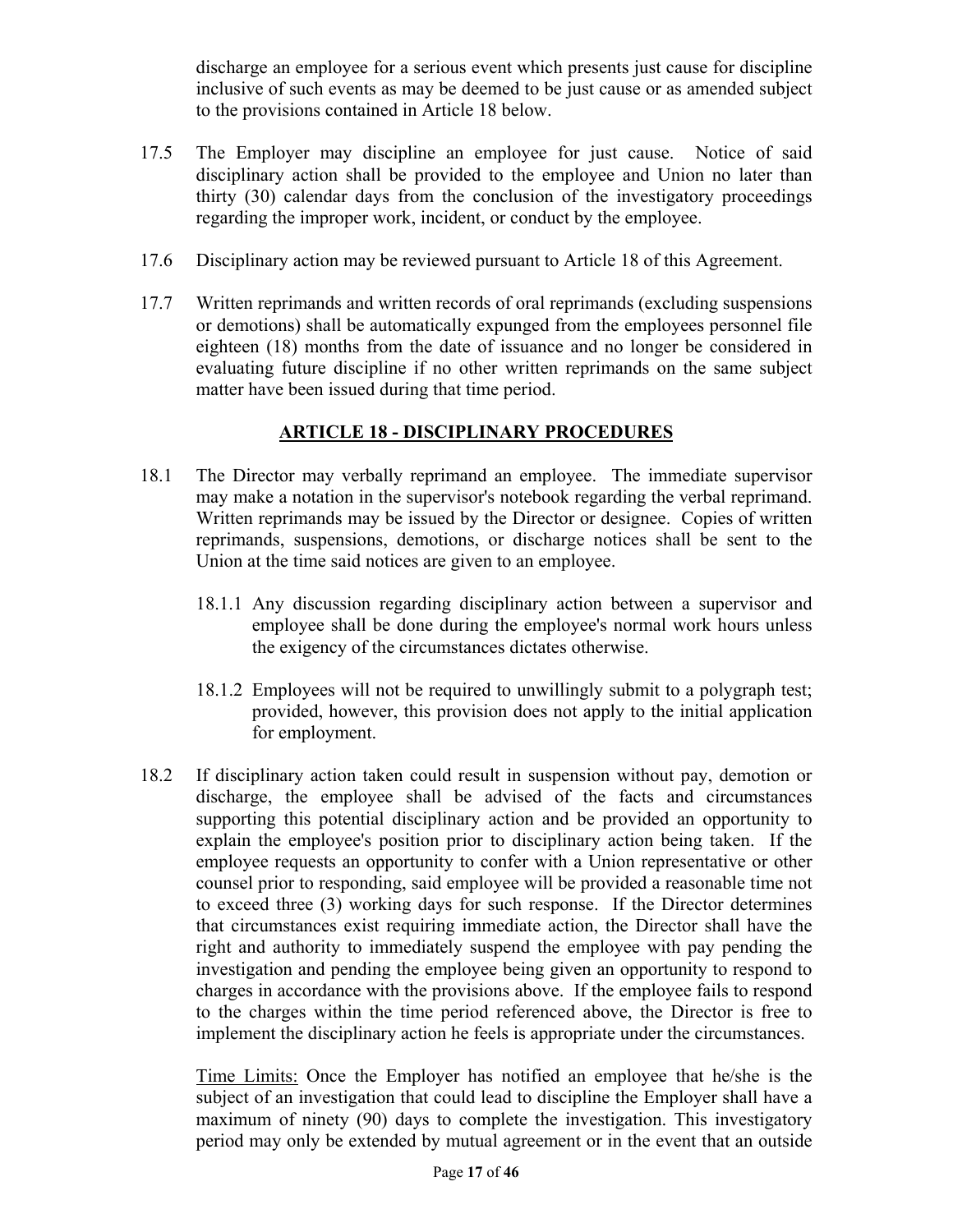agency has not completed its investigation.

- 18.2.1 In the event dismissal of an employee becomes imminent and the Director determines an alternative to said dismissal is the employee's resignation, said employee will be provided a reasonable opportunity to confer with the Union before being requested to respond to the offer of resignation.
- 18.3 An employee shall have the right to have a disciplinary action against him/her reviewed for just cause and severity of discipline through the grievance procedure in accordance with Article 19.
- 18.4 The provisions of Articles 17 and 18 do not apply to probationary employees. Said employees may be discharged without cause and without any recourse.

## **ARTICLE 19 - GRIEVANCE PROCEDURE**

- 19.1 A grievance is defined as a dispute involving the interpretation, application, or alleged violation of any provision of this Agreement.
- 19.2 The parties agree that the time limitations provided are essential to the prompt and orderly resolution of any grievance, and that each will abide by the time limitations, unless waived or extended by mutual agreement of the parties to the grievance.
- 19.3 Grievance Filed on Behalf of Employee: If any party fails to file a grievance, other than for disciplinary actions, within thirty (30) calendar days of its occurrence, then said grievance shall be forever waived and shall be null and void. If a matter involves disciplinary action, then any party must file a grievance within ten (10) calendar days from the date of such disciplinary action, otherwise said appeal or grievance is forever waived and shall be null and void. Failure to pursue a grievance to the next step renders final and conclusive the last determination and response.
- 19.4 A grievance may be verbally presented by the aggrieved employee to the employee's immediate supervisor. The employee shall have the option of being accompanied by his Union representative, or representative of his own choosing, if he feels that it is necessary. The immediate supervisor shall respond within three (3) working days. If the matter is not satisfactorily resolved, then the grievant may initiate a formal grievance in accordance with the provisions hereinabove and the following procedure, which in any case, shall be done within ten (10) calendar days of the date of disciplinary action or within thirty (30) calendar days from the date of another type of occurrence.
- 19.5 Union or Employer Grievance: The Union or Employer may initiate the grievance procedure at Step 2, other than for disciplinary actions, and will take up the grievance with the other party within thirty (30) calendar days after the occurrence of the event which gave rise to the grievance, or thirty (30) calendar days from the date such grievance reasonably should have become known to the moving party.
- 19.6 The formal grievance procedure shall be as follows: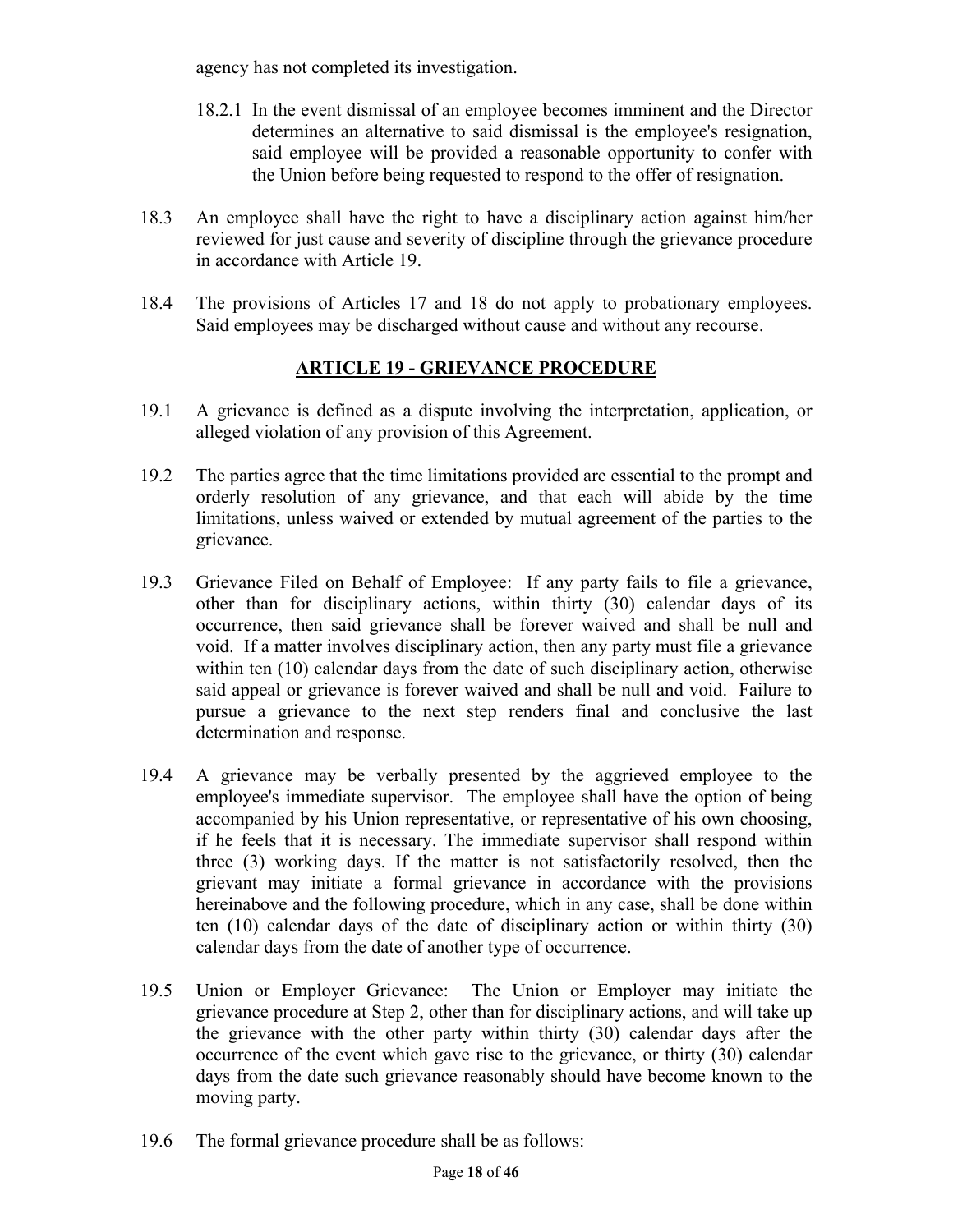Step 1: If the grievance involves occurrences other than disciplinary actions, the grievance shall be presented in written form to the employee's supervisor within thirty (30) calendar days from its occurrence. The supervisor shall respond in writing within twenty (20) calendar days after receiving said grievance. In the event the matter relates to disciplinary action, then the grievance shall be presented in written form to the employee's supervisor within ten (10) calendar days from the disciplinary action. Since disciplinary action is not final unless approved by the Director, the grievance may be presented in written form within ten (10) calendar days from the date of the occurrence directly to Step 2 of the grievance procedure.

Step 2: If the grievance is not resolved to the satisfaction of the concerned parties at Step 1, then within ten (10) calendar days of the response in Step 1, above, the grievance in written form shall be presented to the Director. Thereafter, the Director shall respond in writing to the aggrieved employee within ten (10) calendar days after receipt of the grievance. If it is a Union grievance in accordance with Section 19.5 above, said grievance in written form, shall be presented to the Director. Thereafter, the Director shall respond in writing to the Union within ten (10) calendar days after receipt of the grievance. If the subject matter of the Union grievance relates to budgetary issues, then the Union grievance will be presented in written form to the Board of County Commissioners. Thereafter, the Board of County Commissioners shall respond in writing to the Union within ten (10) calendar days after receipt of the grievance. If it is an Employer grievance in accordance with Section 19.5 above, said grievance in written form, shall be presented to the Teamsters Local Union #760. Thereafter, the Secretary-Treasurer shall respond in writing to the Employer within ten (10) calendar days after receipt of the grievance.

Step 3:

- a. Final and Binding Arbitration: If the grievance has not been resolved at Step 2, either party to this Agreement may refer unsettled grievances to final and binding arbitration.
- b. Notice Time Limitation: The referring party shall notify the other party in writing by certified mail of submission to arbitration within ten (10) calendar days after receipt of the Step 2 response. Failure to notify the other party in writing will result in the grievance being forever waived and null and void.
- c. Arbitrator Selection: After timely notice, the parties shall select an impartial arbitrator within thirty (30) calendar days, if possible, after the request is made to arbitrate. If the parties cannot mutually agree on an impartial arbitrator who is able and willing to serve on a timely basis, either party may demand a list of eleven (11) qualified persons who are willing to abide by time limitations. A list of impartial arbitrators may be furnished by the American Arbitration Association (AAA) or the Federal Mediation and Conciliation Service (FMCS) or the Public Employment Relations Commission (PERC). The party demanding a paid arbitrator shall have the right to determine the organization from which the list of eleven (11) names is to be derived. The parties shall flip a coin to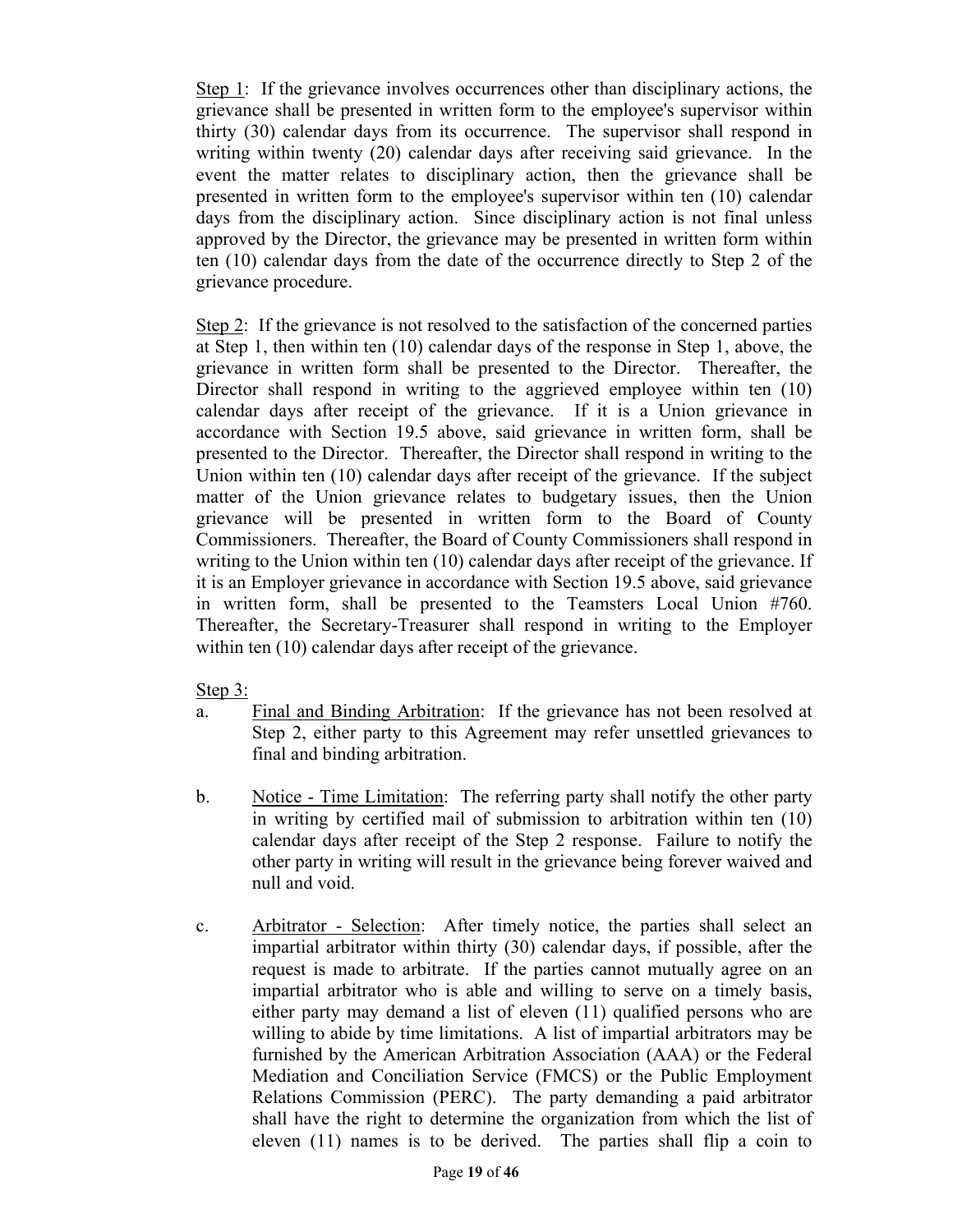determine who will strike the first name, following which each will alternately strike one of the names submitted until only one (1) name remains. This person will serve as the sole arbitrator subject to the following provisions.

d. Decision - Time Limit: The arbitrator will conduct the arbitration hearing no later than twenty (20) days from the date of selection. The arbitrator shall render a decision within fifteen (15) calendar days from the date of the hearing or receipt of parties' briefs, if applicable.

## e. Limitations - Scope - Power of Arbitrator:

- i. The arbitrator shall not have the authority to add to, subtract from, alter, change or modify the provisions of this Agreement.
- ii. The arbitrator shall have the power to interpret and apply the terms of the Agreement and/or determine whether there has been a violation of the terms of the Agreement.
- iii. The arbitrator shall consider and decide only the question or issue raised in the initial written grievance. In conducting an arbitration, the arbitrator shall maintain a verbatim record of the testimony either by tape recording or a court reporter. If one of the parties' requests court reporters and/or transcription of the official record, then both parties shall share equally in the cost. The arbitrator shall also have the authority to receive evidence and question witnesses.
- iv. Decisions regarding changes in past practices (Section 4.3) shall be advisory only and not binding on the parties.
- f. Arbitration Award Damages Expenses
	- i. The arbitrator shall not have the authority to award punitive damages.
	- ii. Each party hereto shall bear equally the expenses of the arbitrator. Each party shall pay the expenses of their own attorneys, representatives, witnesses, and other costs associated with the presentation of their case.

## **ARTICLE 20 – RETIREMENT CONTRIBUTION-INDUSTRIAL ACCIDENT INSURANCE-OASI**

- 20.1 The Employer shall pay into the appropriate employees' retirement program, Industrial Insurance, and OASI, as required, at the prescribed rate, by law.
- 20.2 Effective as designated below, the Employer shall pay the amounts stated below to the Western Conference of Teamsters Pension Trust Fund on account of each member of the bargaining unit for every hour for which compensation was paid not to exceed 2080 hours per calendar year, said amounts are to be computed monthly.

| <b>Contribution Rate Effective</b> | <b>Chiefs</b> | Lieutenants |
|------------------------------------|---------------|-------------|
| January 1, 2012,                   | \$5.42        | \$3.86      |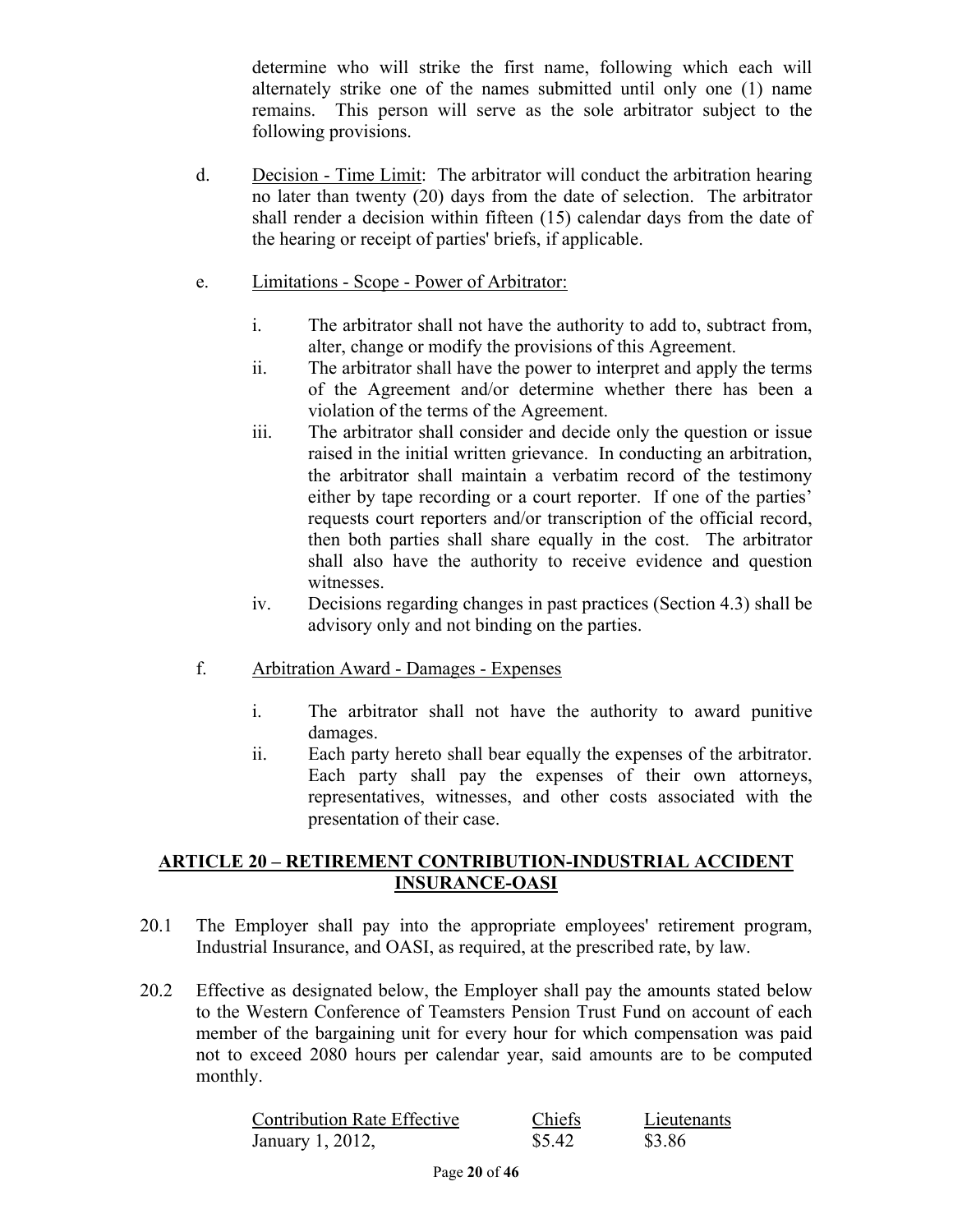20.2.1

The parties recognize that pension contributions made by the Employer on behalf of the employees in this bargaining unit to the Western Conference of Teamsters Pension Trust are considered an employee tax deferred contribution to a qualified retirement plan. Therefore, such contributions are not considered reportable wages or earnings for tax purposes.

- 20.2.2 The total amount due for each calendar month shall be remitted in a lump sum not later than twenty days after the last business day of the month. If the Employer fails to make monetary contributions as required, such shall be a breach and the Union without liability, therefore, may implement any economic persuasion deemed expedient and such shall not be a violation of this Agreement.
- 20.2.3 The Employer agrees to abide by the rules established by the Trustees of said Trust Fund to facilitate the accurate determination of hours for which contributions are due, prompt and orderly collection and accurate reporting and recording of amounts paid. Upon Union request, a copy of Pension transmittals shall be posted on the bulletin board.
- 20.2.4 If during the life of this Agreement the Trust completes the process to allow pension payment to be deposited via electronic transmittal, Yakima County will have the opportunity to participate in the program.

# **ARTICLE 21 - LIABILITY INSURANCE**

21.1 The Employer agrees to either provide insurance coverage on behalf of the employees or provide liability defense for employees or a combination thereof in order to reasonably protect and indemnify employees from liability to third parties resulting from employees negligently performing duties within the scope of employment.

# **ARTICLE 22 - MEDICAL BENEFITS**

- 22.1 The only health plan available to Corrections Lieutenants and Chiefs is the Washington Teamsters Welfare Trust (WATWT) Medical Plan Z, Dental Plan B, and Vision Plan EXT. The maximum employer contribution toward premium is 90% of the composite rate. The employee contribution toward premium is 10% of the composite rate which shall be withheld from the employee's paycheck. The eligibility threshold for requiring an employer contribution for a bargaining unit employee is eighty (80) compensated hours in a month. The employee contribution rate is for all employees. Employees may choose to waive coverage.
- 22.2 **Maintenance of Benefits:** The Trustees may modify benefits or eligibility criteria of any plan for the purpose of cost containment, cost management, or changes in medical technology and treatment.
- 22.3 If the insurance company or companies providing the above- referenced benefits notifies the Employer of changes in the premium structure and/or benefit levels, then and in that event the Union and employees shall comply with said changes if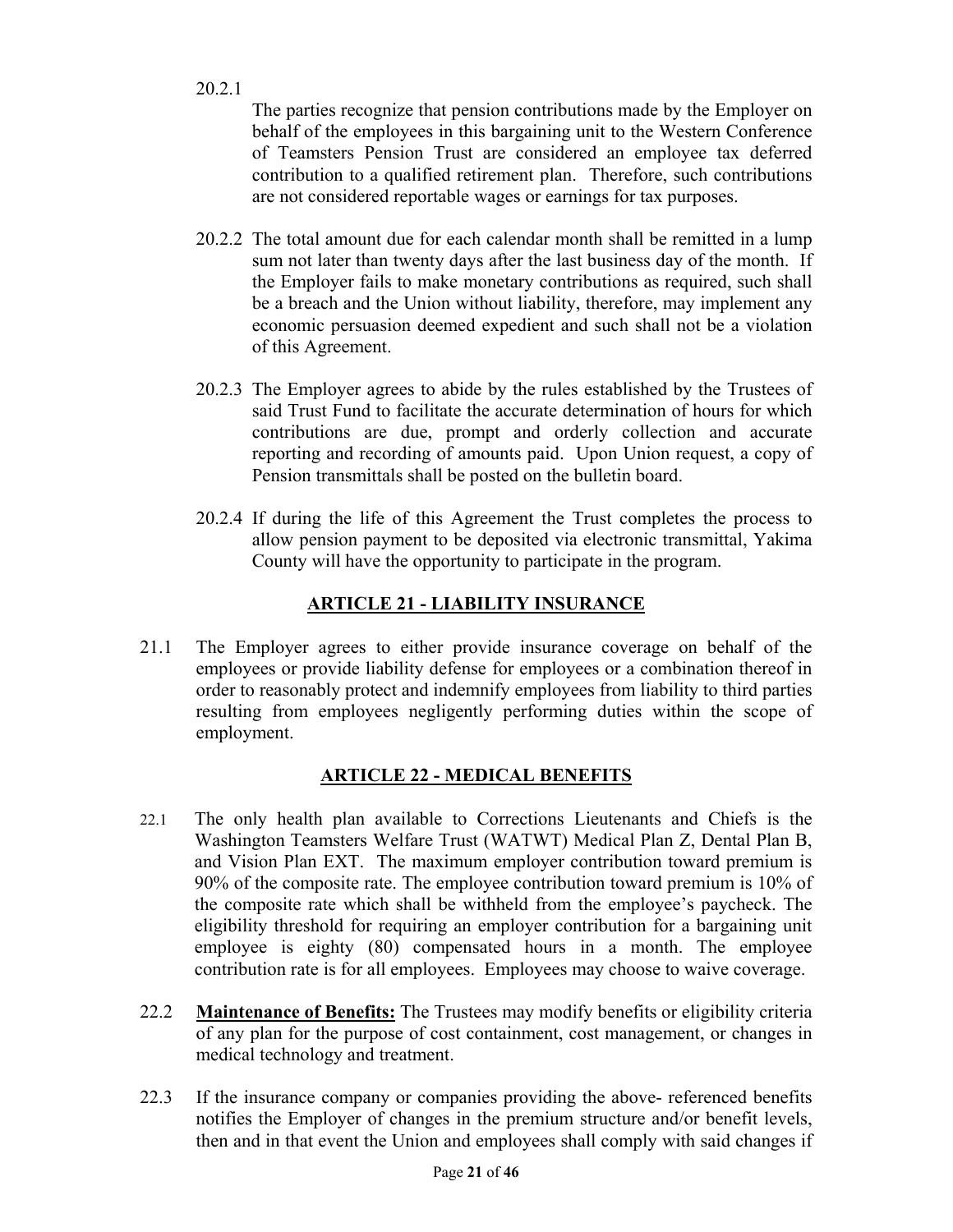requested to do so by the Employer.

- 22.4 Any disputes, disagreements and/or claims regarding insurance coverage and/or policies between an employee and an insurance carrier and/or administrator are not grievable by the Union and/or the employee.
- 22.5 Retiree Welfare Trust (RWT) participation: To incentivize promotion to the rank of Lieutenant and Chief, effective upon ratification, Yakima County shall contribute up to \$175.00 per month on behalf of each member for the RWT XL Plus program. Any increases to the monthly contributions, as determined by the Trustees for future years, shall be paid by the Bargaining Unit Employees.

# **ARTICLE 23 - PAY ARRANGEMENTS**

- 23.1 Employees shall be paid in conformity with the County's payroll system. There shall be no deductions other than required by law or authorized by this Agreement or authorized in writing by the employee.
- 23.2 Each employee shall receive an itemized statement of earnings and deductions, specifying his wage rate, hours paid, and other compensation payable to him as well as any and all deductions from his gross wages for the pay period.
- 23.3 Upon termination, an employee shall receive compensation due in accordance with the terms and conditions of this Agreement no later than the pay period following the termination.
- 23.4 Any employee who is specifically assigned in writing to work in a higher wage rated classification than that in which he is employed, for eight (8) consecutive hours, will receive the hourly rate for the higher classification which will provide an increase in pay. If reasonably available, persons assigned to work at such positions should be from a list of eligible employees for promotion to that classification at the time of service.

# **ARTICLE 24 - EDUCATIONAL INCENTIVE - CONTINUED EDUCATION**

24.1 All employees within the bargaining unit who have earned and maintain the accreditation(s) listed below shall receive an additional fifty (\$50.00) per month for each accreditation. Additionally, all reasonable costs (testing, travel, etc.) associated with obtaining the below-mentioned accreditations will be paid by the county with the approval of the Director. (Should any employee elect to stop maintaining any accreditation that has been paid for by the county within 2 years of receiving the accreditation, the employee shall reimburse the county for those actual costs associated with obtaining the accreditation.)

Certified Protection Professional (ASIS) Certified Corrections Healthcare Professional (NCCHC) Certified Jail Manager (AJA) Criminal Justice Executive Certification (WSCJTC) Certified Corrections Executive

24.2 Employees shall be eligible for an education attainment incentive in accordance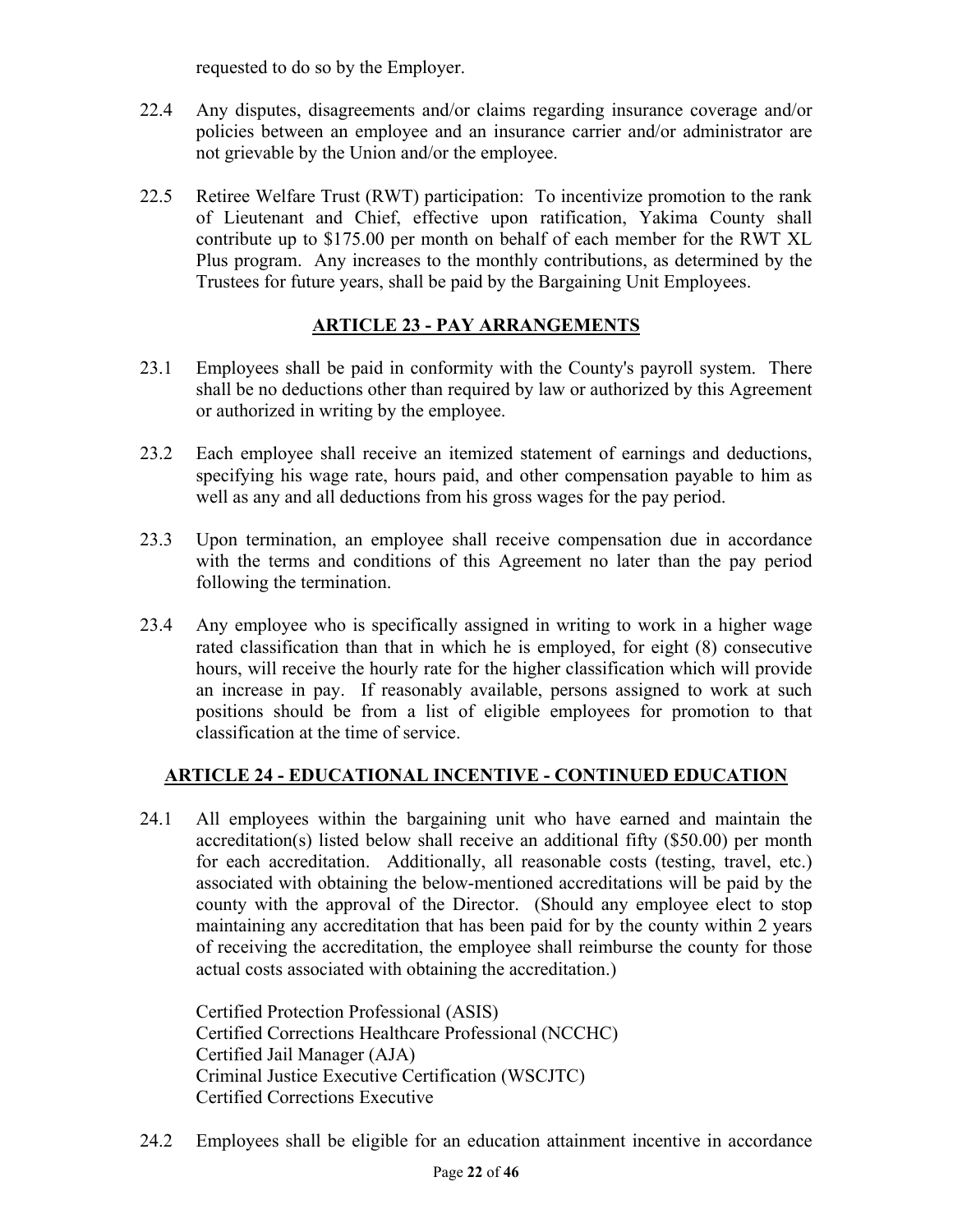with the following schedule:

| AA Degree/90 Credits | \$25.00/month   |
|----------------------|-----------------|
| <b>BA</b> Degree     | $$50.00/m$ onth |
| MA Degree            | $$75.00/m$ onth |

## **ARTICLE 25 - GENERAL PROVISIONS**

- 25.1 No employee shall be unlawfully discriminated against for upholding Union principles and activities provided such activities do not interfere with the employee's duties.
- 25.2 Union Investigation and Visitation Privileges The Business Representative of the Union will notify the Director or his designee of on-site visitations. The representative shall limit his activities to matters relating to this Agreement; provided, however, he will not interfere with the operation of the normal routine of the Department.
- 25.3 Teamsters Local Union #760 shall be entitled to the use of the employee bulletin board, at the Employer work locations.
- 25.4 Safety Safe and healthful working conditions are recognized as mutually beneficial to the employees and Employer. Employees may report what they believe to be an unsafe and unhealthy working condition to Management. Management shall investigate the report.
- 25.5 Medical Exams Any medical examination required by the Employer may be taken on Employer time and shall be paid by the Employer. The examination shall be administered by a physician or institution specified by the Employer.
- 25.6 Gender Where masculine gender has been used in any provision of this Agreement, it is used solely for the purpose of illustration and shall not in any way be used to designate the sex of the employee eligible for any position, classification, or the benefits provided in this Agreement.
- 25.7 The Employer agrees not to enter into any agreement with employees within the bargaining unit on an individual or collective basis, which conflicts with the terms and provisions of this Agreement.
- 25.8 When any classification not listed on the wage schedule is established, the Employer shall designate a job classification and pay rate for the classification. Notice of establishment of the new classification shall be provided to the Union. In the event the Union does not agree that the rate of pay is correct, notice shall be given the Employer within fourteen (14) calendar days of receipt of the notice, requesting to negotiate the pay rate for the new classification. The negotiated pay rate shall be effective as of the date the new classification went into effect.
- 25.9 The Union recognizes the right of the Employer to establish reasonable employer rules as he may deem necessary, provided that such rules are lawful. Employees shall be made aware of such rules established by the Employer.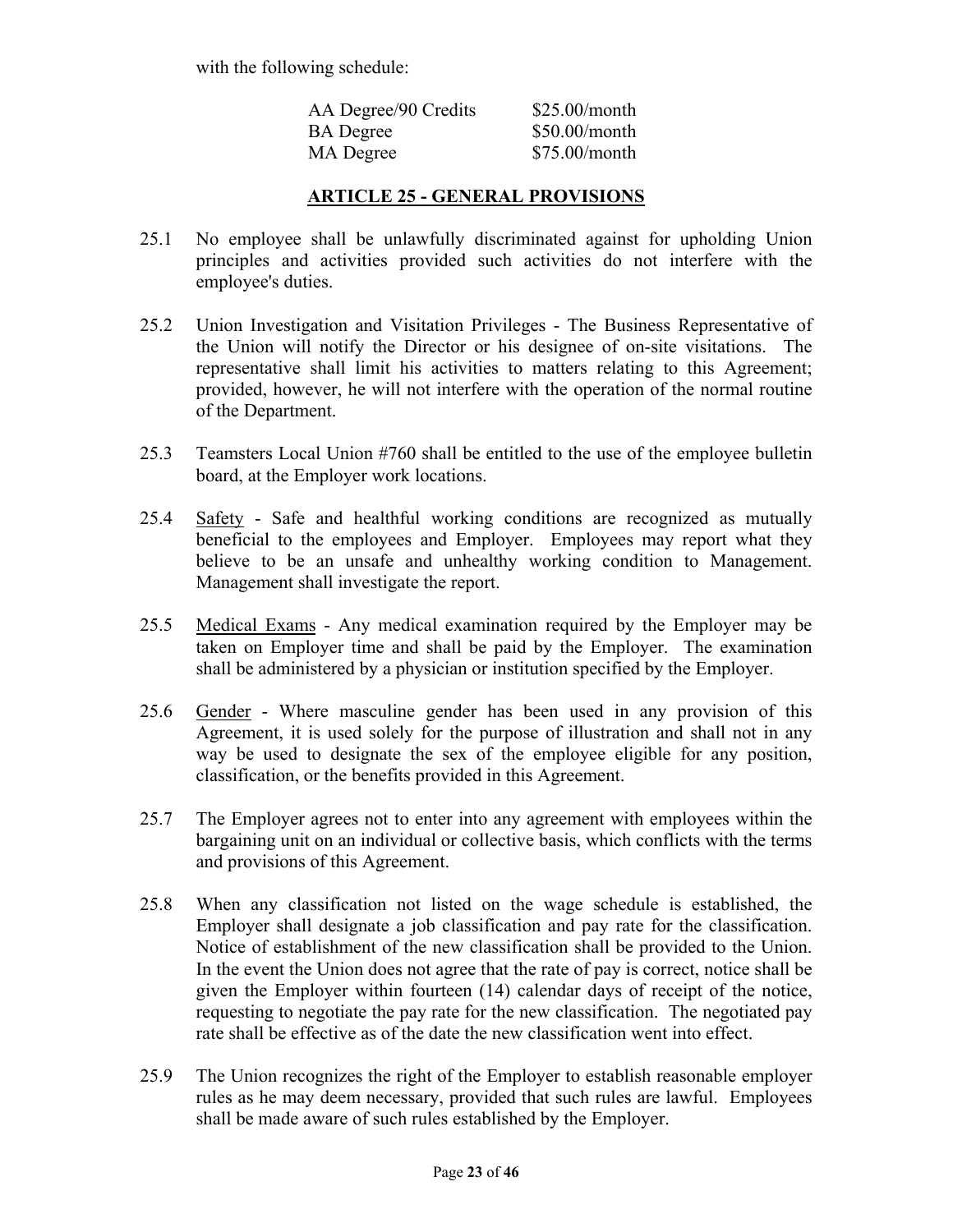- 25.10 The Employer may transfer, contract, or subcontract the work performed by members of the bargaining unit covered by this Agreement for reasons of economy, efficiency of operation and/or reorganization. Before transferring, contracting, or subcontracting any work as referred to above, the Employer shall first give the Union thirty (30) calendar days written notice and offer to meet and discuss the change. The notice and offer to discuss shall not impede or alter the Employer's right to transfer, contract or subcontract work. In the event that the Employer subcontracts work presently being performed by the bargaining unit, if possible, employees will be placed in similar employment in the County or with the subcontractor.
- 25.11 Mileage Reimbursement: Mileage reimbursement at the time of implementation of this Agreement shall be at the current IRS rate. Provided, however, if the Internal Revenue Service should approve a higher amount effective during the term of this Agreement, escalation in the rate shall be implemented by the resolution of the Board of County Commissioners. Maximum use shall be made by the County of County-owned vehicles in order to avoid use of the employee's vehicle whenever practical.
- 25.12 Meal Reimbursement: Employees traveling out of Yakima County on County related business shall receive reimbursement for meal expenses in accordance with the Yakima County Business Expense Reimbursement Policy. Such reimbursement shall be based on the per diem rates adopted by Yakima County.
- 25.13 Training: The Employer shall make every reasonable effort to afford all employees of the Department equal access to training related to that employee's position. When the employee successfully completes any job-related school, a record of such shall be kept in the employee's training file.

# **ARTICLE 26 - EQUAL EMPLOYMENT OPPORTUNITY**

26.1 The Employer or the Union shall not discriminate against any individual with respect to terms, conditions, or privileges of employment because of a person's age, color, creed, sensory, mental, or physical disability, genetic information, marital status, national origin, political belief, race, religion, sex, sexual orientation, and military status, or any other protected status under federal or state laws.

## **ARTICLE 27 - PERSONNEL FILES**

- 27.1 Personnel files are the property of the Employer. The Employer agrees that the contents of the personnel files, including personal photographs, shall be confidential and shall restrict the use of information in the files to internal use by the Yakima County Human Resources Department and the Department of Corrections. It is further agreed that the information in employee personnel files shall not be released to outside groups without the approval of the Director except under proper Court order.
- 27.2 An employee shall be notified and receive a copy of material placed in his personnel file relating to job performance or personal character within ten (10) calendar days of such action.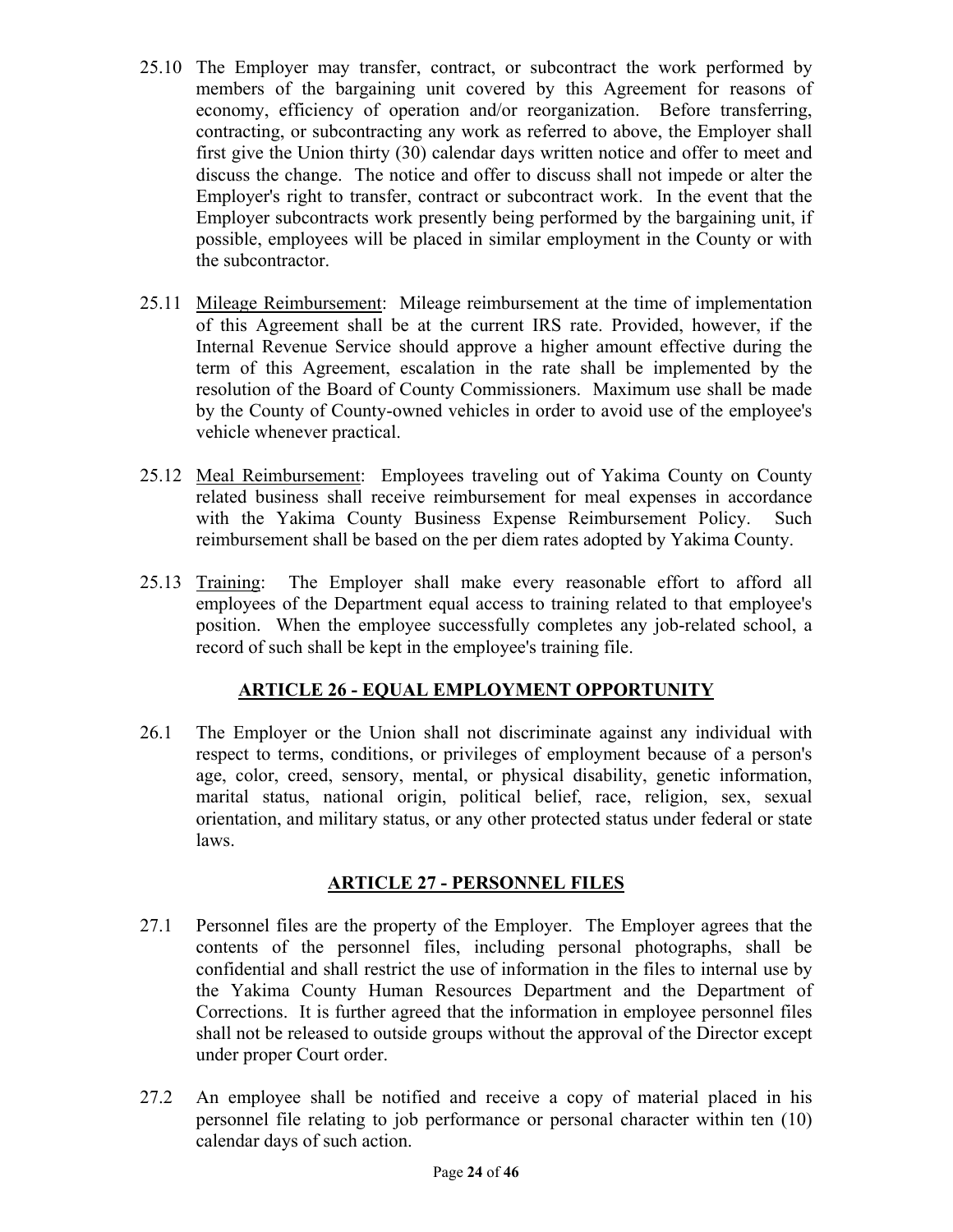- 27.3 An employee may request that material other than yearly evaluations be expunged from his file.
- 27.4 Upon appropriate request, an employee may inspect his personnel file subject to the following provisions:
	- A. Upon request, an employee who has a written grievance on file who is inspecting his personnel file with respect to such grievance, may have a representative present during such inspection.
	- B. Copies of materials in the employee's personnel file shall be provided the employee upon written request.

## **ARTICLE 28 - SAVINGS CLAUSE**

28.1 If any article or section of this Agreement or any addendum thereto should be held invalid by operation of law or by any tribunal of competent jurisdiction, or if compliance with or enforcement of any article or section should be restrained by such tribunal, the remainder of this Agreement and addendums shall not be affected thereby, and the parties shall enter into immediate negotiations for the purpose of arriving at a mutually satisfactory replacement for such article or section.

## **ARTICLE 29 - NO STRIKE - NO LOCKOUT**

- 29.1 Strikes, slowdowns, work stoppages, or any other interference with the work by the employees are prohibited.
- 29.2 The Employer may discharge and/or discipline any employee who violates Section 29.1. No employee shall be entitled to any pay and/or benefits for the period in which he/she engaged in any strikes, slowdowns, work stoppages or other interference with work.
- 29.3 Nothing contained herein shall preclude the Employer from obtaining judicial restraint and damages in the event of a violation of this Article.
- 29.4 No lockout of employees shall be instituted by the Employer.

## **ARTICLE 30 - UNIFORM AND EQUIPMENT SUPPLY AND UNIFORM CLEANING**

- 30.1 The County shall provide each employee with all required equipment to perform the work required by the Employer.
- 30.2 In the event the employer requires the employees of this bargaining unit to wear a uniform while in the service of the Employer the Employer shall furnish all such required attire at levels to be bargained prior to the Employer's implementation of said requirement.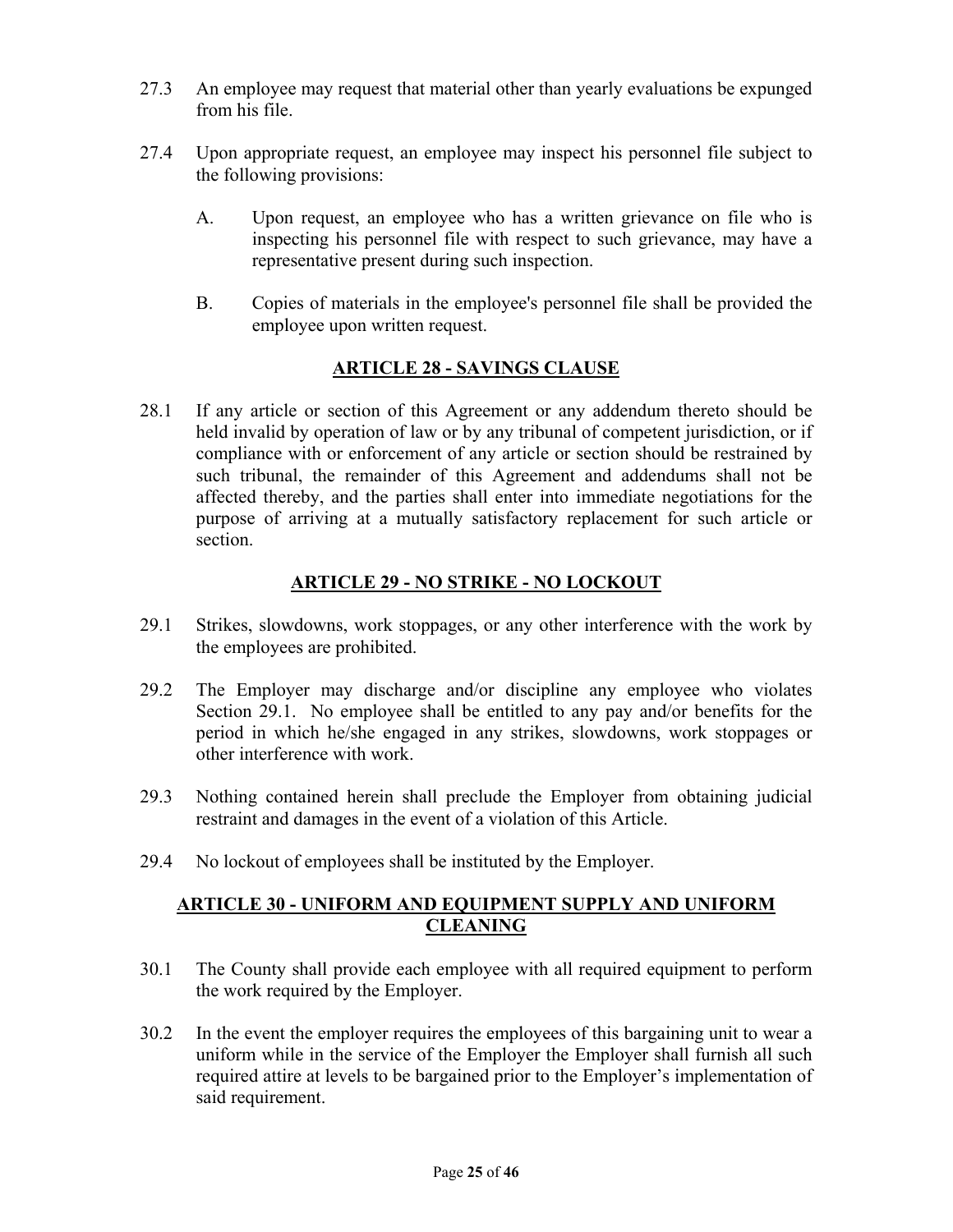- 30.3 Uniform Cleaning. The County agrees to provide for a contract cleaning arrangement whereby pickup service will be available at all DOC facilities. Cleaning shall be authorized for all personnel required to wear uniforms in the course of their employment. The County shall determine the place where such clothing shall be cleaned and make disbursements directly to the contract cleaner(s).
- 30.4 Footwear Allowance: The County will pay each employee \$150.00 in additional compensation each year, to be included in the February paycheck, as a footwear allowance. The parties agree that any increase in the footwear allowance negotiated into the agreement covering Yakima County Department of Corrections officers, corporals and sergeants shall also apply to the chiefs and lieutenants.

## **ARTICLE 31 - SALARIES**

- 31.1 The pay plan structure and salary schedule for bargaining unit employees is set forth in Appendix "A" which is attached hereto and incorporated herein by reference.
- 31.2 Future percentages of increases shall be calculated as follows:
	- A) Effective January 1, 2021, the pay plan will be increased by 1.5% across the board.
	- B) Effective January 1, 2022, the pay plan will be increased by 1.5% across the board.

# **ARTICLE 32 - TERM OF AGREEMENT**

- 32.1 This Agreement shall become effective as of the first (1st) day of January 1, 2021, and shall remain in full force and effect through the thirty-first (31st) day of December 2022. Contract language changes will be effective as of the date of signing of this Collective Bargaining Agreement. Economic proposals and/or changes will be effective as specifically indicated or as of the date of signing of this Collective Bargaining Agreement, whichever is applicable. Written notice of intent to modify this Agreement as related to extension of the Agreement or changes to the Agreement must be served by the requesting party upon the other party at least ninety (90) calendar days prior to the date of expiration.
- 32.2 If the parties have not reached agreement, then either party may request a mediator from the Public Employment Relations Commission (PERC). The determination of the mediator shall be advisory only and not binding on either party.
- 32.3 In the event that negotiations for a new agreement extend beyond the 31st day of December 2020, the terms of this Agreement shall remain in full force and effect during the negotiation and mediation process.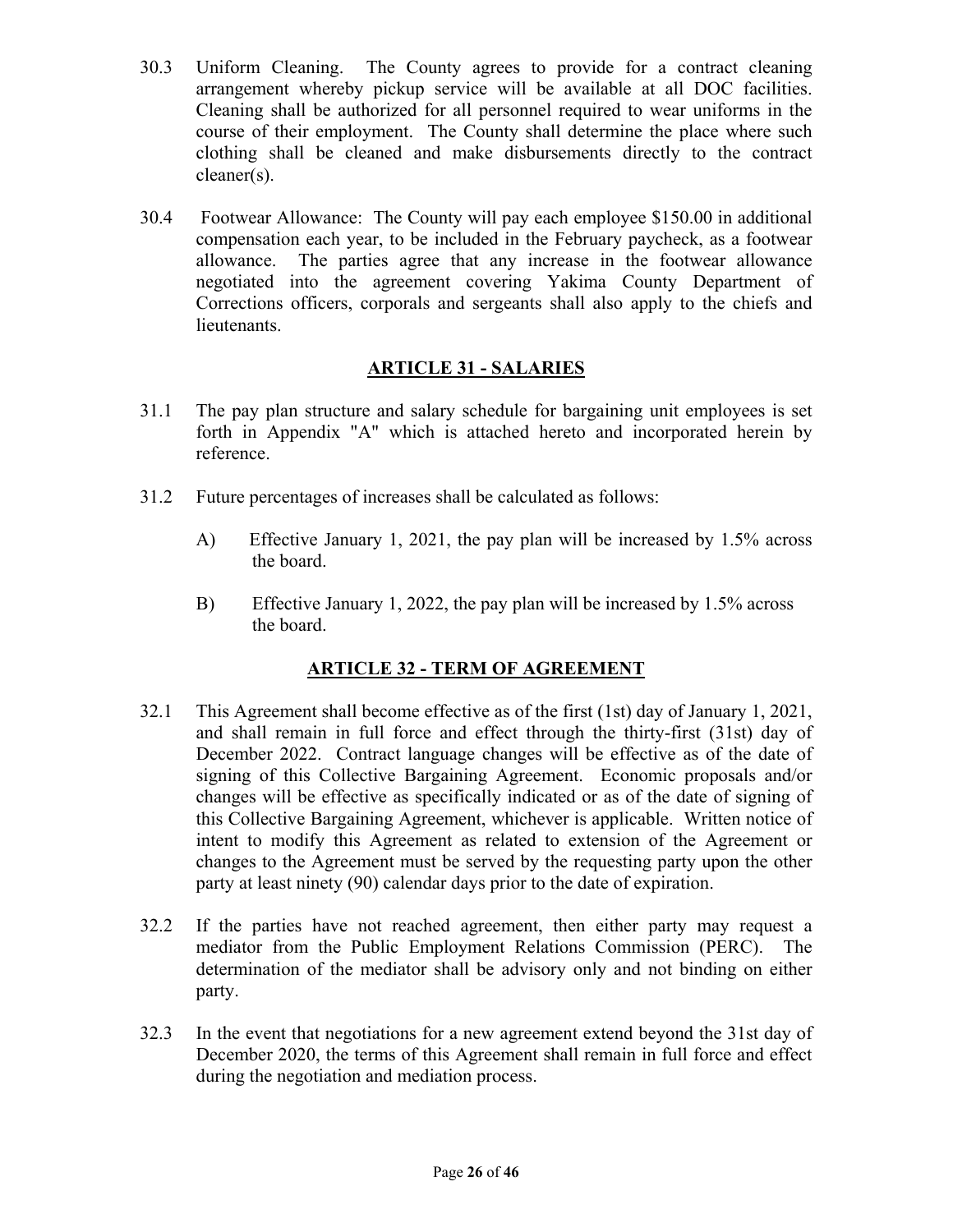IN WITNESS WHEREOF, the parties have executed this Agreement as evidenced herein below.

| Dated this                                                               | day of | . 2021.                                                     |
|--------------------------------------------------------------------------|--------|-------------------------------------------------------------|
| FOR THE EMPLOYER:<br>Board of Yakima County Commissioners                |        | FOR TEAMSTERS LOCAL UNION #760                              |
| Ron Anderson, Chairman<br>Yakima County Board of County<br>Commissioners |        | Leonard J. Crouch<br><b>Secretary Treasurer</b>             |
| LaDon Linde, Commissioner                                                |        | Adopted Copy Available at<br>Yakima County Human Resources  |
| Amana McKinney, Commissioner                                             |        | 128 N. 2 <sup>nd</sup> Street, Room B27<br>Yakima, WA 98901 |
| Jacqui Lindsay                                                           |        |                                                             |
| Director of Human Resources                                              |        |                                                             |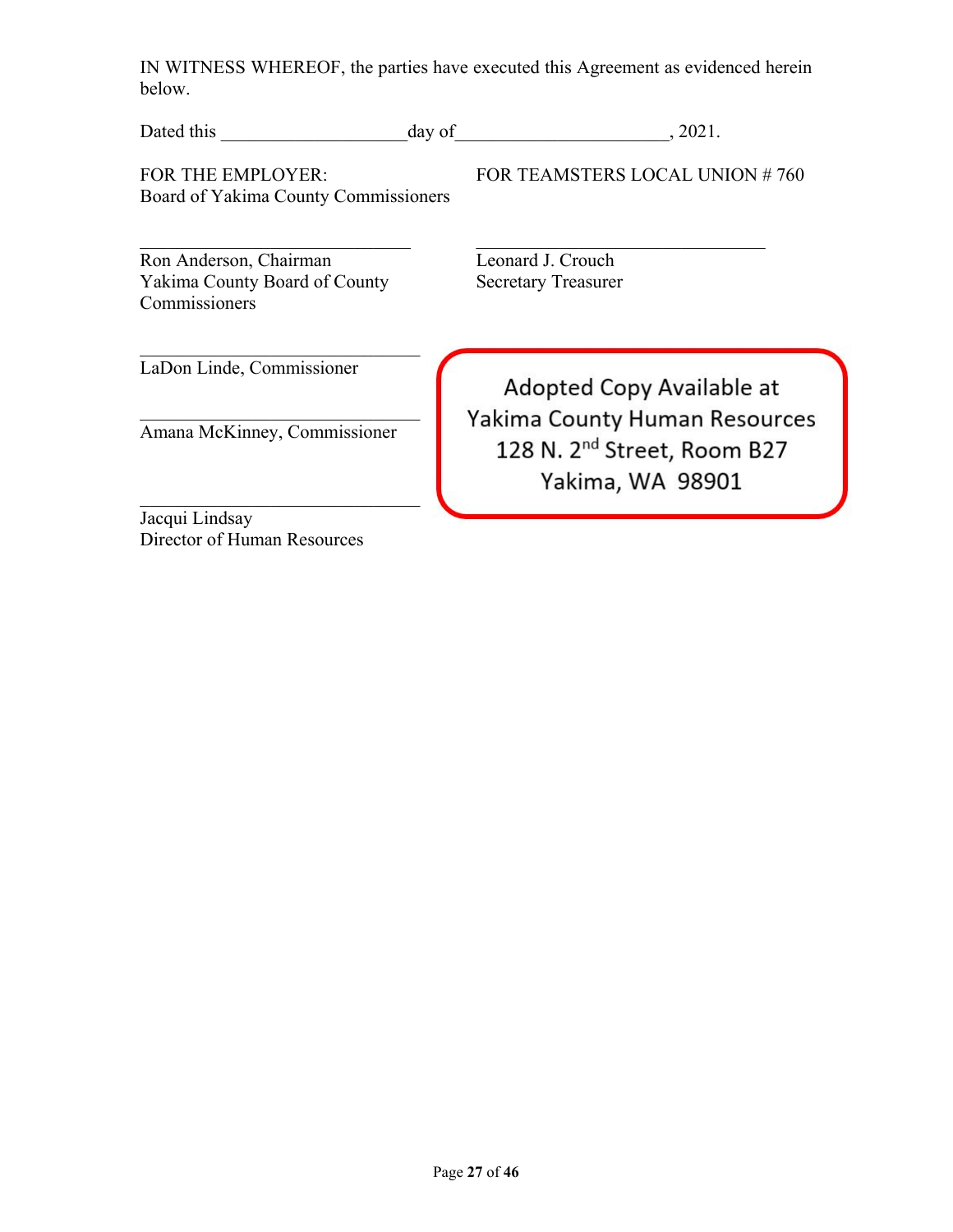## YAKIMA COUNTY DEPARTMENT OF CORRECTIONS DOC CHIEF'S AND LIEUTENANTS PAY PLAN

#### January 1, 2021

#### This reflects an increase of 1.5% effective on January 1, 2021

| Class Title  | STEP <sub>1</sub> | STEP <sub>2</sub> | STEP <sub>3</sub> | STEP <sub>4</sub> | STEP <sub>5</sub> | STEP <sub>6</sub> | STEP <sub>7</sub> |
|--------------|-------------------|-------------------|-------------------|-------------------|-------------------|-------------------|-------------------|
|              | \$103,250         | \$105,795         | \$108,451         | \$111,228         | \$112,689         | \$116,989         | \$120,022         |
| <b>CHIEF</b> | \$8,604           | \$8.816           | \$9,038           | \$9,269           | \$9,391           | \$9,749           | \$10,002          |
|              | \$49.64           | \$50.86           | \$52.14           | \$53.47           | \$54.18           | \$56.24           | \$57.70           |
|              | \$85,455          | \$88,037          | \$90,692          | \$93,396          | \$96,198          | \$99,084          | \$102,044         |
| LIEUTENANT   | \$7,121           | \$7.336           | \$7,558           | \$7.783           | \$8,016           | \$8,257           | \$8,504           |
|              | \$41.08           | \$42.33           | \$43.60           | \$44.90           | \$46.25           | \$47.64           | \$49.06           |

This reflects an increase of 1.5% effective on January 1, 2022

| <b>Class Title</b> | STEP <sub>1</sub> | STEP <sub>2</sub> | STEP <sub>3</sub> | STEP <sub>4</sub> | STEP <sub>5</sub> | STEP <sub>6</sub> | STEP <sub>7</sub> |
|--------------------|-------------------|-------------------|-------------------|-------------------|-------------------|-------------------|-------------------|
|                    | \$104,799         | \$107,382         | \$110,077         | \$112,896         | \$114,380         | \$118,744         | \$121,822         |
| <b>CHIEF</b>       | \$8,733           | \$8.949           | \$9,173           | \$9.408           | \$9,532           | \$9,895           | \$10,152          |
|                    | \$50.38           | \$51.63           | \$52.92           | \$54.28           | \$54.99           | \$57.09           | \$58.57           |
|                    | \$86,737          | \$89.358          | \$92,053          | \$94,797          | \$97.641          | \$100,571         | \$103,575         |
| <b>LIEUTENANT</b>  | \$7,228           | \$7.446           | \$7.671           | \$7.900           | \$8,137           | \$8,381           | \$8,631           |
|                    | \$41.70           | \$42.96           | \$44.26           | \$45.58           | \$46.94           | \$48.35           | \$49.80           |

Pay Plan Structure:

- 1. There are seven (7) steps for Lieutenant and Chief.
- 2. Implementation of the plan with respect to the steps for Lieutenant and Chief are as follows:
	- a. Step one to step two upon completion of one year (12 months) of employment.
	- b. Step two to step three upon completion of one year (12 months) at step two.
	- c. Step three to step four upon completion of one year (12 months) at step three.
	- d. Step four to step five upon completion of one year (12 months at step four.
	- e. Step five to step six upon completion of one year (12 months) at step five.
	- f. Step six to step seven upon completion of one year (12 months) at step six.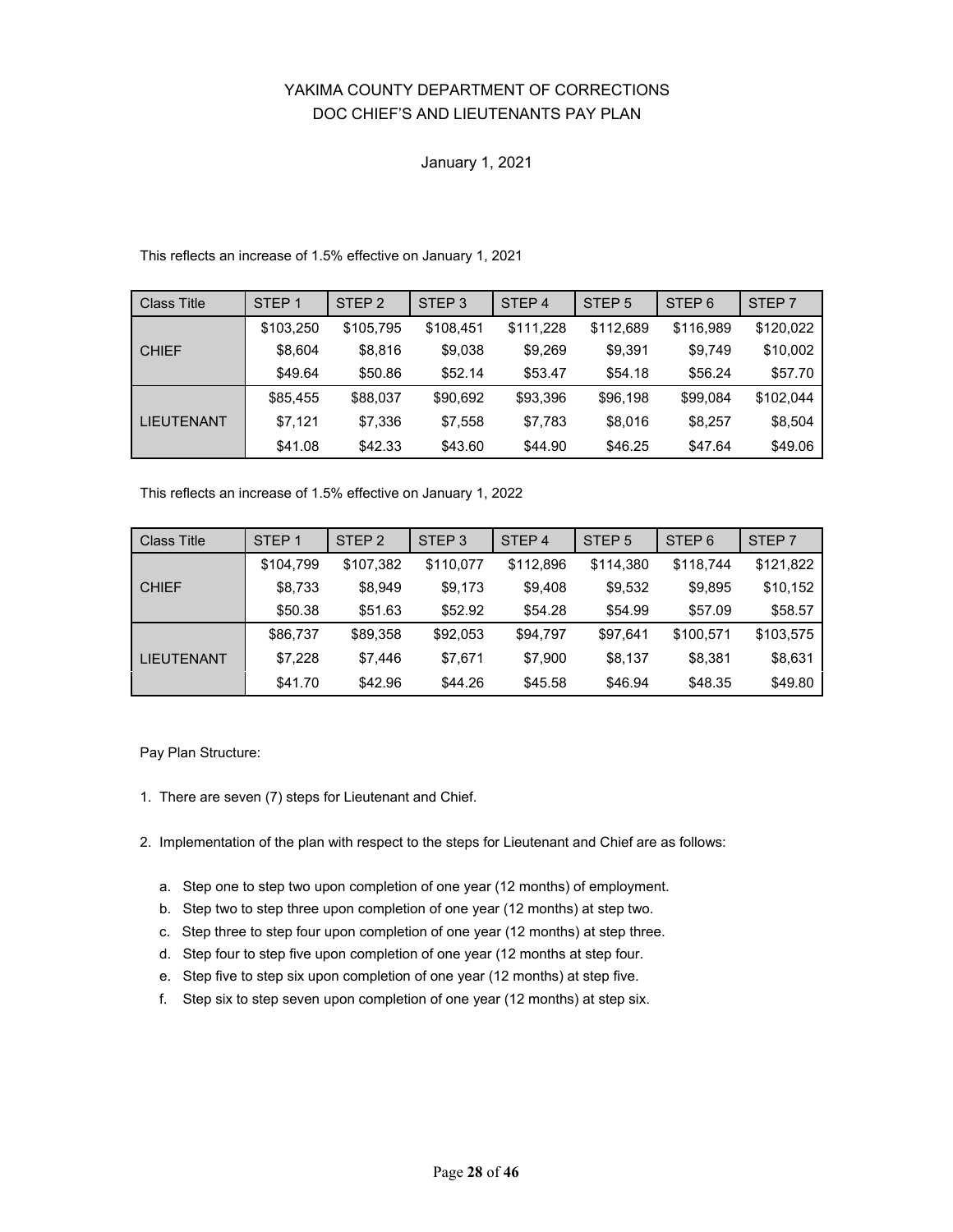### **SUBSTANCE ABUSE POLICY**

#### **POLICIES AND PROCEDURES FOR DRUG/ALCOHOL TESTING AND TREATMENT**

These policies and procedures have been agreed to by the parties and shall become a part of the current labor agreement between Yakima County and Teamsters Local Union No. 760 (Union). All applicable articles of the contract shall apply to these policies and procedures.

### A. PURPOSE

The County has a strong commitment to provide a safe work environment for its employees and to establish programs promoting high standards of employee health and safety. Consistent with that commitment, this policy establishes prohibitions regarding alcohol and controlled substances and the right of the County to screen or test employees to determine the presence of alcohol and/or controlled substances.

#### B. POLICY

- 1. It is the policy of Yakima County to provide an alcohol- and drug-free workplace for its deputies.
- 2. It is the responsibility of the Employer, Union, and employees to preserve and protect public trust, public safety, and fitness for duty.
- 3. It is the responsibility of all employees to report for duty and be able to perform their jobs safely and effectively, without the presence of drugs, alcohol, or any other intoxicating substance.
- 4. The presence, possession, manufacture, use, distribution, or sale of alcohol, unlawful drugs, or drug paraphernalia on County premises or while on duty is prohibited.

### C. APPLICABILITY

This policy applies to all bargaining unit employees.

### D. DFINITIONS

For purposes of this policy, the following terms have the meanings indicated:

- 1. Alcohol use means the consumption of any beverage, mixture, or preparation, including any medication, containing alcohol.
- 2. Conviction means a finding of guilt (including a plea of nolo contendere) or imposition of sentence, or both, inclusive of deferred prosecution, by any judicial body charged with the responsibility to determine violations of Federal, State, or County drug laws.
- 3. Counseling means participation in a substance abuse treatment or rehabilitation program provided through the Yakima County Employee Assistance Program (EAP).
- 4. Criminal drug statute means any criminal law involving the presence, manufacture, distribution, dispensing, use, or possession of any controlled substance.
- 5. Medical Review Officer (MRO) is a licensed physician selected by the Employer to receive positive drug test results from the laboratory, analyze and interpret the results, and report to the employer those results as outlined in Section I of this policy.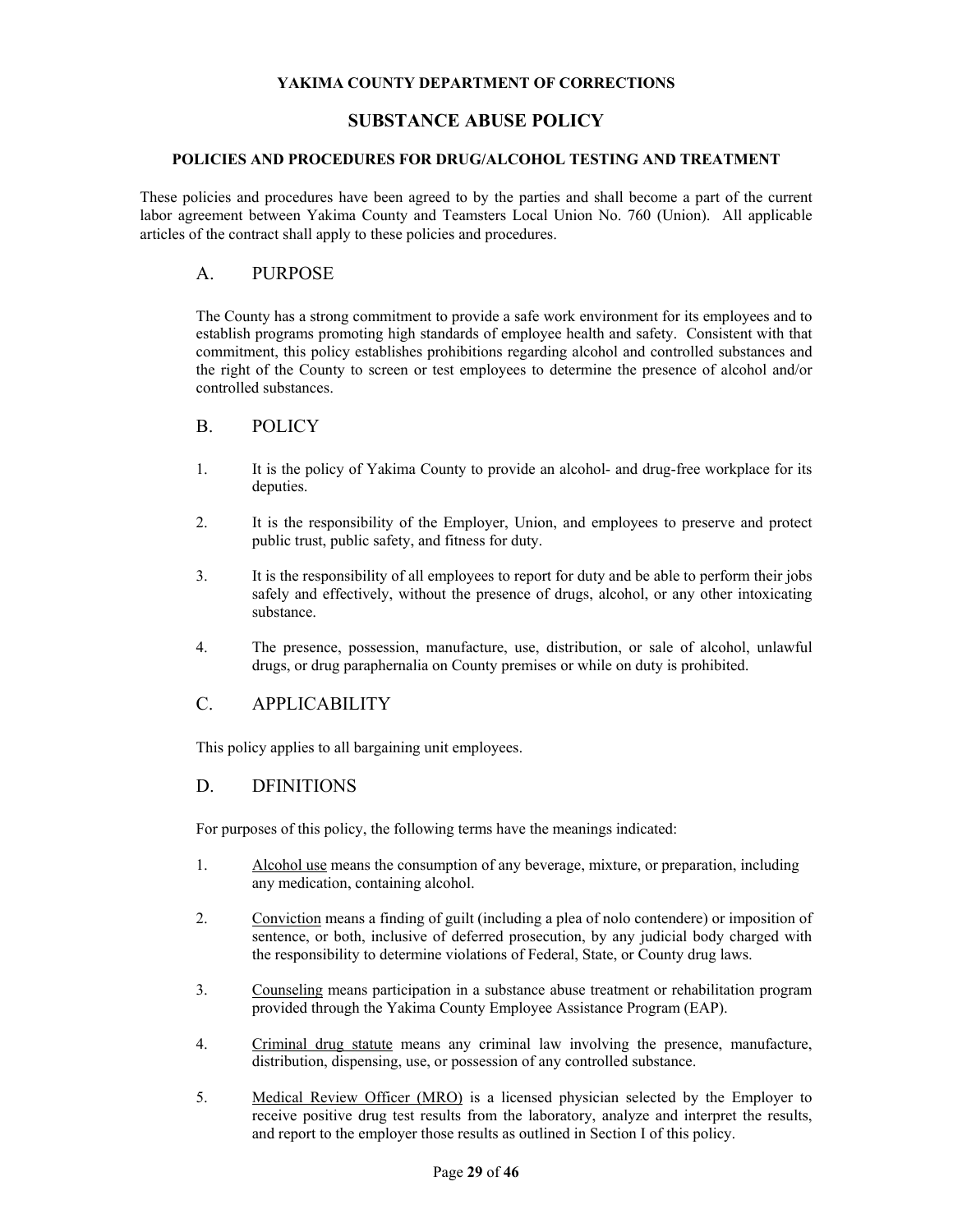6. Prohibited Substances are those substances whose dissemination is regulated by law, including, but not limited to narcotics, depressants, stimulants, hallucinogens, cannabis, and alcohol. For the purpose of this policy, substances that require a prescription or other written approval from a licensed health care provider or dentist for their use shall also be included when used other than as prescribed. Some of the drugs and/or their metabolites that are included, but not limited to, in these categories are as follows:

> Amphetamines Methamphetamines **Barbiturates** Benzodiazepines Cannabinoids Cocaine metabolites Methadone Methaqualone Opium or Opiates (Codeine) Opium or Opiates (Morphine) Phencyclidine (PCP) Propoxyphene

- 8. Reasonable suspicion and other bases of testing means facts and circumstances sufficient to lead a reasonable person to suspect that the employee has the presence of drugs and/or alcohol in the employee's blood, breath and/or urine, whichever is applicable.
- 9.. Representation means Employee's right to Union representation at testing sites and at any subsequent disciplinary action related to implementation of substance abuse procedures; provided, however, such representation shall not interfere with timely implementation of procedures.
- 10. Substance abuse means the use or presence of a substance, including medically authorized drugs other than as prescribed for the user, which violates this policy, impairs job performance or poses a hazard to the safety and welfare of the employee, the public, or other employees.
- 11. Substance Abuse Professional (SAP) is a licensed physician, psychologist, social worker, employee assistance professional, or addiction counselor certified by the National Association of Alcoholism and Drug Abuse Counselors Certification Commission with knowledge of and clinical experience in the diagnosis and treatment of drug and alcoholrelated disorders.
- 12. Unreasonable delay means a delay of the testing procedure for a period of time, as defined by the collection site or laboratory personnel, which would render the test invalid, useless and/or inaccurate.

## E. EDUCATION

Pursuant to the provisions of the Drug-Free Workplace Act of 1988, the County will establish an education and training program (may be limited to written materials without classroom training) to assist employees to understand and avoid the perils of drug and alcohol abuse. A reasonable ongoing educational effort will be made to prevent and eliminate drug and alcohol abuse that may affect the workplace.

Hence, the Department's program should address:

- The dangers of drug and alcohol abuse in the workplace;
- The County's policy of maintaining a drug- and alcohol-free workplace;
- The availability of drug and alcohol treatment, counseling, and rehabilitation programs; and

 The penalties that may be imposed upon employees for drug and alcohol abuse violations.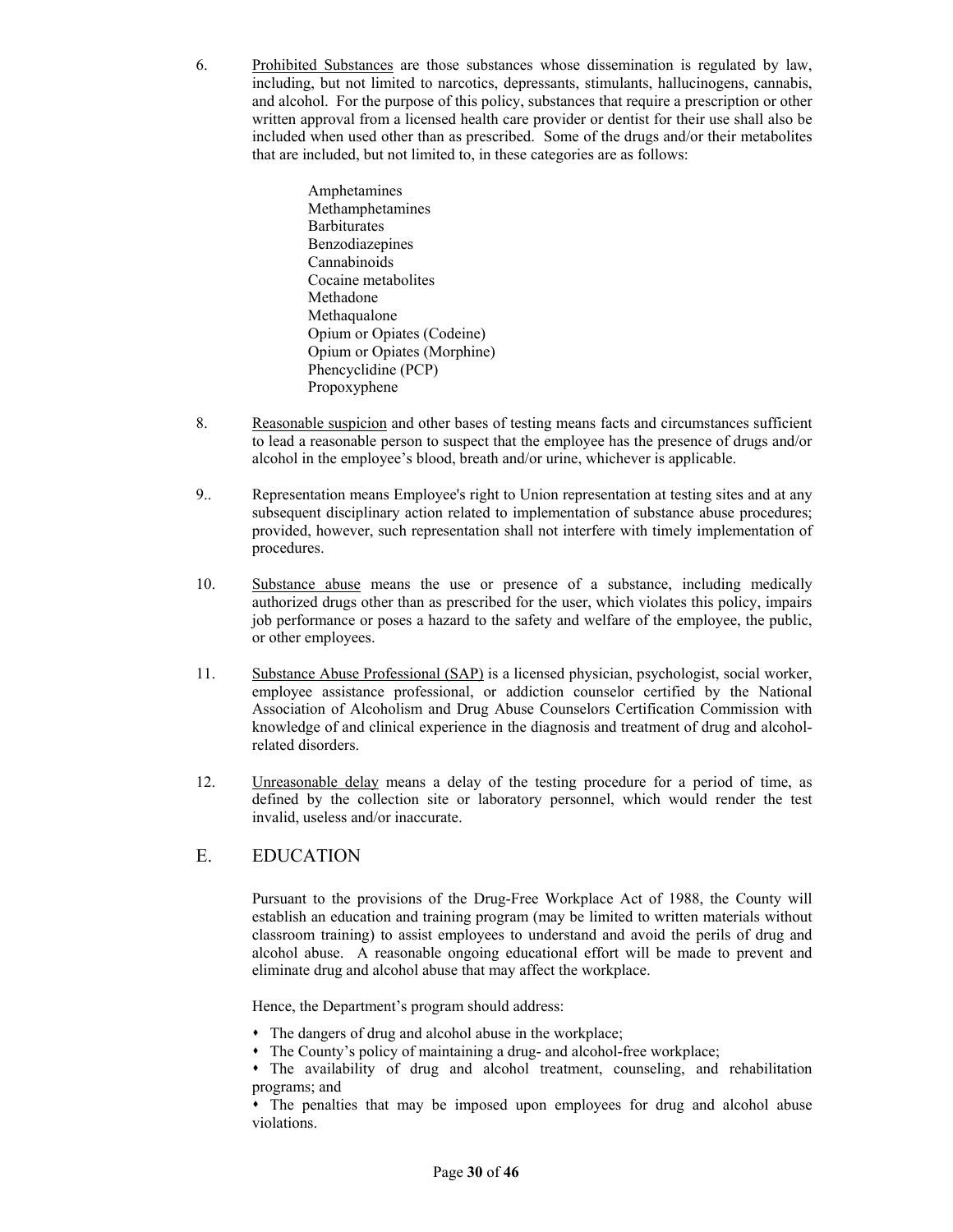In addition to the training above, the County shall provide training to supervisors who may be asked to determine whether reasonable suspicion exists to require an employee to undergo drug and/or alcohol testing. The supervisory training shall include training on alcohol use and drug use. This training shall cover the physical, behavioral, speech, and performance indicators of probable alcohol usage and drug use. Supervisors who have not received initial training may request another supervisor who has undergone this training to make the determination.

## F. EMPLOYEE RIGHTS AND RESPONSIBILITIES

- 1. The County has the right to require an employee to undergo a drug and/or alcohol test when there is reasonable suspicion to indicate the employee has used and/or the presence of a substance which violates these policies, causes the employee to pose a hazard to the safety of the employee, the public, or other employees. However, an employee may be required to undergo a re-examination drug and/or alcohol test as provided in Section J.2. of this policy.
- 2. It is the employee's responsibility to report for duty without the presence of drugs and/or alcohol, be able to perform his/her job safely and effectively, without drugs, alcohol, or any other intoxicating substance in the employee's blood, breath and/or urine.
- 3. Employees are responsible for obtaining from their health care provider adequate information about the effects of prescription medication on job performance; and promptly notifying his/her supervisor of same; or promptly notifying his/her supervisor of the effects on job performance of over-the-counter medication being taken.
- 4. Employees are prohibited from the presence of, possessing, manufacturing, using, distributing, or selling alcohol, controlled substances, or drug paraphernalia on County premises or while on duty. For purposes of this policy, "on duty" time includes meal and break periods during the work shift.
- 5. Employees are encouraged to request assistance with drug use and/or alcohol abuse problem(s), with the understanding that the first request for assistance will not be used as the basis for disciplinary action. However, a request for assistance shall not be used to exempt employees from job performance requirements.
- 6. In accordance with the Drug-Free Workplace Act of 1988, an employee who is convicted and/or any other alternative disposition like plea bargain, deferred prosecution, of a violation of a criminal drug statute shall notify the Director or his/her designee no later than 5 days after such conviction. For purposes of this policy, a criminal drug statute means any criminal law involving the manufacture, distribution, dispensation, use, or possession of any controlled substance.
- 7. Employees have the right to challenge the results of certain tests and certain discipline imposed in accordance with the Grievance procedure of their labor contract. Employees who dispute the results of a drug test may have their split sample tested at their own cost at another DHHS-certified laboratory. This employee request must be made in writing within 72 hours of notification of a positive drug test result by the MRO.
- 8. Employees having knowledge of another employee's condition/behavior that poses a potential threat to the safety of employees and/or the public are obligated to immediately inform the employer of the problem. The employer may assist the employee in getting help with the problem.
- 9. Employees who are required to undergo a drug and/or alcohol test will be provided transportation to the collection facility and shall also be offered transportation home by a Department representative. If suspected of being impaired, the employee will be advised against driving him/herself home or otherwise operating a motor vehicle.
- 10. Employees may have a Union representative present at the collection facility. However, the lack of Union representation shall not cause unreasonable delays in the collection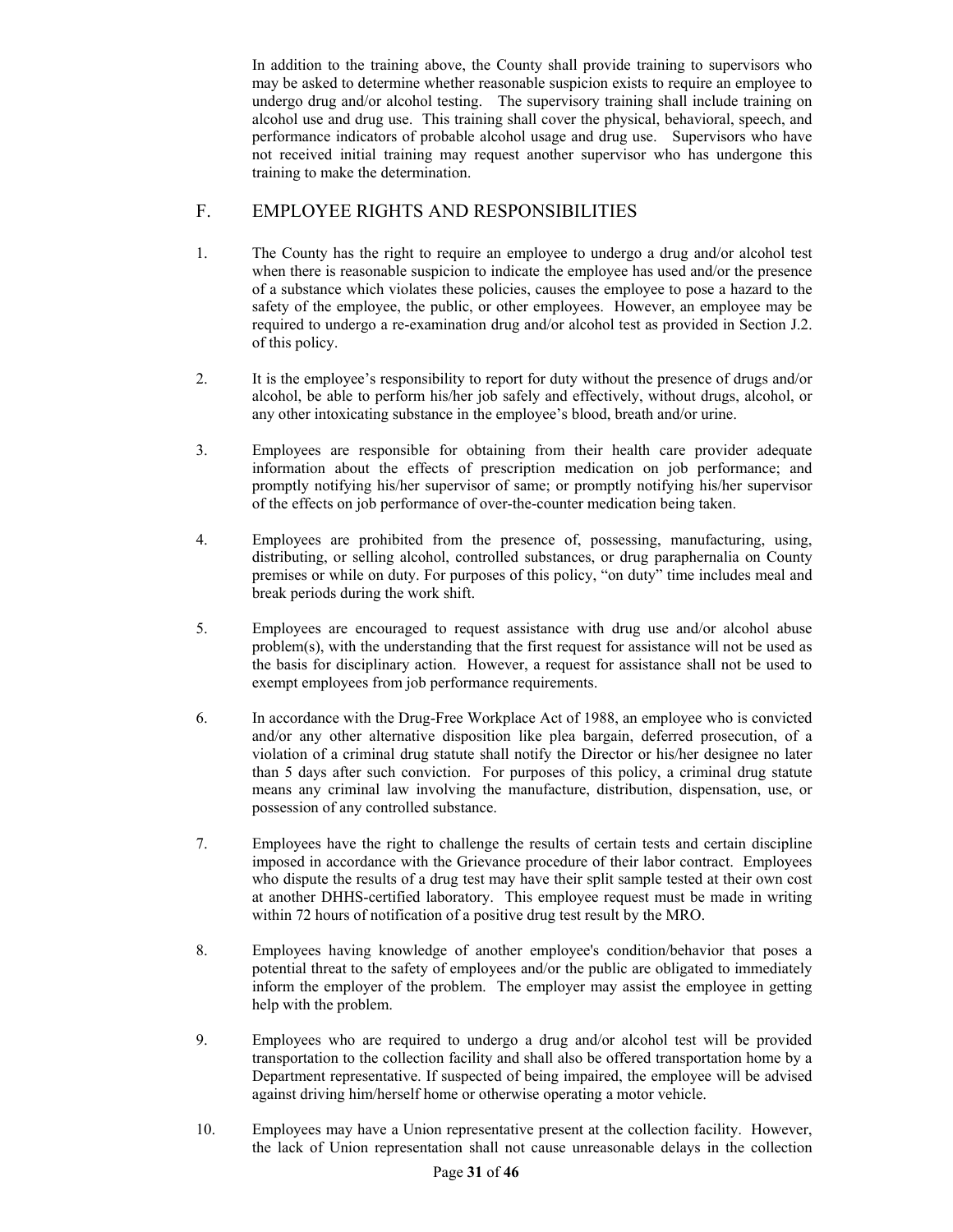process. If there are delays and the test is rendered invalid, useless, and/or inaccurate, then the Employer has the right to proceed based on observations if the Employer determines discipline is applicable provided that this does not prevent the Union from challenging the accuracy under the grievance procedure.

11. Employees shall fully cooperate in the collection process.

### G. DETECTION

- 1. Reasonable suspicion and the basis for implementation of substance abuse testing: Once the steps outlined in the attached "Supervisor's Guidelines" are followed, an employee may be required to undergo a drug and/or alcohol test when reasonable suspicion exists to indicate that the employee has the presence of a prohibited substance in the employee's blood, breath and/or urine, whichever is applicable. Other bases for testing include where an employee is involved in any accident if the employer suspects the presence of alcohol and/or controlled substance where the County receives reliable information based upon personal knowledge of an individual, including but not limited to, other employees of the County, the medical community, or law enforcement personnel, of involvement by the employee with alcohol and/or controlled substances.
- 2. The decision to conduct a drug and/or alcohol test shall be made by the employee's onduty supervisor or the highest-ranking supervisor on duty. In all cases, the on-call executive will be notified as soon as the situation allows.
- 3. Refusal to submit to a drug and/or alcohol test authorized by this policy shall be grounds for discharge.
- 4*.* Searches:
	- (a) The Department has the right to search, without employee consent, any and all County-owned property. These areas include, but are not limited to, office space, cars, desks, file cabinets and the like.
	- (b) The Department shall have the right to search (1) County-owned property and (2) with probable cause, private property belonging to the employee, such as a personal equipment bag, briefcase, or private vehicle on County premises. The employee shall have the right to Union representation during the search provided such representation does not delay the search.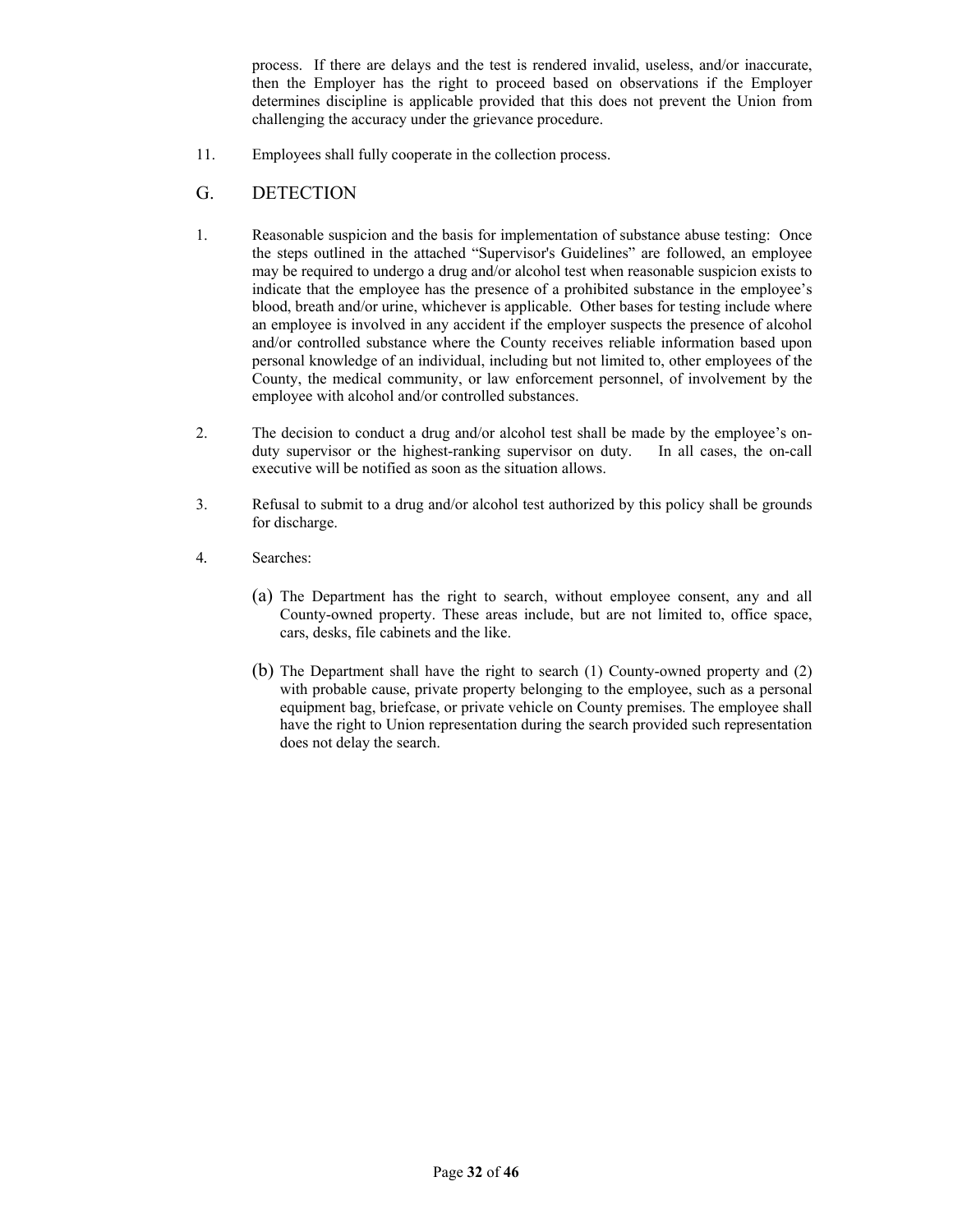- (c) If the Department is going to conduct a search, the Department shall first inform the employee that:
	- (1) The Department has reasonable suspicion to suspect that evidence exists within the area or item to be searched which could be used in disciplinary and/or legal proceedings against the employee;
	- (2) The employee has the right to Union representation during the search.
- (d) The Department may contact a police authority having jurisdiction to conduct a search according to and in the manner authorized by law.

5. Presence of, use of, possession, manufacture, distribution or sale of alcohol, drugs, or drug paraphernalia on County property or during work time is expressly prohibited and provides a basis for discipline under department rules and regulations, and shall constitute cause for drug and/or alcohol testing under this policy. For purposes of this policy, work time includes meal and break periods or any other time when the employee is on paid status and also includes when an employee is operating a County vehicle off-duty. Alcoholic beverages that are properly stored, unopened, in the trunk of an employee's personal vehicle will not be considered a violation of this policy. Any illegal drugs and/or drug paraphernalia coming into the County's possession will be turned over to the police authority having jurisdiction.

#### H. TESTING PROCEDURES

1. Drug and alcohol testing shall be conducted in a manner designed to protect employees, protect the integrity of the testing process, safeguard the validity of test results, and ensure that those results are attributed to the correct employee.

2. Employees who are required to undergo a drug and/or alcohol test will be provided transportation to the collection facility and shall also be offered transportation home by a Department representative.

Employees may have a Union representative present at the collection facility. However, the lack of Union representation shall not unreasonably delay the collection process.

4. Employees required to undergo a drug and/or alcohol test shall cooperate fully in the collection process and complete all required forms and documents. These forms include, but are not limited to, a Consent/Release form and an Interview form.

5. Urine samples for drug testing shall be collected at a collection site designated by the Employer using the split sample collection method. The split sample is made available if retesting becomes necessary. Any specimen that tests positive for drugs shall be retained in long-term frozen storage by the laboratory conducting the analysis for a minimum of one year.

If medical personnel at the collection site have reason to believe that an adulterated or substituted sample has been provided (or that the employee- altered or substituted the sample), the employee will be required to immediately submit a second sample (or the original sample). This collection shall be under the direct observation of a same gender collection site staff person. The employee will be required to provide the additional or original sample during an observed collection prior to leaving the collection site.

7. An appropriate chain of custody procedure shall be followed in the administration of all drug tests. Urine samples shall be sealed and initialed by the employee and a witness.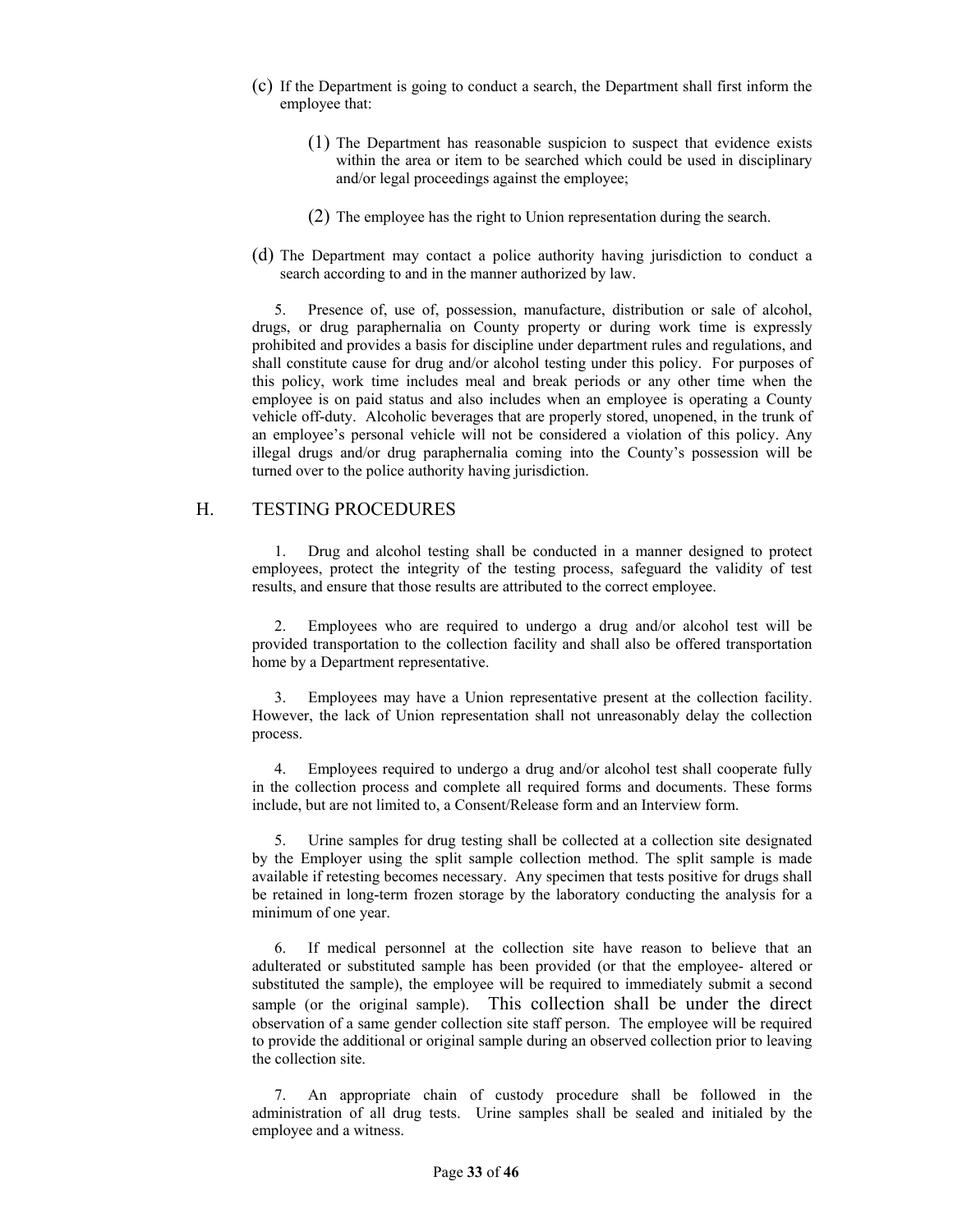8. Urine samples shall be promptly sent to and tested by a laboratory that is certified to perform drug tests by the Department of Health and Human Services (DHHS). Initial drug screening shall be conducted using an accepted immunoassay method. All positive tests shall be confirmed using the gas chromatography/mass spectrometry (GC/MS) drug testing method. The laboratory shall test for only the substances and within the limits as follows for the initial and confirmation tests, as provided within NIDA standards, unless this section is modified by amended agreements provided for in Section L.3.:

#### Initial Tests

| Alcohol <sup>*</sup>             |              |
|----------------------------------|--------------|
| Marijuana metabolites            | $50$ ng/ml   |
| Cocaine metabolites              | $300$ ng/ml  |
| Opiate metabolites (morphine and |              |
| codeine)                         | $300$ ng/ml  |
| Phencyclidine                    | $25$ ng/ml   |
| Amphetamines (Amphetamine and    |              |
| Methamphetamine)                 | $1000$ ng/ml |
| Barbiturates                     | $300$ ng/ml  |
| Benzodiazepines                  | $300$ ng/ml  |
| Methadone                        | $300$ ng/ml  |
| Methaqualone                     | $300$ ng/ml  |
| Propoxyphene                     | $300$ ng/ml  |
|                                  |              |

a. If immunoassay is specific for free morphine the initial test level is 25 ng/ml.

Confirmatory Test

| Alcohol $*$                      |             |
|----------------------------------|-------------|
| Marijuana metabolites            | $15$ ng/ml  |
| Cocaine metabolites              | $150$ ng/ml |
| Opiate metabolites (morphine and |             |
| codeine)                         | $300$ ng/ml |
| Phencyclidine                    | $25$ ng/ml  |
| Amphetamines (Amphetamine and    |             |
| Methamphetamine)                 | $500$ ng/ml |
| <b>Barbiturates</b>              | $300$ ng/ml |
| Benzodiazepines                  | $300$ ng/ml |
| Methadone                        | $300$ ng/ml |
| Methaqualone                     | $300$ ng/ml |
| Propoxyphene                     | $300$ ng/ml |

9. Alcohol shall be tested by means of a Breathalyzer machine currently in use (B.A.C.) or future equipment which may supersede the B.A.C. machine (but excludes the P.B.T. device.) Breathalyzer alcohol tests shall be conducted at a site designated by the Employer*.* The testing shall follow the protocols established for criminal investigations, including the requirement of two breath samples within the proper variance. If the initial test indicates an alcohol concentration of .02 or greater, a second test shall be performed to confirm the results of the initial test at the election of the employee. The confirmatory test shall be by means of a blood draw. The confirmatory test shall also use a .02 blood alcohol concentration level to measure a positive test. If the Employee refuses to take the second confirmatory test, the first test will be used to determine alcohol concentration. The use of a BAC does not preclude the use of a blood draw for the initial testing. Whether a BAC and/or a blood draw is used depends on the circumstances leading the Employer to the conclusion that there needs to be a test.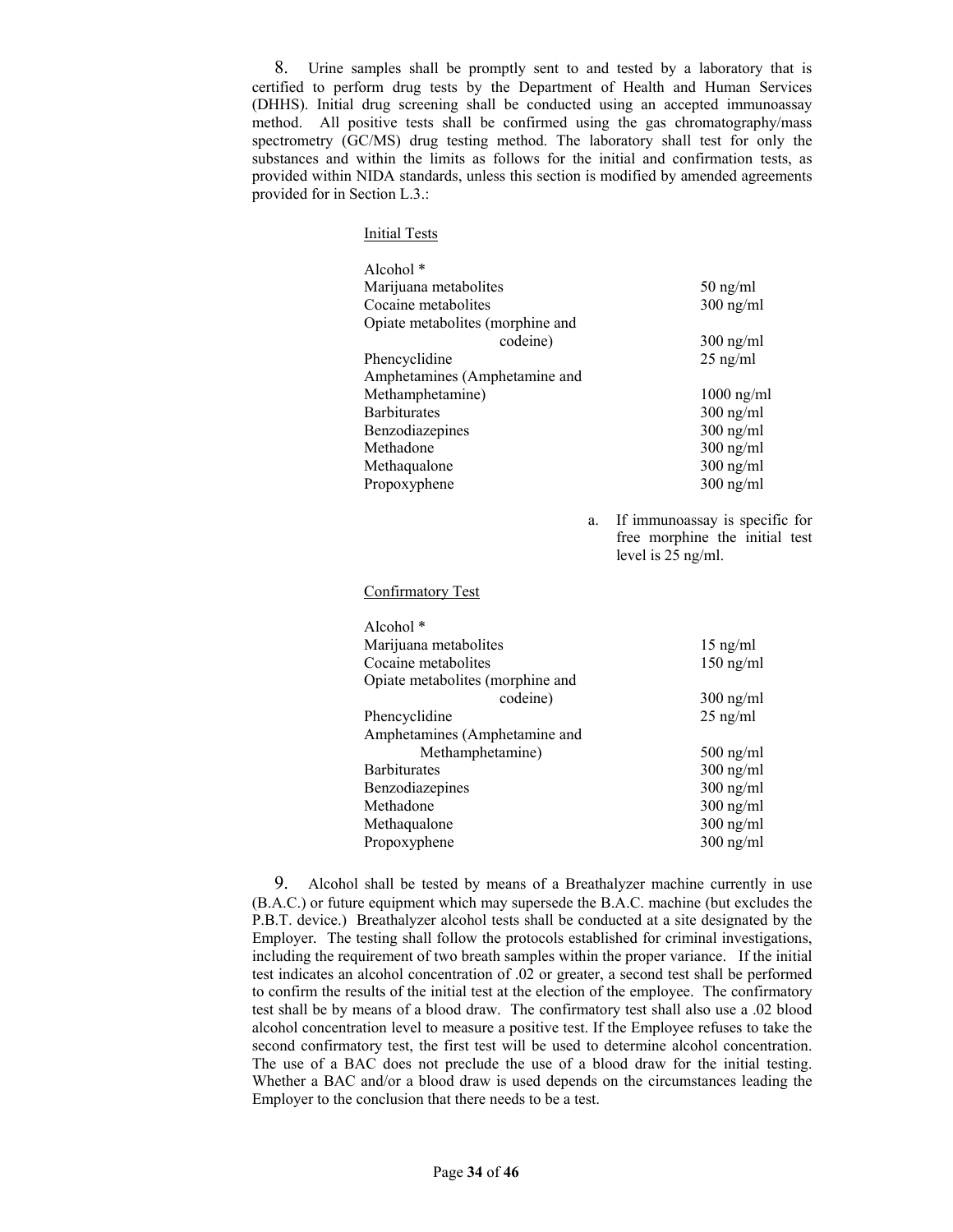10. Upon written request by the employee, the County shall make one legible copy of the results of his/her drug and/or alcohol tests available to the employee.

11. All information collected in the process of conducting a drug and/or alcohol test shall be treated as confidential information. These files shall be separate from the personnel file; sealed and maintained in a secure medical file. However, such information shall become available to other persons on a need-to-know basis if there is a grievance or other administrative law or legal action.

12. Employees who refuse or fail to fully cooperate in the collection process shall be subject to discipline up to and including discharge. Examples of a failure to fully cooperate include such actions as, refusing to sign the necessary consent/release forms; delaying and/or obstructing the collection process; failing to provide the specimen for testing; and attempting to substitute or adulterate a specimen. The foregoing list is not intended to be an all-inclusive list. DOC management shall, in all circumstances, have the final right to determine the appropriate level of discipline depending on the specific circumstances, the employee's performance record, and any other pertinent facts.

### I. REPORTING OF RESULTS

- 1. The County shall have a designated Medical Review Officer (MRO) who must be a licensed physician with knowledge of substance abuse disorders and familiar with the characteristics of the laboratory tests (sensitivity, specificity, and predictive value). The role of the MRO will be to review and interpret the positive drug test results.
- 2. Alcohol Test Results. Laboratory or collection site personnel will report the test results to the Director or his/her designee and the County Human Resources Director. If the confirmation test meets or exceeds  $0.02 \frac{g}{210}$  ml, the laboratory or collection site personnel shall report to the Director, or his or her designee and the County Human Resources Director that the employee tested positive for alcohol. If the test result is below 0.02 g/210 ml, the laboratory or collection site personnel will report to the Director or his or her designee and the County Human Resources Director that the employee tested negative for alcohol.
- 3. Drug Test Results. Laboratory personnel will advise the Director or his/her designee and the County Human Resources Director directly of all negative drug test results.

The laboratory will advise the MRO, the Director or his or her designee, and the County Human Resources Director of any positive drug test results. The MRO must examine alternate medical explanations for any positive test results. This process shall include an interview with the affected employee and a review of the incident file, employee's medical history and any other relevant factors. The MRO must review medical records made available by the tested employee when a confirmed positive test could have resulted from legally prescribed medication. Employees involved in this step of the examination shall make themselves and any relevant records they wish to present available to the MRO within 48 hours after request.

After reviewing the incident file and interviewing the employee, the MRO shall report to the Director or his/her designee and the County Human Resources Director the name of the employee, and whether a positive test of a prohibited substance has been verified. The MRO shall also supply all applicable reports and information regarding the positive test.

- 4. Rehabilitation Program. If the tested employee is referred on to rehabilitation or treatment, the MRO is authorized to communicate specific results to the Substance Abuse Professional (SAP) or counselor overseeing the employee's treatment program.
- 5. Grievance. The laboratory and/or the MRO is authorized to release specific test results to the County and the Union in cases of disciplinary proceedings, a grievance and/or a legal challenge.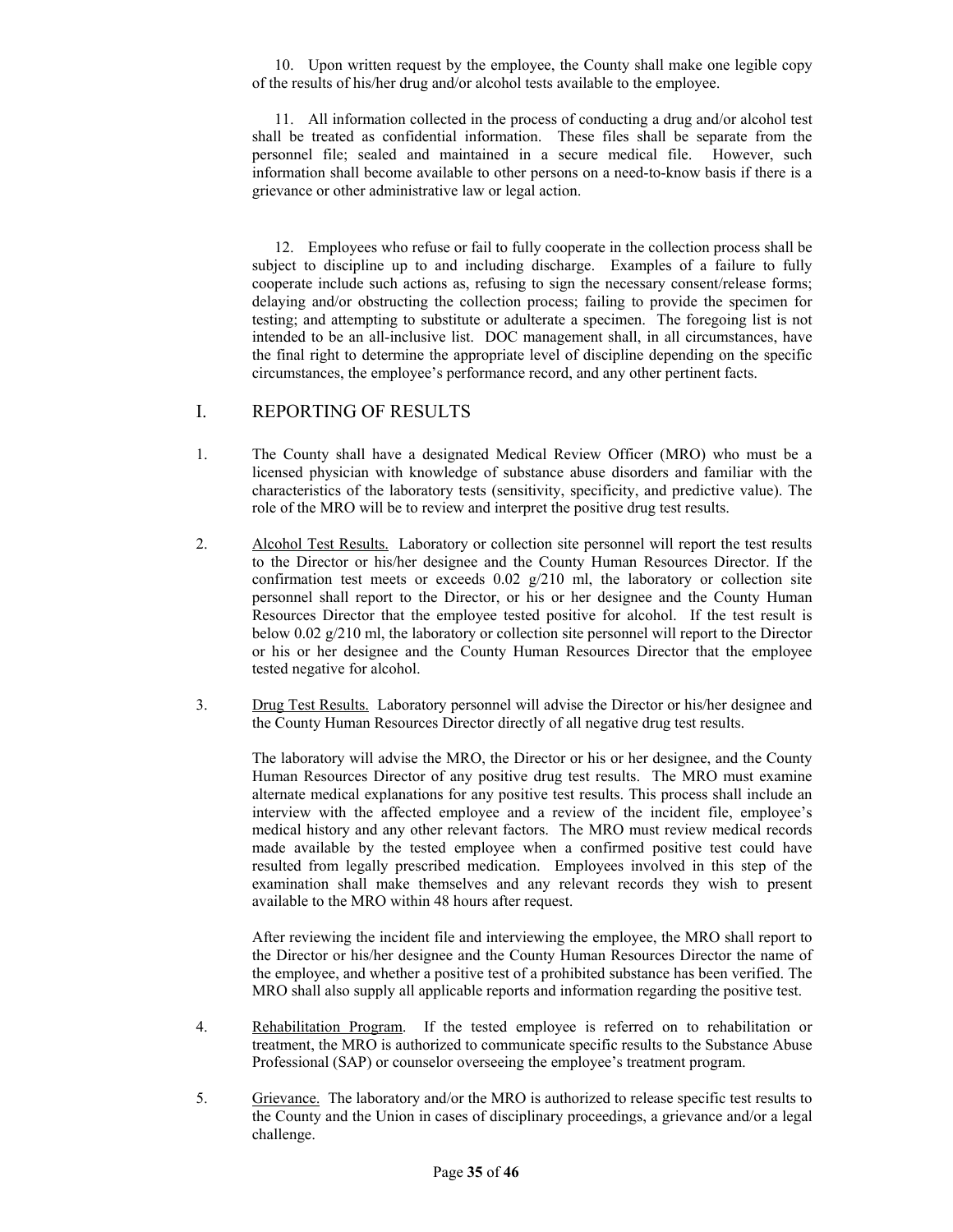## J. REHABILITATION AND RETURN TO DUTY

- 1. The County recognizes that substance abuse can be successfully treated, enabling an employee to return to satisfactory job performance. Employees who are concerned about their own drug use and/or alcohol abuse are encouraged to voluntarily seek assistance through the County's EAP. All such voluntary requests for assistance will remain confidential.
- 2. An employee who tests positive for a prohibited substance or is otherwise required to submit to a drug and/or alcohol test by this policy shall be medically evaluated, counseled, and treated for rehabilitation as recommended by the SAP. If the employee is required to participate in such a program, his/her reinstatement or continued employment shall be contingent upon:
	- (a) Successful completion of the program and remaining drug- and/or alcohol-free for its duration and three (3) years; and
	- (b) Passing a return to duty drug and/or alcohol test as recommended by the SAP; and
	- (c) Obtaining a final release for duty by the SAP (The final release for duty may be preceded by a temporary release for duty).
- 3. Employees who successfully complete a rehabilitation program and are released for duty, in addition to being subject to reasonable suspicion testing at any time, will be subject to follow up testing, which involves unannounced drug and/or alcohol testing at least 3 times per year during the following 36 months. The Director or his/her designee will determine when there will be drug and/or alcohol tests. The appointment for the collection will be made in advance and maintained in a confidential manner by the Director or his/her designee until the day of the collection. The Director or his/her designee shall provide the supervisor with adequate notice of the test date. The employee will not be notified until just prior to the testing. The employee may request a Union representative to accompany him/her to the collection site, provided the sample is collected within two (2) hours following notification.
- 4. Upon notification of selection for the follow up tests, the employee must proceed directly to the collection site for testing. At this time, the employee will receive an Employee Notification of Scheduled Drug/Alcohol Test letter from the designated contact. The employee will be required to sign this letter and a Consent/Release form. The employee must present photo identification to collection site personnel. The Director or his/her designee and the County Human Resources Director will retain a copy of all the forms.
- 5. Refusing to submit to a return to duty or a follow up test will be considered grounds for discharge. If the selected employee fails to report to the collection site within 2 hours of notification of testing, this will also be considered grounds for discharge.
- 6. If an employee voluntarily enters a drug/alcohol rehabilitation program, it shall not be considered an offense under this policy. Such employees are, however, still subject to this policy and may be required to undergo a drug and/or alcohol test if reasonable suspicion exists.
- 7. All appointments with the SAP may be scheduled as sick leave or vacation leave subject to prior approval of the supervisor, Director, or management designee. The SAP will contact the Director or his/her designee to make a recommendation as to the need for further treatment. Once vacation leave and sick leave is exhausted, the employee may be placed on leave without pay. The current contract provision regarding the length of time an employee may be on leave without pay will be applicable. The Director or his/her management level designee shall maintain confidentiality regarding the reason for the leave.
- 8. The employee will be responsible for all costs, not covered by insurance, which arise from such treatment.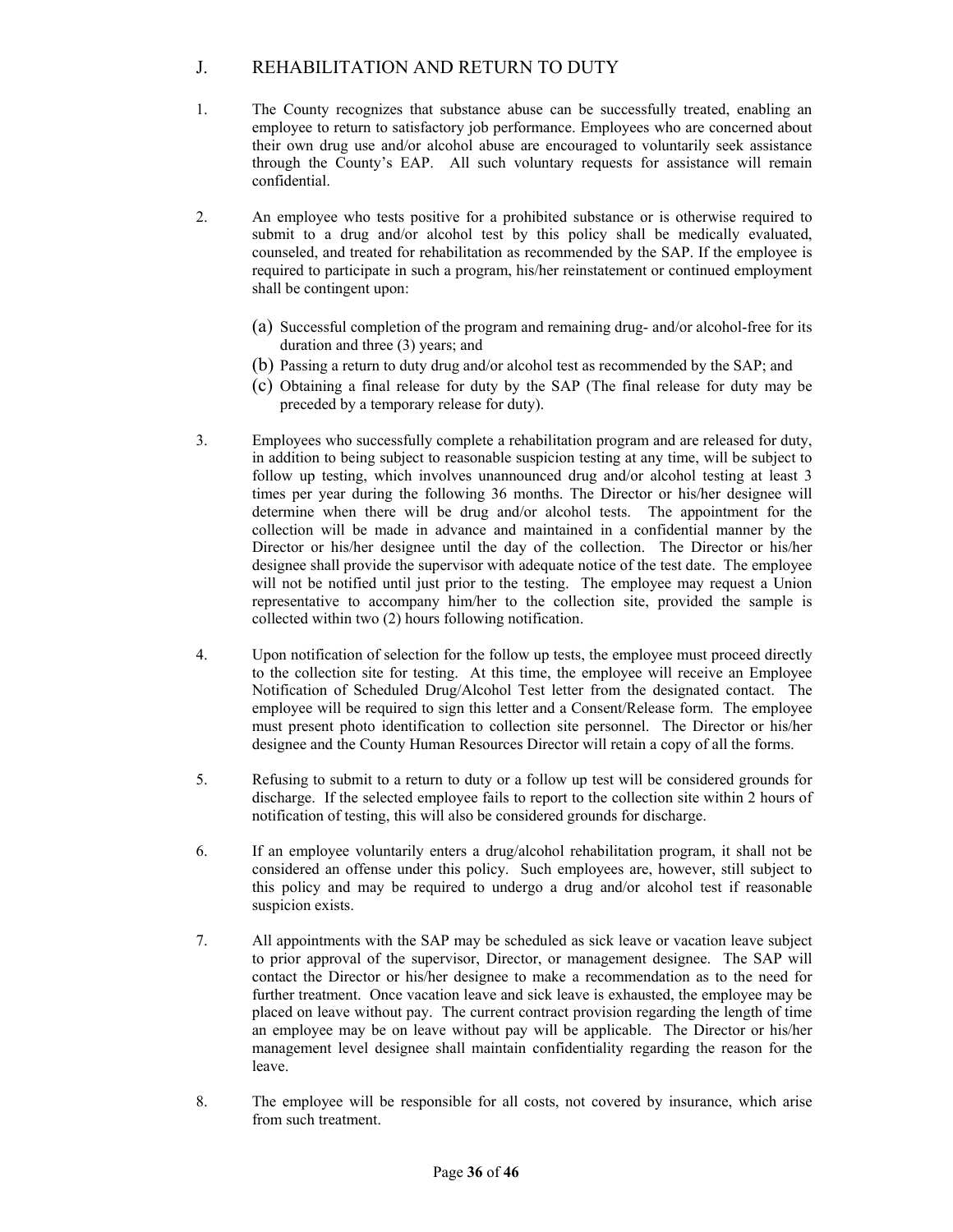- 9. Once an employee has tested positive for substance abuse and the MRO has notified the County, the employee will be placed on leave status (vacation, sick, holiday leave bank, compensatory time then leave without pay). The employee will remain on leave until s/he has a release for duty from the SAP and has passed a return to duty drug and/or alcohol test as recommended by the SAP. The release for duty may be a temporary or final release as described below depending on the circumstances.
- 10. Temporary Release for Duty. The SAP may sign a temporary release for duty indicating that the employee can satisfactorily return to regular work assignment and continue treatment on an outpatient basis. The temporary release for duty shall indicate the length of time such release is valid not to exceed 3 months. The employee must present a final release for duty on or before the expiration date of the temporary release. A temporary release shall include follow up testing. The employee must present both the temporary and final release for duty to his/her supervisor.
- 11. Final Release for Duty. A final release for duty shall be signed by the SAP indicating that the employee has:
	- (a) Satisfactorily completed treatment and follow up testing; or
	- (b) Does not require treatment at this time, and the employee may return to regular work assignment without restrictions. Failure to provide a final release for duty to the supervisor may result in discharge.
- 12. Once an employee provides the supervisor with the final release for duty the employee shall be returned to his/her regular duty assignment so long as the total time for rehabilitation, testing and release does not exceed six (6) months. If it exceeds six (6) months, the employee is subject to discharge. After five years of no further violation of this policy, the employee's personnel file shall be purged of any reference to the incident, including any disciplinary actions taken, provided, however, records may be retained beyond five (5) years when retention is required by applicable law. Should applicable law require retention of records past five (5) years, and if allowed by such law, such records shall be sealed and may not be opened except for the existence of a grievance, further disciplinary action and/or further legal proceedings.
- 13. If an employee tests positive during the 36-month period following rehabilitation on a reasonable suspicion and/or any other bases for drug or alcohol test, the employee will be discharged*.*
- 14. If an employee tests positive during the 36-month period following rehabilitation on unannounced drug or alcohol test, the employee will be discharged.
- K. RANGE OF CONSEQUENCES
- 1. Employees who violate this policy will be subject to disciplinary consequences as identified in this policy. In all cases, the County reserves the right to determine the appropriate disciplinary measures, which may be more or less severe than those set forth in this guideline. The following list of actions and the related consequences is illustrative only and is not intended to be an all-inclusive list of possible disciplinary consequences.
- 2. If an employee has an alcohol concentration of 0.02 or greater in any alcohol test, and/or tests positive for drugs and/or their metabolites in any drug test and it is the employee's first offense, then s/he shall be referred to the EAP for counseling and/or completion of a substance abuse treatment or rehabilitation program. However, if an employee violates a work rule in conjunction with failing a drug and/or alcohol test, then s/he may be subject to disciplinary action. The County shall have the right to take disciplinary action, up to and including discharge, based on the severity of the incident and/or the employee's past record.
- 3. Employees will be subject to disciplinary action as indicated for any of the following:
	- (a) Refusal to submit to an authorized drug and/or alcohol test. Refusal to submit to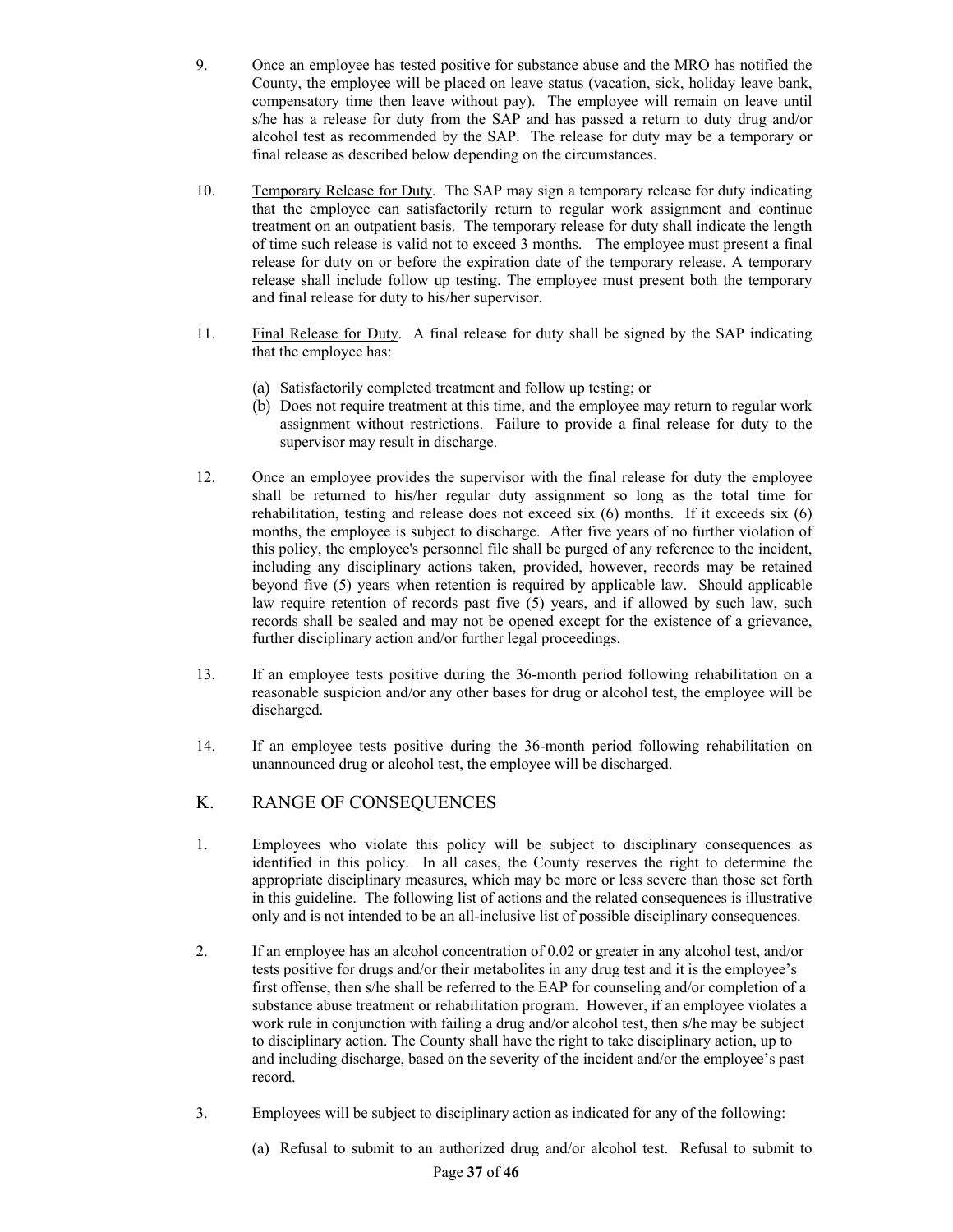testing means that the employee fails to provide an adequate urine or breath sample for testing without a valid medical explanation after s/he has received notice of the requirement to be tested or engages in conduct that clearly obstructs the testing process. Refusal to submit to testing includes, but is not limited to, refusal to execute any required consent forms, refusal to cooperate regarding the collection of samples, refusal, or failure to provide necessary documentation to the MRO when requested, and/or submission or attempted submission of an adulterated or substituted urine sample. For a refusal, an employee shall be subject to discharge.

- (b) Reporting for work with the presence of alcohol, drinking alcoholic beverages or using drugs while on duty, on County property, in County vehicles, or during breaks and/or meal periods during work hours shall be subject to discharge.
- (c) Unlawful manufacture, use, distribution, dispensation, possession, concealment, or sale of any controlled substance, including an alcoholic beverage, while on duty, on County property, in County vehicles, or during breaks and/or meal periods during work hours.
- (d) Any criminal drug statute conviction and/or failure to notify the County of such conviction within 5 days shall be subject to discharge.
- (e) Failure to complete a counseling, treatment, or rehabilitation program as prescribed by the SAP shall be subject to discharge.
- (f) Testing positive on a return to duty shall be subject to discharge.
- (g) Any failures (positive test) on follow up drug and/or alcohol testing during the 36 month following rehabilitation shall be subject to discharge.
- (h) Failure to report to a collection site within two (2) hours of notification for return to duty or follow up testing shall be subject to discharge.
- (i) Second offense alcohol concentration of 0.02 or greater in any reasonable suspicion or any other bases for alcohol test, and/or testing positive for drugs and/or their metabolites in any drug test or any other bases for drug test, shall be discharged.
- (j) Employee's failure to participate in the temporary and/or final releases for duty testing in a timely manner shall be subject to discharge.

4. Although the foregoing will ordinarily result in discharge regardless of the employee's position, the Director reserves the exclusive right to consider extenuating circumstances and to impose lesser discipline.

#### L. OTHER

- 1. The County shall pay for initial costs of the substance abuse examination including the expenses of the Medical Review Officer.
- 2. The parties recognize that during the life of this agreement there may be improvements in the technology of testing procedures which provide more accurate testing for the presence of alcohol and/or controlled substances or which constitute less invasive procedures for the employees. In that event, the parties will bargain in good faith whether to amend this procedure to include such improvements. If the parties are unable to agree, the issue will be submitted to impasse procedures under RCW 41.56. Meanwhile, the provisions of this policy shall remain applicable.
- 3. If any provision of this Agreement shall be held invalid by operation of law, or any Tribunal of competent jurisdiction, or if compliance or enforcement of any provision should be restrained by such Tribunal pending final determination as to its validity, the remainder of this Agreement shall not be held to be invalid, and will remain in full force and effect, and the parties, upon request of one to the other shall initiate immediate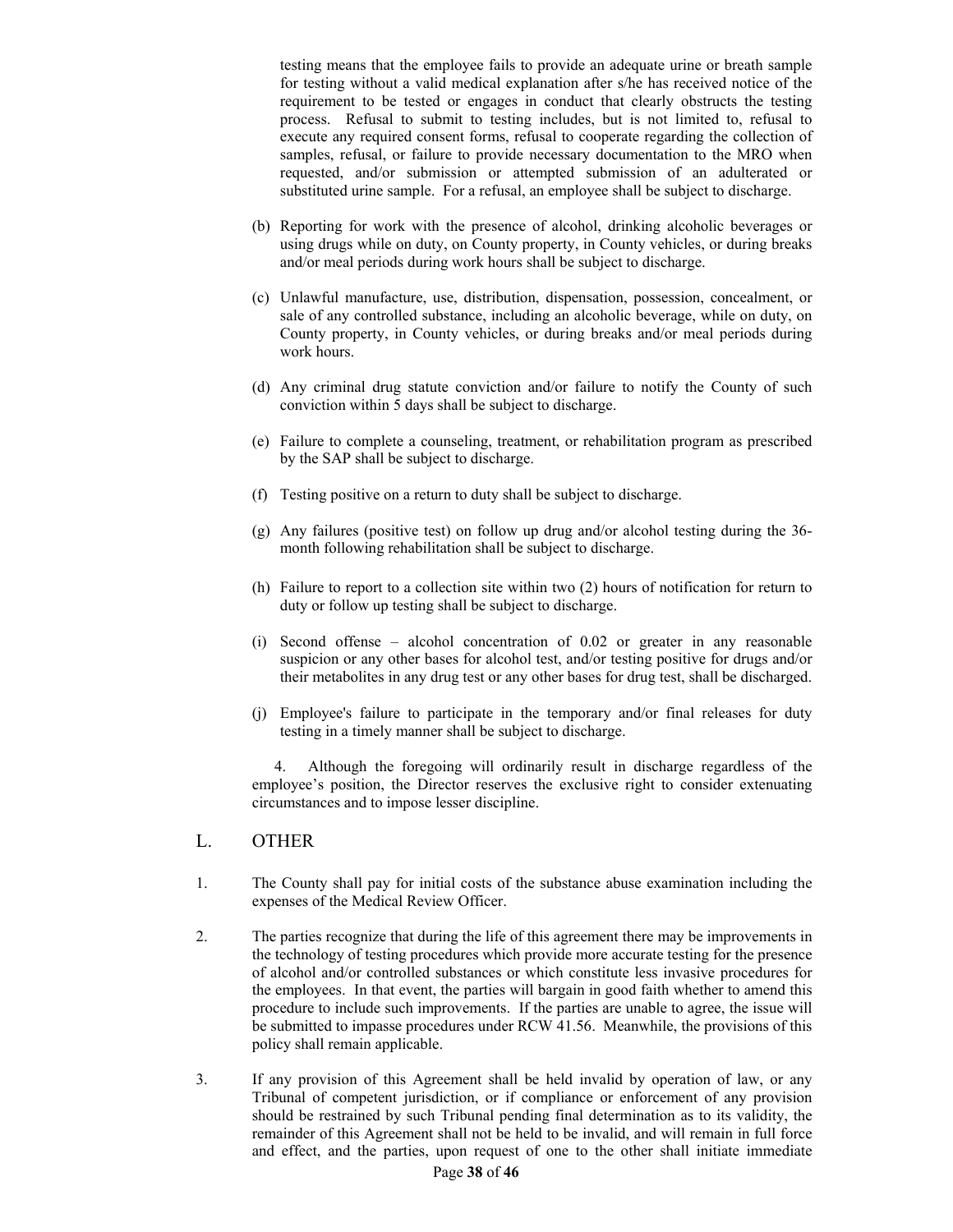negotiations for the purpose of arriving at a mutually satisfactory replacement of such provision.

4. The following attachments shall be a part of this Policy: Supervisor's Guidelines, Appendix 1 to Supervisor's Guidelines, Consent/Release Form, Report Form, and Interview Form.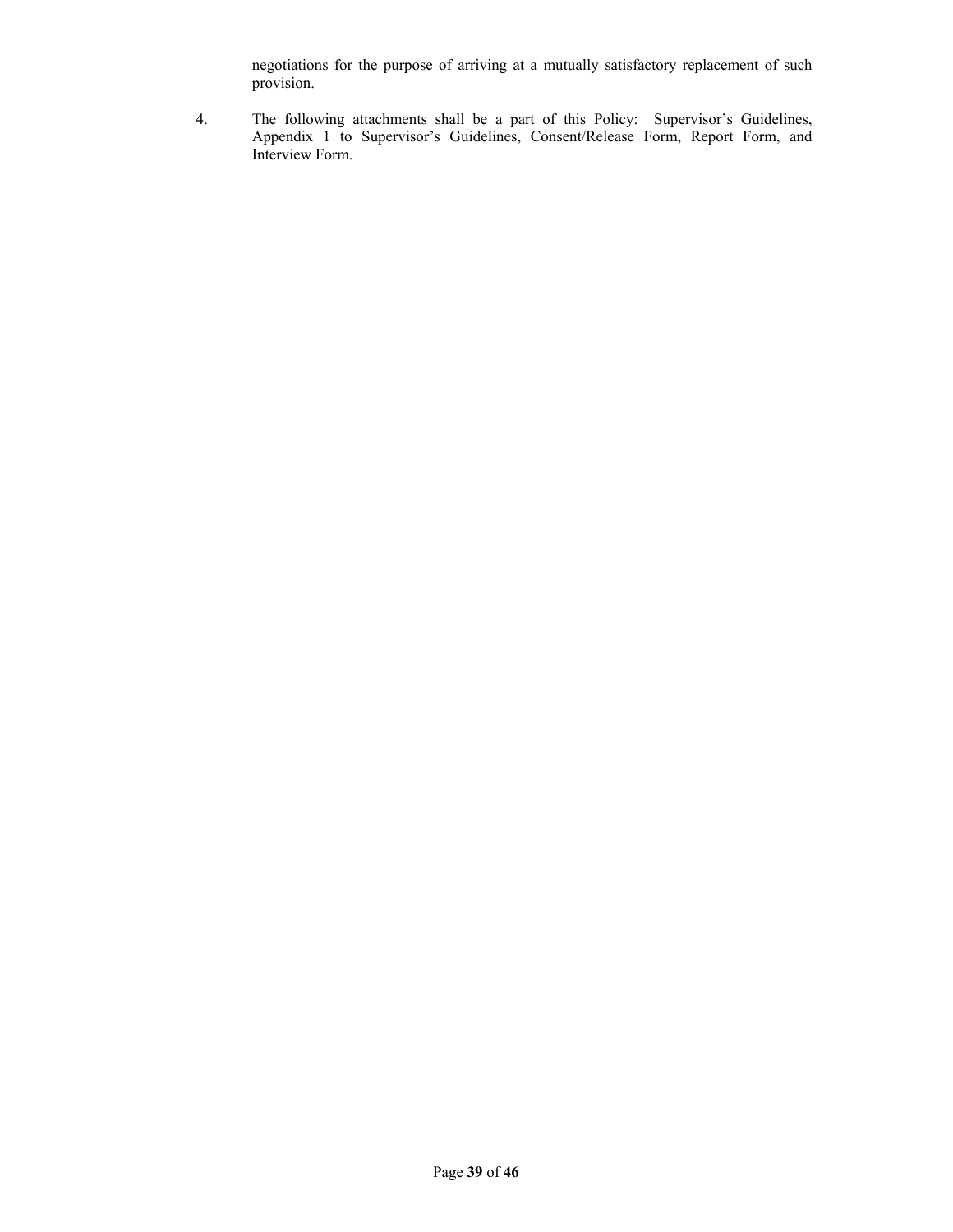#### **YAKIMA COUNTY DEPARTMENT OF CORRECTIONS Substance Abuse Policy**

### **SUPERVISOR'S GUIDELINES**

The primary goal of the Substance Abuse Policy is to provide a working and service delivery environment free from the effects of alcohol/drug abuse. The supervisor's role is to identify employees who may be a threat to the safety and welfare of the employee, other employees, and the public by having drugs and/or alcohol while on-duty. Such employees must be removed from the workplace.

Follow the steps below to ensure that you are proceeding correctly. It is important that proper procedures are followed to comply with legal and contractual requirements.

- 1. Contact your appropriate command staff and explain the situation.
- 2. Your supervisor will:
	- Take appropriate action regarding your response status, and
	- Notify the Director or his or her designee, then join you at your location to assist your and corroborate your observations during the interview.
- 3. Prepare yourself for an interview with the employee by completing the Report Form. Refer to Attachment 1 for descriptions of physical and behavioral signs which may indicate substance abuse.
- 4. After your supervisor has arrived, advise the employee you wish to interview him/her and provide a private location to conduct the interview.
	- $\bullet$  Be sure to advise the employee that you suspect him/her of the presence of a prohibited substance (defined in the policy) in the employee's blood, breath and/or urine, whichever is applicable, and that s/he may have a Union representative present during the interview.
	- Do not argue with a belligerent or threatening employee. Advise him/her that his/her cooperation during the interview and testing procedure (if warranted) are direct orders and that continued disruptive behavior, preventing completion of the interview, shall be the same as refusal to submit to testing and shall be cause for discipline (cooperation **does not** mean that any employee must give facts or evidence which may incriminate himself/herself).
	- Complete the Interview Form with your supervisor.
- 5. Review the relevant information with your supervisor. If your supervisor decides that the test is required, relieve the employee of duty, with pay, during the course of the exam and MRO review.
- 6. Have the employee sign a Consent/Release Form.
	- Read the form to the employee and direct him/her to sign it. Do not alter the form in any way.
	- Be sure, if the employee has declined Union representation, that s/he understands that s/he may choose to have a Union representative accompany him/her to the testing facility.
	- If the employee refuses to sign the form, advise him/her that this is a direct order and that failure to comply shall be cause for discipline.
	- Issue a second order for the employee to sign the consent form. If s/he still refuses, relieve the employee of duty, with pay, explain that disciplinary action may follow. Your supervisor will transport the employee home. (No employee suspected of impairment from alcohol/drug abuse shall be allowed to drive.)
- 7. Your supervisor shall transport the employee to the testing facility and wait at the testing facility until the testing is completed.
- 8. When the exam is completed, your supervisor will:
	- Reconfirm with the employee that s/he has been relieved of duty, with pay.
	- Advise the employee that s/he will be contacted by the MRO to review the results (if positive), and
	- Advise the employee that s/he will be contacted by the department advising him/her about the applicable procedures.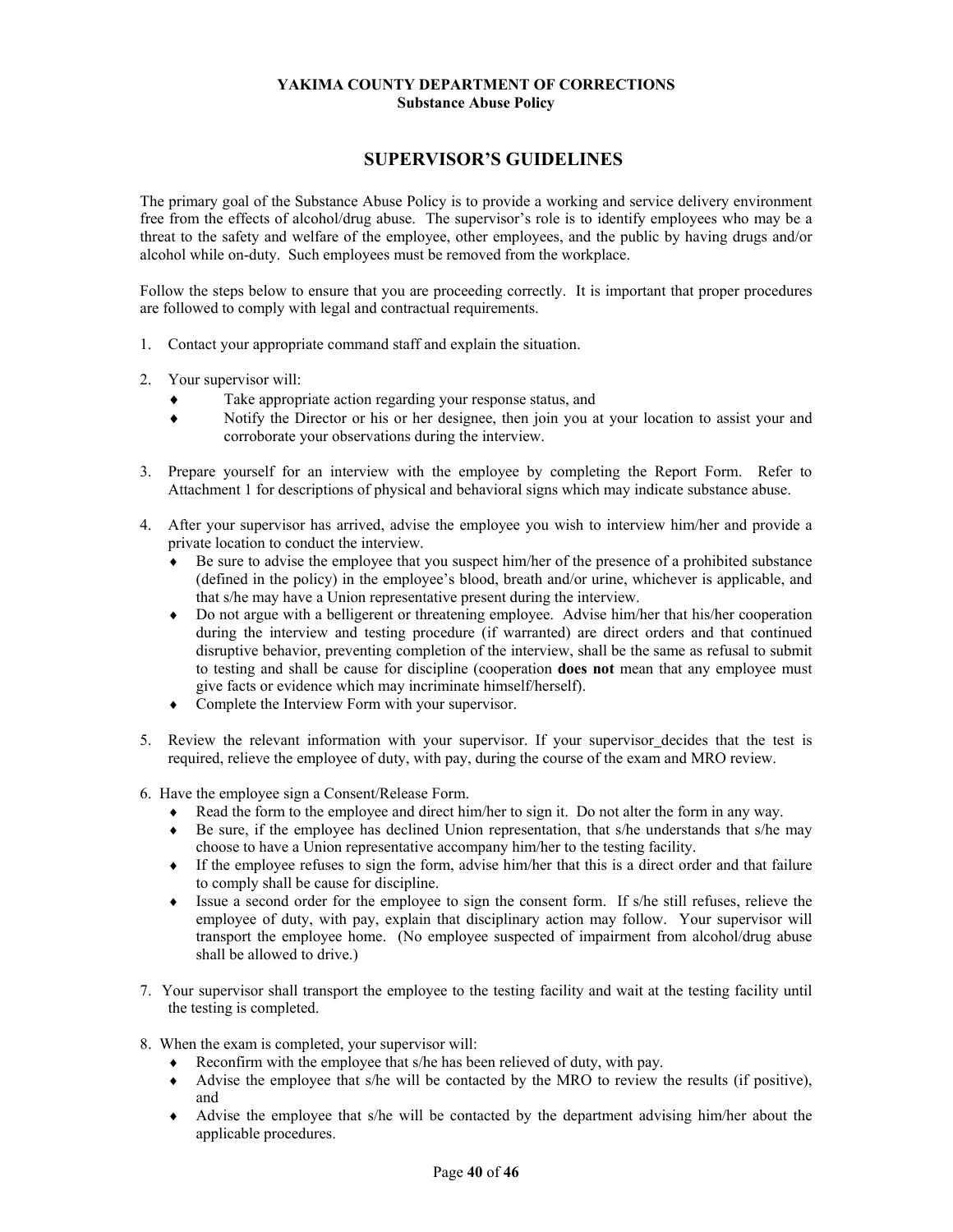- Drive or arrange transportation for the employee home. Do not return the employee to a County facility.
- 9. Once the employee has been sent home, your supervisor will:
	- Gather copies or originals of the Report Form, Interview Form, Consent/Release Form, and any other written notes or reports and forward them to the Director and/or his or her designee and the County Human Resources Director.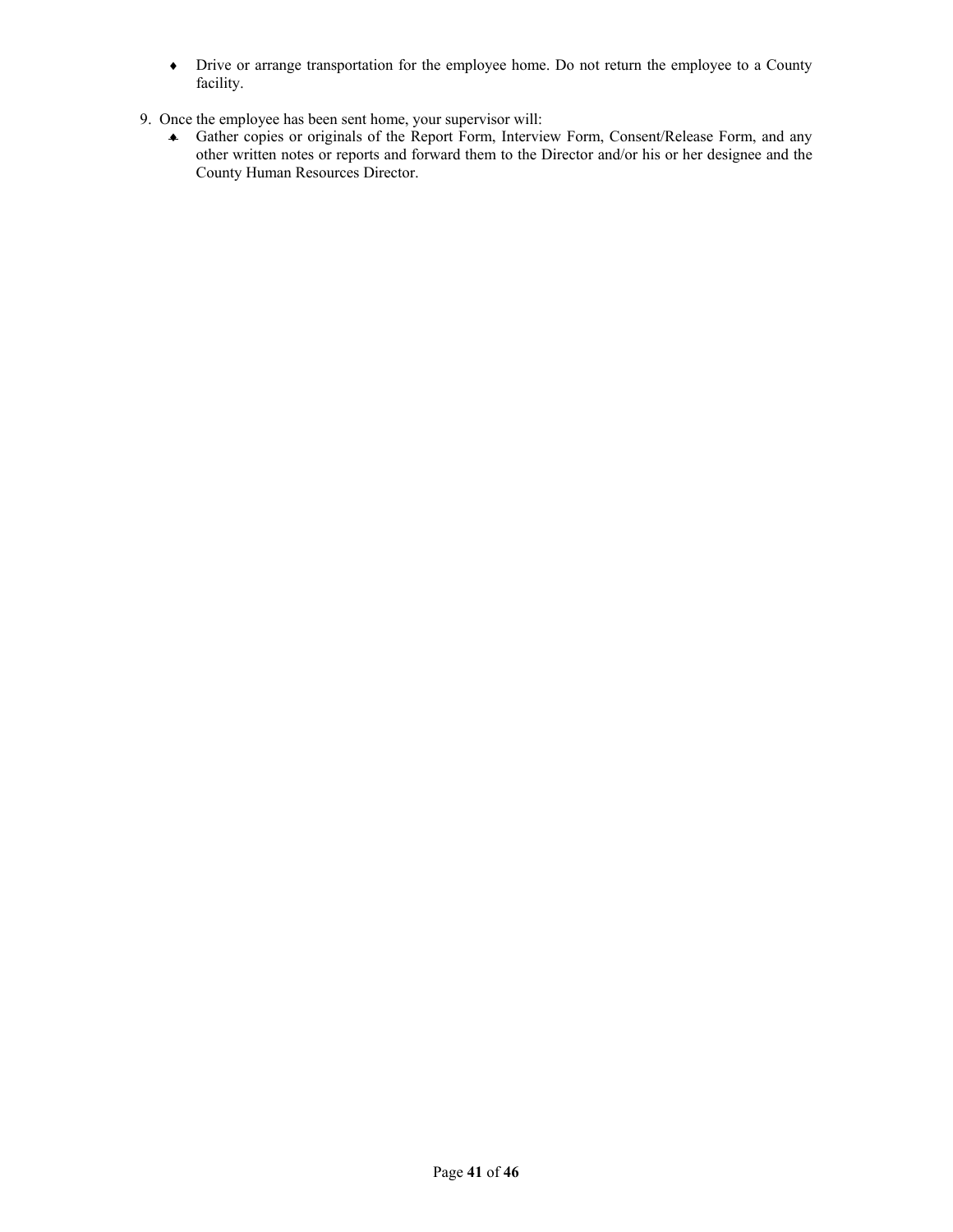### **ATTACHMENT 1 TO SUPERVISOR'S GUIDELINES**

Listed below are some behavioral descriptions which may guide the supervisor in determining whether an employee is has the presence of a prohibited substance in the employee's blood, breath or urine. A supervisor usually knows the employee's "normal" behavior and must try and distinguish alcohol and/or drug abuse from other problems.

Supervisors should be aware that the following physical, behavioral, or performance symptoms may indicate drug/alcohol usage:

- Either very dilated or constricted pupils
- Hyperactivity
- Unsteady gait
- Irritability
- Slurred speech
- Anxiousness
- Wide mood swings
- Odor of alcohol
- Overreaction to criticism
- Staggering
- Listlessness
- Illogical speech and thought process
- Unusual/abnormal behavior
- Poor judgment
- Avoiding others/withdrawal
- Sudden increase in absenteeism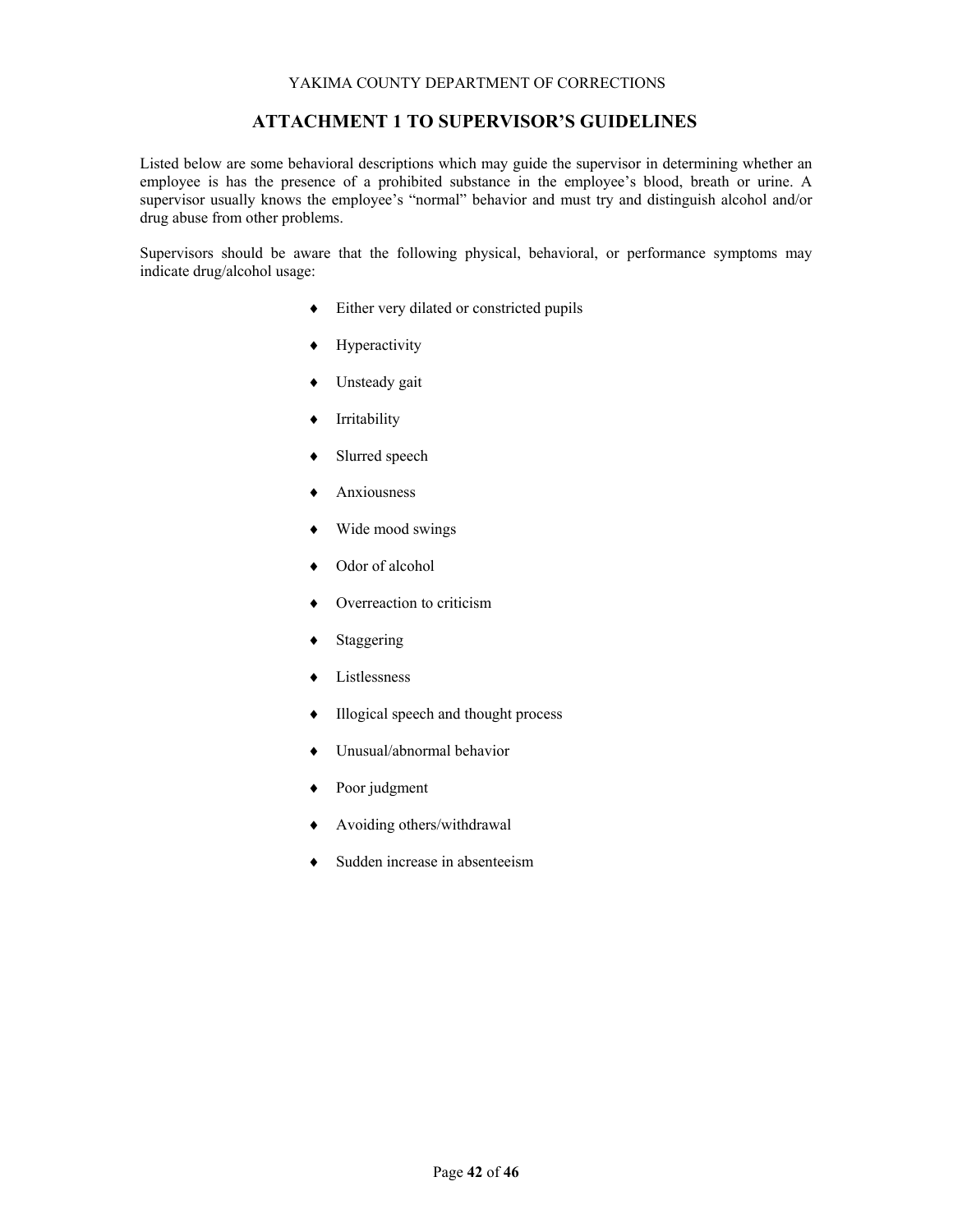#### **Substance Abuse Policy**

## **CONSENT/RELEASE FORM**

I consent to the collection of a urine and/or air sample by and its analysis by **the substances** specified in the state of those drugs, alcohol, and/or controlled substances specified in the Collective Bargaining Agreement pursuant to the Substance Abuse Policy agreed to between the Yakima County and the Teamsters Local Union No. 760.

The laboratory administering the tests may release the results to the Medical Review Officer (MRO), who shall release his/her conclusions to the employer after review and interpretation. If I test positive, I agree to make myself and any requested records available to the MRO within 48 hours of such request. The information provided to the employer from the MRO shall be limited to whether the tests were confirmed positive or negative, and no other test results will be released, except as provided herein, without my written consent. The laboratory will advise the employer's representative whether the initial alcohol screen is positive or negative.

I understand that I have the right to my complete test results and that the laboratory will preserve the sample for at least one year. If I test positive, I have the right to have the split sample tested at my expense at a second DHHS-certified laboratory of my choice. I understand that I must request such test in writing of the split sample within 72 hours of notification of a positive test result by the MRO.

## **I understand that the Employer is requiring me to submit to this testing as a condition of my employment and that if I tamper with, alter, substitute, or otherwise obstruct or fail to cooperate with the testing process, I will be subject to disciplinary action up to and including discharge.**

I further understand that a confirmed positive test will result in actions taken by the employer and for the employee which are consistent with the County's policies and procedures for substance abuse testing and treatment.

I understand that the employer will administer the Policy consistent with federal and state constitutional and statutory requirements. Also, by signing this consent form, I am not waiving the right to challenge a confirmed positive test result and an Employer action based thereon except as otherwise provided in the policy. In order to pursue any challenge related to this test, I will, be required to and hereby do authorize the laboratory and MRO to release to my Employer and the Union any information relating to the test and test results. Further, I understand that the employer may require me to participate in a treatment or rehabilitation program. If required to do so, I authorize the laboratory and MRO to release any information relating to the test or test results to the Substance Abuse Professional (SAP) or treatment counselor. My signature below indicates my consent for release of this information.

 $\mathcal{L}_\text{max}$  , and the contribution of the contribution of the contribution of the contribution of the contribution of the contribution of the contribution of the contribution of the contribution of the contribution of t

Employee Signature Date

Employee Printed Name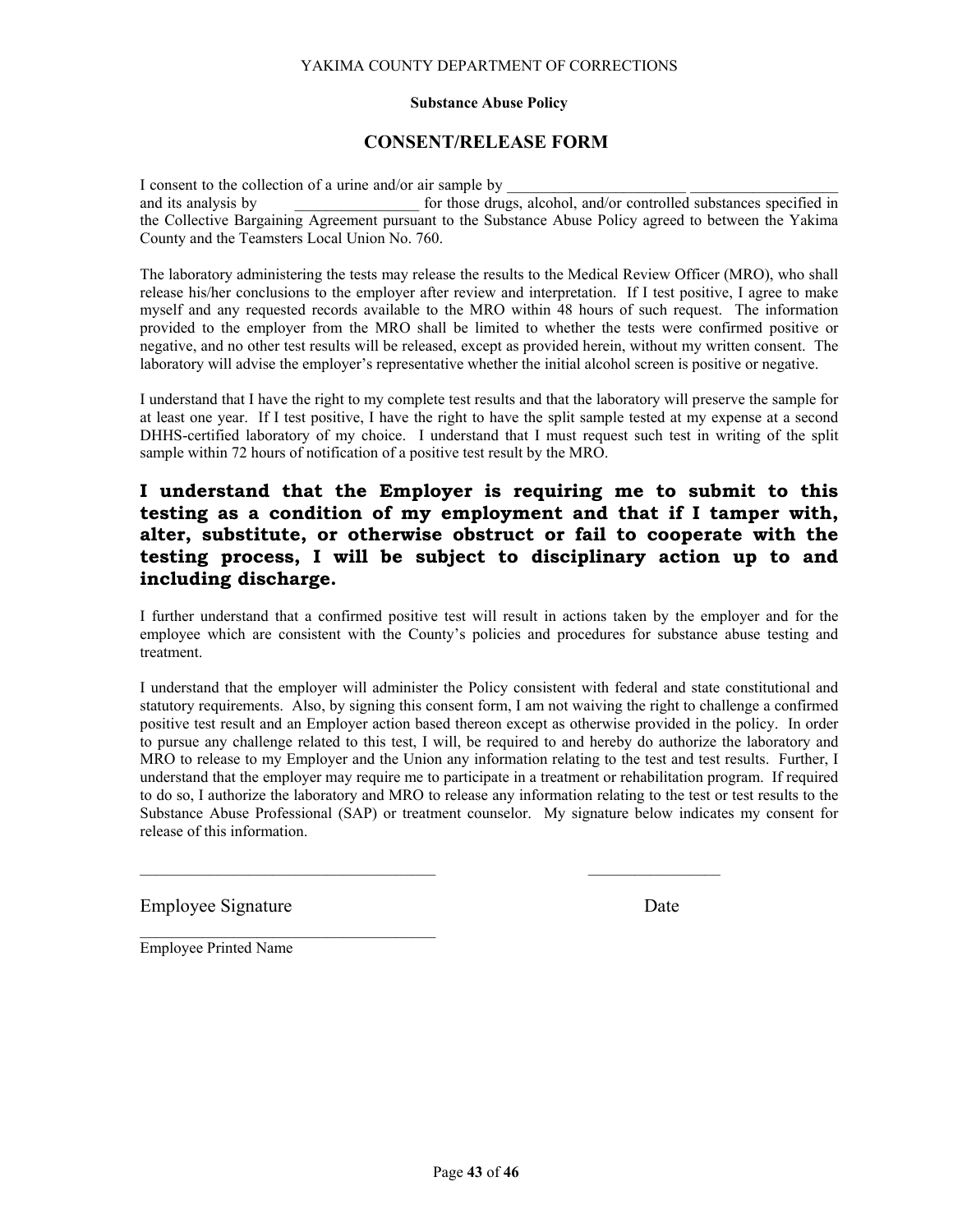#### **Substance Abuse Policy**

### **REPORT FORM**

**This form must be filled out prior to any drug/alcohol testing. Review Supervisor's Guidelines before completing this form. The information contained on this form is confidential and shall be viewed only by necessary supervisory/managerial employees, the testing facility, MRO, and the employee being interviewed/tested. When this form is completed and signed, make two copies of the form and distribute as follows: Original to Director and a copy to the County Human Resources Director, Copy attached to consent form.** 

| Decision-making:                   |                                                                                                                      |  |
|------------------------------------|----------------------------------------------------------------------------------------------------------------------|--|
| Appearance (eyes, clothing, etc.): | <u> 2008 - Johann John Stone, mars and de la provincia de la provincia de la provincia de la provincia de la pro</u> |  |
|                                    |                                                                                                                      |  |
| Other:                             |                                                                                                                      |  |
|                                    |                                                                                                                      |  |
| Time of observation:               |                                                                                                                      |  |
| Witnesses:                         |                                                                                                                      |  |
|                                    |                                                                                                                      |  |